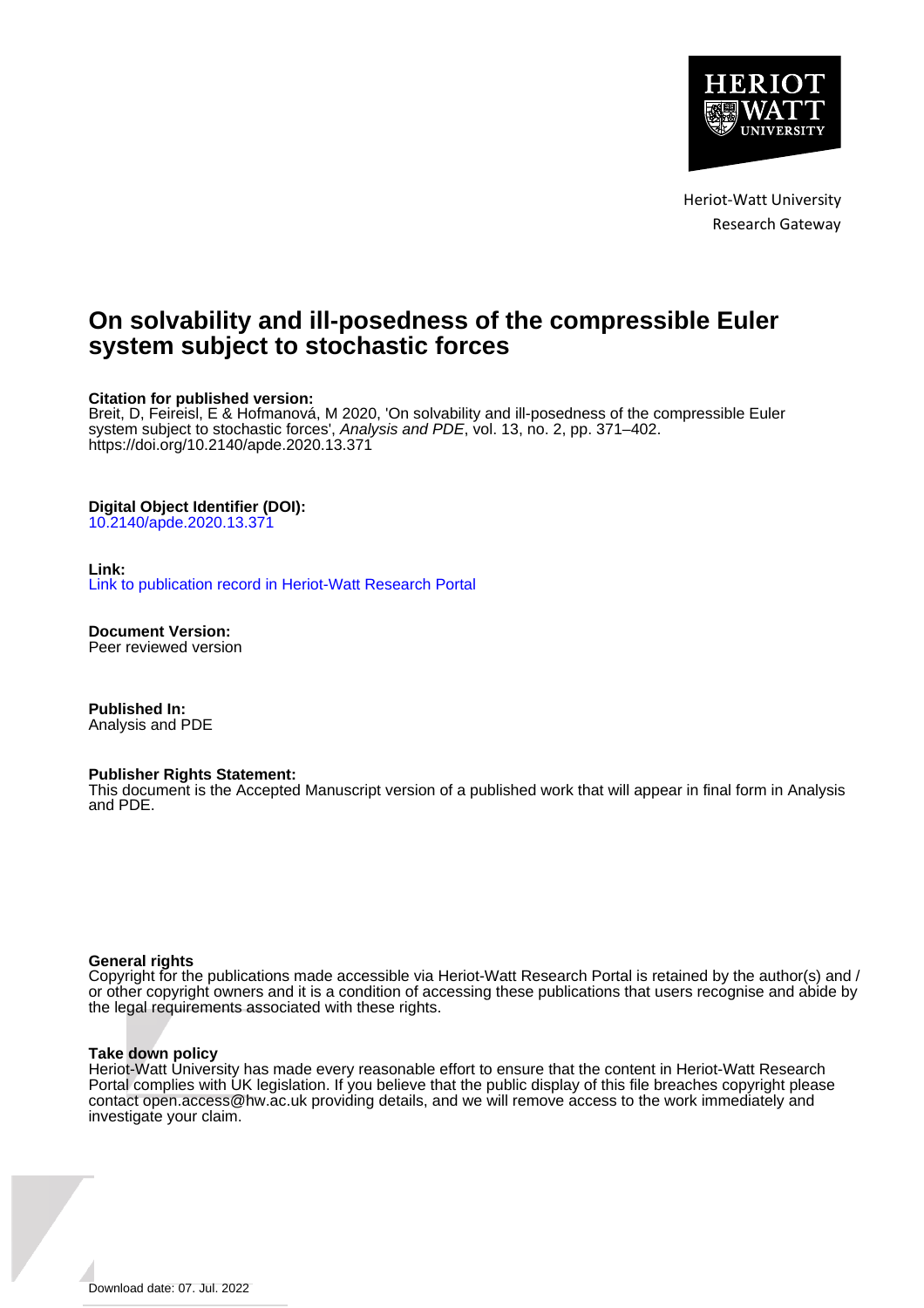# On solvability and ill-posedness of the compressible Euler system subject to stochastic forces

Dominic Breit ∴ Eduard Feireisl <sup>∗</sup> Martina Hofmanová

February 25, 2019

Department of Mathematics, Heriot-Watt University Riccarton Edinburgh EH14 4AS, UK

Institute of Mathematics of the Academy of Sciences of the Czech Republic  $Zitn\acute{a}$  25, CZ-115 67 Praha 1, Czech Republic

> Technical University Berlin, Institute of Mathematics Straße des 17. Juni 136, 10623 Berlin, Germany

#### Abstract

We consider the (barotropic) Euler system describing the motion of a compressible inviscid fluid driven by a stochastic forcing. Adapting the method of convex integration we show that the initial value problem is ill-posed in the class of weak (distributional) solutions. Specifically, we find a sequence  $\tau_M \to \infty$  of positive stopping times for which the Euler system admits infinitely many solutions originating from the same initial data. The solutions are weak in the PDE sense but strong in the probabilistic sense, meaning, they are defined on an a priori given stochastic basis and adapted to the driving stochastic process.

Keywords: Stochastic compressible Euler system, weak solution, convex integration

## 1 Introduction

Solutions of nonlinear systems of conservation laws, including the compressible Euler system discussed in the present paper, are known to develop singularities in a finite time even for smooth initial data. Weak solutions that can accommodate these singularities provide therefore a suitable

<sup>∗</sup>The research of E.F. leading to these results has received funding from the European Research Council under the European Union's Seventh Framework Programme (FP7/2007-2013)/ ERC Grant Agreement 320078. The Institute of Mathematics of the Academy of Sciences of the Czech Republic is supported by RVO:67985840.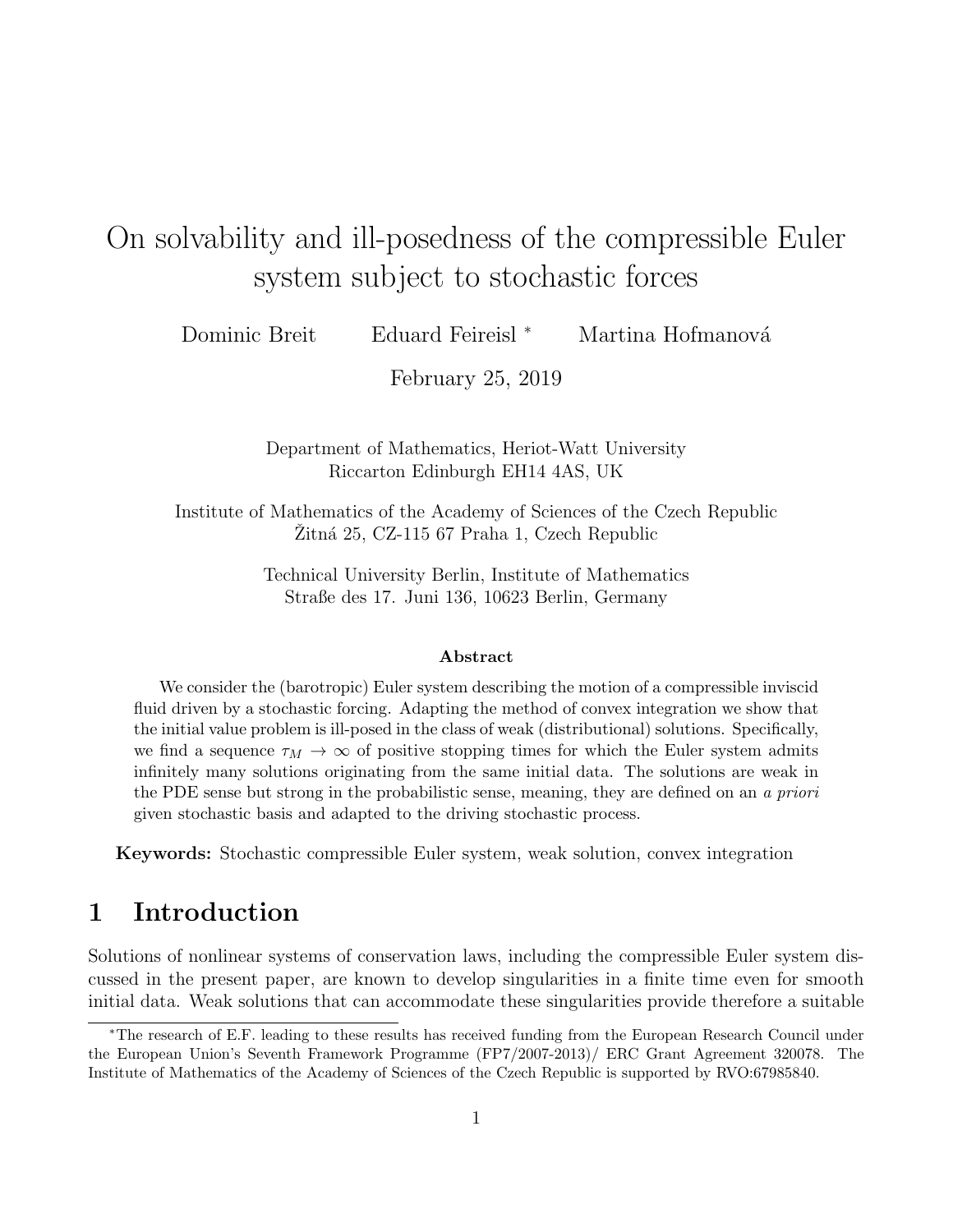framework for studying the behavior of the system in the long run. A delicate and still largely open question is well-posedness of the associated initial value problem in the class of weak solutions. More precisely, a suitable admissibility criterion is needed to select the physically relevant solution. The method of *convex integration*, developed in the context of fluid mechanics by De Lellis and Székelyhidi [13], gives rise to several striking results concerning well/ill-posedness of the Cauchy problem for the Euler system and related models of inviscid fluids, see e.g. Chiodaroli [8], De Lellis and Székelyhidi  $[11]$ ,  $[12]$ . In particular, the barotropic Euler system in 2 and 3 space dimensions is ill-posed in the class of admissible entropy solutions (solutions dissipating energy) even for rather regular initial data, see Chiodaroli, De Lellis and Kreml [9], Chiodaroli and Kreml [10]. In the context of incompressible fluids, the method has been used for attacking the celebrated Onsager's conjecture, finally proved by Isett [20], accompanied by related results obtained by Buckmaster et al. [6]. Very recently, the ill–posedness in the class of weak solutions has been extended even for the incompressible Navier–Stokes system by Buckmaster and Vicol [7], see also [5].

In the present paper, we show that this difficulty persists even in the presence of a random forcing. As a model example, we consider the barotropic Euler system describing the time evolution of the density  $\varrho$  and the velocity **u** of a compressible fluid:

$$
d\varrho + div_x(\varrho \mathbf{u}) dt = 0 \tag{1.1}
$$

$$
d(\varrho \mathbf{u}) + div_x(\varrho \mathbf{u} \otimes \mathbf{u}) dt + \nabla_x p(\varrho) dt = \varrho \mathbf{G}(\varrho, \varrho \mathbf{u}) dW,
$$
\n(1.2)

where  $p = p(\rho)$  is the pressure, and the term  $\rho G(\rho, \rho u)$  dW represents a random volume force acting on the fluid. A typical example is the so–called isentropic pressure density state equation  $p(\varrho) = \varrho^{\gamma}$ . We focus on two iconic examples of forcing, namely,

$$
\varrho \mathbf{G}(\varrho, \varrho \mathbf{u}) \, dW = \varrho \mathbf{G} \, dW = \varrho \sum_{i=1}^{\infty} \mathbf{G}^i \, d\beta_i, \quad \mathbf{G}^i = \mathbf{G}^i(x), \tag{1.3}
$$

or

$$
\varrho \mathbf{G}(\varrho, \varrho \mathbf{u}) \, \mathrm{d}W = \varrho \mathbf{u} \, \mathrm{d}\beta. \tag{1.4}
$$

Here  $\beta_i = \beta_i(t)$ ,  $\beta = \beta(t)$  are real-valued Wiener processes whereas the diffusion coefficients  $\mathbf{G}^i$  are smooth functions depending only on the spatial variable x. For the sake of simplicity, we consider periodic boundary conditions, meaning the underlying spatial domain can be identified with a flat torus,

$$
\mathcal{T}^N = ([0,1]|_{\{0,1\}})^N, \ N = 2,3.
$$

Other boundary conditions, in particular the impermeability of the boundary, could be accommodated at the expense of additional technical difficulties.

The problem of solvability of the stochastic compressible Euler system  $(1.1)$ ,  $(1.2)$  is very challenging with only a few results available. In space dimension 1, Berthelin and Vovelle [2] proved existence of entropy solutions. These solutions are also weak in the probabilistic sense, that is, the underlying stochastic elements are not known in advance and become part of the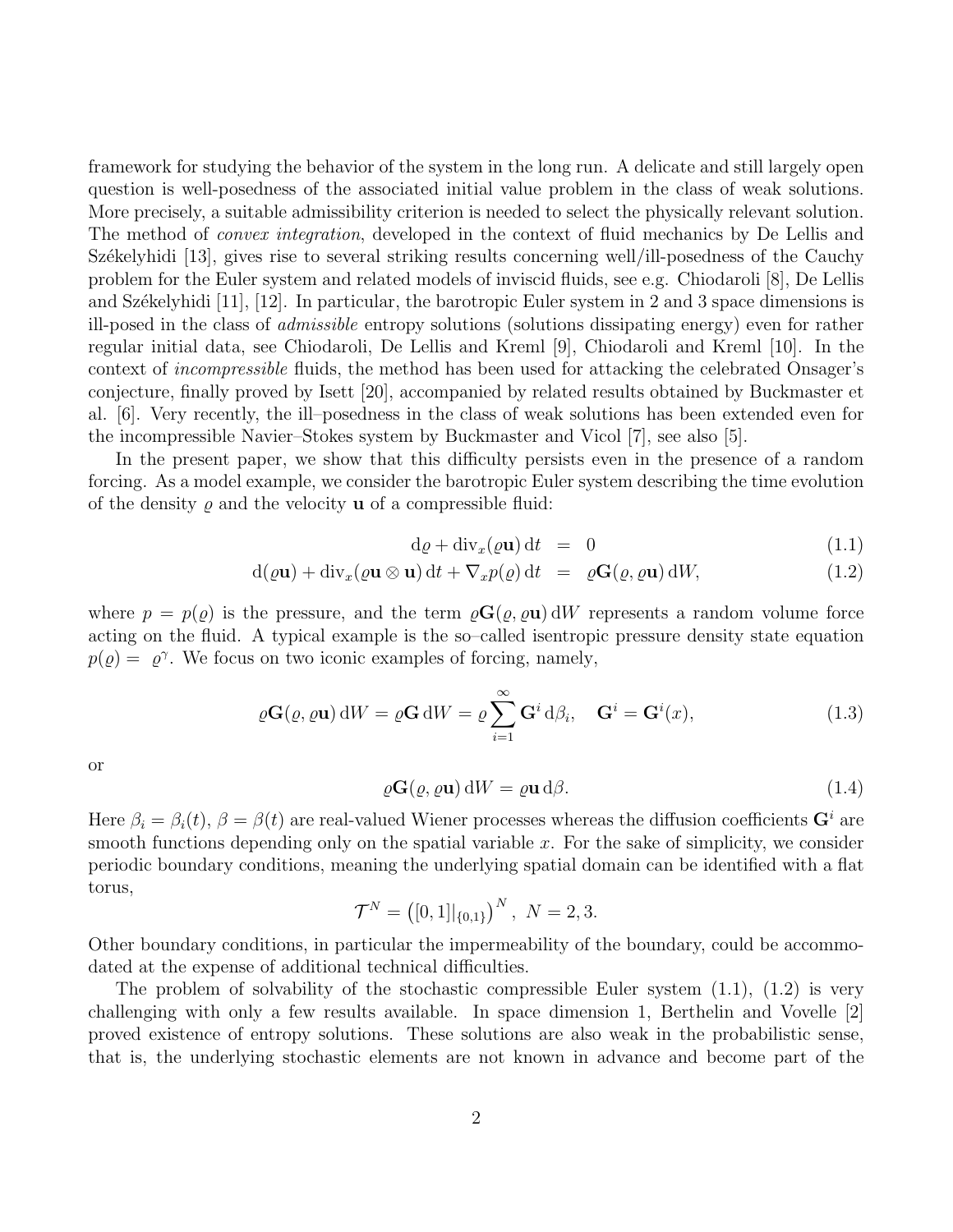solution. The only available results in higher space dimensions concern the local well-posedness of strong solutions. To be more precise, given a sufficiently smooth initial condition

$$
\varrho(0,\cdot) = \varrho_0, \quad \varrho \mathbf{u}(0,\cdot) = (\varrho \mathbf{u})_0,\tag{1.5}
$$

it can be shown that the problem (1.1), (1.2), (1.5) admits a unique local strong solution taking values in the class of Sobolev spaces  $W^{m,2}$  of order  $m > \frac{N}{2} + 3$ . These solutions are strong in both PDE and probabilistic sense, i.e. they are constructed on a given stochastic basis with a given Wiener process. Nevertheless, they exist (and are unique in terms of the initial data) only up to a strictly positive maximal stopping time  $\tau$ . Beyond this time that may be finite, the solutions develop singularities and uniqueness is not known. We refer the reader to [4] where the stochastic compressible Navier–Stokes system with periodic boundary conditions was treated, and in particular to [4, Remark 2.10] for a discussion of the inviscid case. Let us finally remark that general symmetric hyperbolic systems on the whole space  $R^N$  were studied in [22].

For completeness, let us mention that (1.4) may be seen as a "damping" term, the regularizing effect of which in the context of *incompressible* fluids has been recognized by Glatt–Holtz and Vicol [19], and for a general symmetric hyperbolic system by Kim [22]. To be more precise, in [22] it was shown that the probability that the strong solution never blows up can be made arbitrarily close to 1 provided the initial condition is sufficiently small. In [19] it was proved that the smallness assumption on the initial condition can be replaced by large intensity of the noise. Besides, in the case of additive noise, which in our setting corresponds to (1.3), [19] showed global existence of strong solutions to incompressible Euler equations in two dimensions.

Our goal in the present paper is to show that the problem  $(1.1)$ ,  $(1.2)$  is ill-posed in the class of weak (distributional) solutions. More precisely, we show that there exists an increasing sequence of strictly positive stopping times  $\tau_M$  with  $\tau_M \to \infty$  as  $M \to \infty$  a.s., such that problem (1.1), (1.2), (1.3) or (1.4), (1.5) admits infinitely many weak solutions in the time interval [0,  $\tau_M \wedge T$ ] for any positive T. We emphasize that weak is meant only in the PDE sense - the spatial derivatives are understood in the distributional framework - while solutions are strong in the probabilistic sense. To be more precise, the stochastic basis together with a driving Wiener process W are given and we construct infinitely many solutions that are stochastic processes adapted to the given filtration. This is particularly interesting in light of the fact that uniqueness is violated. Indeed, without the knowledge of uniqueness it is typically only possible to construct probabilistically weak solutions that are not adapted to the given Wiener process. This already applies on the level of SDEs, see, for instance, the discussion in [21, Chapter 5].

Formally, both  $(1.3)$  and  $(1.4)$  represent a *multiplicative* noise. Nevertheless, under these assumptions, the system of stochastic PDEs  $(1.1)$ ,  $(1.2)$  may be reduced to a system of PDEs with random coefficients by means of a simple transformation. As a consequence, the stochastic integral no longer appears in the system and deterministic methods can be employed pathwise. Such a semi-deterministic approach was already used in many works, see for instance Feireisl, Maslowski, Novotný [18], Tornatore and Yashima-Fujita [23] for the compressible setting, and the seminal paper by Bensoussan and Temam [1] for the incompressible case. However, we point out that in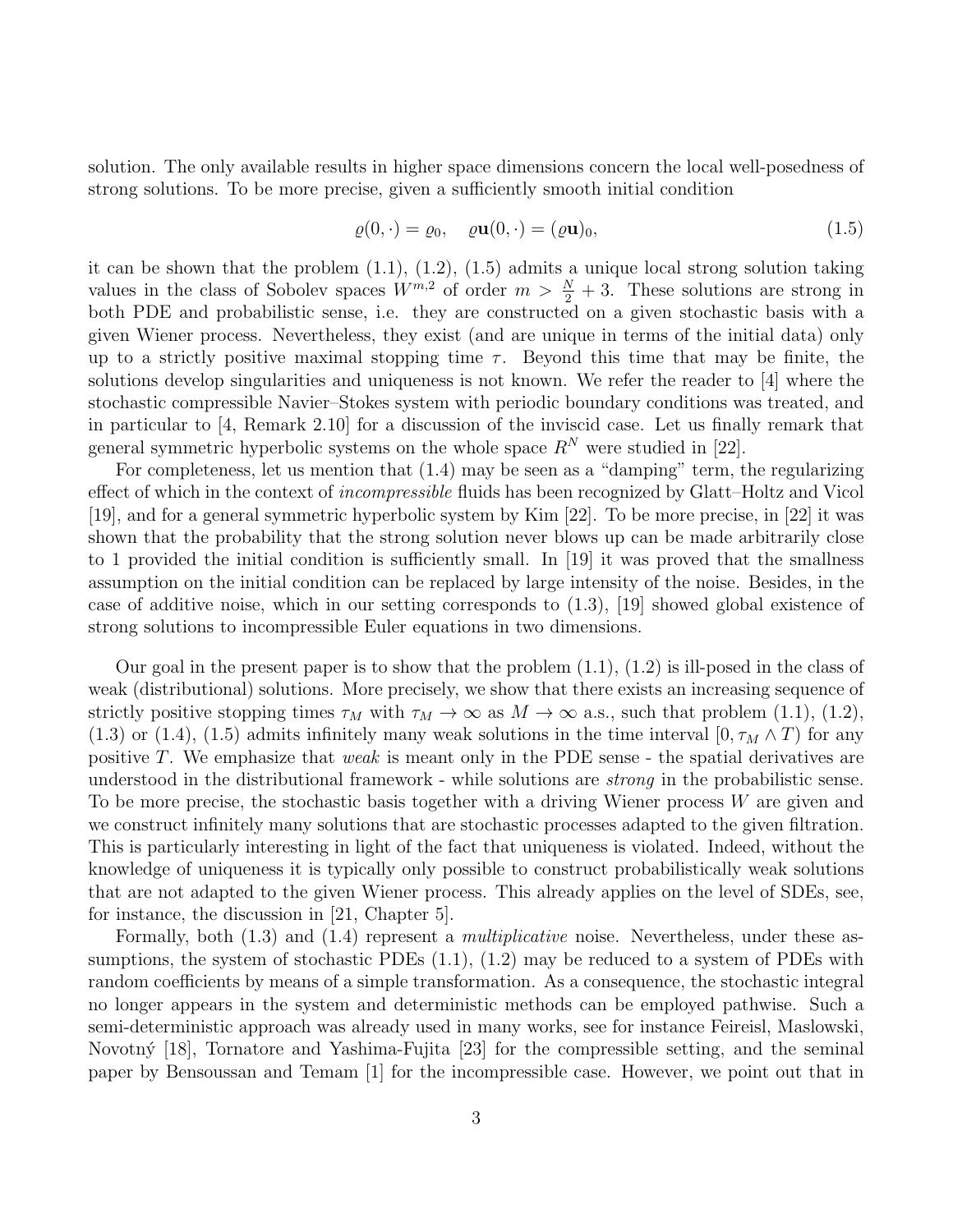all these references, the nontrivial issue of adaptedness of solutions with respect to the underlying stochastic perturbation remained unsolved. Therefore, it was not possible to go back to the original formulation of the problem with a well-defined stochastic Itô integral. Even though we employ a similar semi-deterministic approach to  $(1.1)$ ,  $(1.2)$ ,  $(1.3)$  or  $(1.4)$ , we are able to answer affirmatively the question of adaptedness and accordingly the stochastic Itô integral in the original formulation  $(1.1)$ ,  $(1.2)$  is well-defined.

To be more precise, for both  $(1.3)$  and  $(1.4)$ , we rewrite  $(1.1)$ ,  $(1.2)$  as an *abstract Euler system* with variable random coefficients in the spirit of [17]. This relies on the particular structure of the compressible Euler system and its interplay with stochastic perturbations satisfying (1.3) or (1.4). The resulting problem is then solved by an adaptation of the deterministic method of convex integration developed by De Lellis and Székelyhidi  $[12]$ . The main difficulty is to ensure that the abstract construction based on the concept of subsolutions yields a solution  $\rho$ ,  $\rho$ **u** adapted to the noise  $W$ . This is done by careful analysis of the oscillatory lemma of De Lellis and Székelyhidi [12], where adaptedness is achieved by a delicate use of the celebrated Ryll–Nardzewski theorem on the existence of a measurable selection of a multivalued mapping.

The key point is to study a certain non-positive functional  $I$  (see Section 6.4) defined on an appropriate class of subsolutions (see Section 6.1) to the abstract Euler system. These subsolutions capture already all the required (probabilistic) properties expected from the solutions. Similarly to [12], the existence of infinitely many solutions to the original problem is obtained by applying an abstract Baire category argument based on the possibility of augmenting a given subsolution by rapidly oscillating increments. Determining the amplitude as well as frequency of these oscillatory components at a given time  $t$  requires knowing the behavior of a given subsolution up to the time  $t + \delta$ ,  $\delta > 0$ . The specific value of  $\delta$  is in general a random variable, the value of which depends on the behavior of the noise W in the interval  $[t, t + \delta)$ . Consequently, it is not adapted with respect to the natural filtration associated to the noise. The problem can be solved only if  $\delta > 0$ is deterministic, specifically if the solution paths belong to a fixed compact set. To ensure this, we replace W by  $W_M(t) = W(t \wedge \tau_M)$ , where  $\tau_M$  is a family of suitable stopping times defined in terms of the Hölder norm of  $W$ . It is exactly this rather technical difficulty that restricts validity of our main result to the random time interval  $[0, \tau_M)$ . Note, however, that  $\tau_M$  can be made arbitrarily large with probability arbitrarily close to one.

Let us stress that our results apply *mutatis mutandis* to situations when the driving force is given by a more general stochastic process or a deterministic signal of low regularity. Provided a suitable transformation formula to a PDE with random coefficients can be justified, the only ingredient is the one required in Section 3.1 for the construction of the corresponding stopping times  $\tau_M$ . Namely, the trajectories of the driving stochastic process are supposed to be a.s. Hölder continuous for some  $a \in (0,1)$ . Then existence of infinitely many weak solutions (to the transformed system) adapted to the given stochastic process follows. Whether it is possible to go back to the original formulation then depends on the particular stochastic process at hand, namely, whether a corresponding stochastic integral can be constructed. If the driving signal is a deterministic Hölder continuous path, the stopping times are not needed and we obtain infinitely many weak solutions (to the transformed system) defined on the full time interval  $[0, T]$ .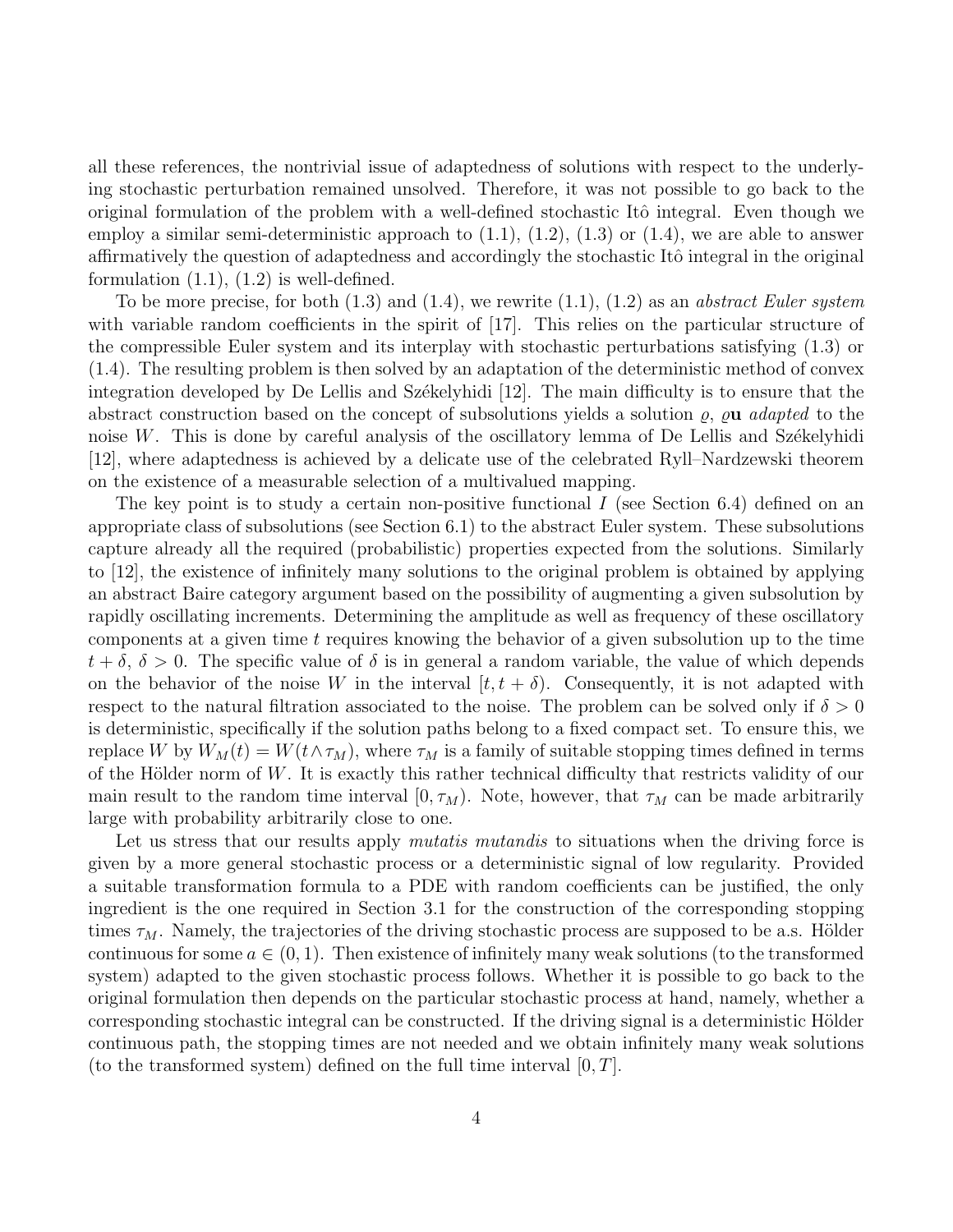It is important to note that the restriction to the multidimensional case  $N = 2, 3$  is absolutely essential here and the the variant of the method of convex integration presented below does not work for  $N = 1$ . Indeed, the method leans on the property of the system to admit oscillatory solutions. As observed in the pioneering work by DiPerna [14], [15], the deterministic counterpart of  $(1.1)$ ,  $(1.2)$  appended by suitable admissibility conditions gives rise to a solution set that is precompact in the  $L^p$  framework if  $N = 1$ .

To conclude this introductory part, let us summarize the current state of understanding of a compressible flow of an inviscid fluid under stochastic perturbation. Consider a sufficiently smooth initial condition (1.5) and a fixed stochastic basis. On the one hand, it can be shown that there exists a unique local strong solution. However, in view of our result, there exist infinitely many weak solutions emanating from the same initial datum. The very natural question is therefore whether one can compare these two kinds of solutions. In fluid dynamics, it is often possible to establish the so-called weak–strong uniqueness result: strong solutions coincide with weak solutions satisfying a suitable form of energy inequality. The corresponding result for stochastic compressible Navier– Stokes system was proved in [3]. Consequently, it would be interesting to see whether our weak solutions could be constructed to satisfy an energy inequality. In analogy with the deterministic setting, we know this might be possible only for certain initial data and we leave this problem to be addressed in future work.

The paper is organized as follows. In Section 2, we introduce a proper definition of a weak solution and state our main results. In Section 3, the problem is rewritten in a semi-deterministic way that eliminates the explicit presence of stochastic integrals. In Section 4, we rewrite the system as an abstract Euler problem in the spirit of [17]. Section 5 is the heart of the paper. Here, the apparatus of convex integration developed by De Lellis and Székelyhidi [12] is adapted to stochastic framework. The main result is a stochastic variant of the oscillatory lemma (Lemma 5.6) proved via Ryll–Nardzewski theorem on measurable selection. The proof of the main result is completed in Section 6.

## 2 Problem formulation and main results

Let  $(\Omega, \mathfrak{F},(\mathfrak{F}_t)_{t\geq0}, \mathbb{P})$  be a probability space with a complete right-continuous filtration  $(\mathfrak{F}_t)_{t\geq0}$ . For the sake of simplicity, we restrict ourselves to the case of a single noise, specifically,

$$
\rho \mathbf{G}(\varrho, \varrho \mathbf{u}) \mathrm{d}W = \rho \mathbf{G}(x) \mathrm{d}\beta \quad \text{or} \quad \varrho \mathbf{G}(\varrho, \varrho \mathbf{u}) \mathrm{d}W = \varrho \mathbf{u} \mathrm{d}\beta,\tag{2.1}
$$

where  $\beta = \beta(t)$  is a standard Wiener process relative to the filtration  $(\mathfrak{F}_t)_{t>0}$ . In particular, we may correctly define the stochastic integral (in Itô's sense)

$$
\int_0^{\tau} \left( \int_{\mathcal{T}^N} \varrho \mathbf{G}(\varrho, \varrho \mathbf{u}) \cdot \boldsymbol{\varphi} \, \mathrm{d}x \right) \mathrm{d}W
$$

as soon as the processes

$$
t \mapsto \int_{\mathcal{T}^N} \varrho \phi \, dx, \ t \mapsto \int_{\mathcal{T}^N} \varrho \mathbf{u} \cdot \boldsymbol{\varphi} \, dx \tag{2.2}
$$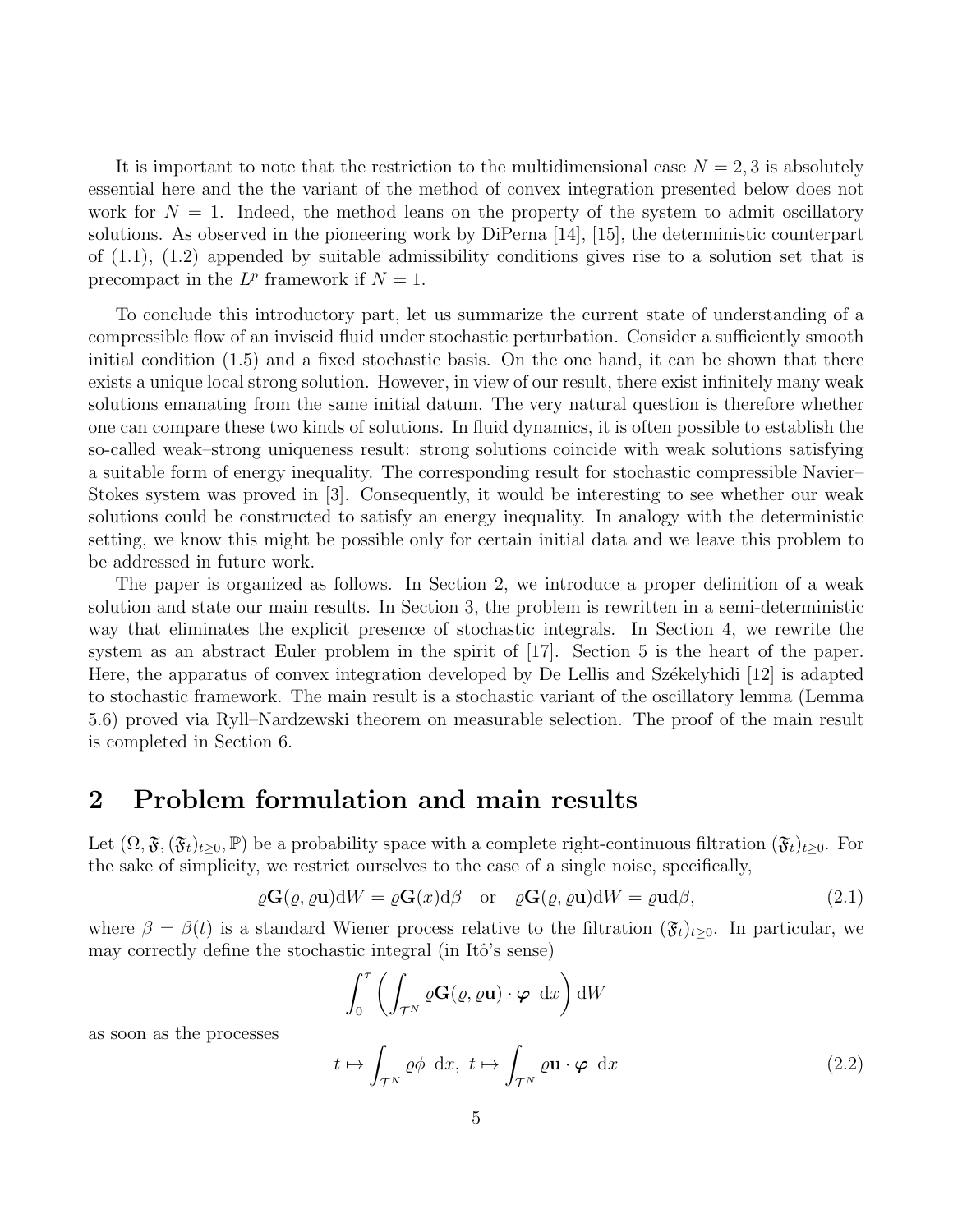are  $(\mathfrak{F}_t)$ -progressively measurable for any smooth (deterministic) test functions  $\phi = \phi(x)$  and  $\varphi = \varphi(x)$ .

**Definition 2.1.** We say that  $[\varrho, \mathbf{u}, \tau]$  is a weak solution to problem (1.1), (1.2), (1.5) with a stopping time  $\tau$  provided

- i)  $\tau \geq 0$  is an  $(\mathfrak{F}_t)$ -stopping time;
- ii) The density  $\varrho$  is  $(\mathfrak{F}_t)$ -adapted and satisfies

$$
\varrho\in C([0,\tau);W^{1,\infty}(\mathcal{T}^N)),\ \varrho>0\ \mathbb{P}\text{-a.s};
$$

iii) The momentum  $\varrho$ **u** satisfies  $t \mapsto \int_{\mathcal{T}^N} \varrho \mathbf{u} \cdot \boldsymbol{\varphi} \, dx \in C([0,\tau])$  for any  $\boldsymbol{\varphi} \in C_c^{\infty}(\mathcal{T}^N; R^N)$ , the stochastic process  $t \mapsto \int_{\mathcal{T}^N} \varrho \mathbf{u} \cdot \boldsymbol{\varphi} \, dx$  is  $(\mathfrak{F}_t)$ -adapted,

$$
\varrho \mathbf{u} \in C_{\text{weak}}([0,\tau); L^2(\mathcal{T}^N; R^N)) \cap L^{\infty}((0,\tau) \times \mathcal{T}^N; R^N) \mathbb{P}\text{-a.s.};
$$

iv) For all  $\phi \in C_c^{\infty}(\mathcal{T}^N)$  and all  $t \geq 0$  the following holds  $\mathbb{P}\text{-a.s.}$ 

$$
\int_{\mathcal{T}^N} \varrho(t \wedge \tau, \cdot) \phi \, dx - \int_{\mathcal{T}^N} \varrho_0 \phi \, dx = \int_0^{t \wedge \tau} \int_{\mathcal{T}^N} \varrho \mathbf{u} \cdot \nabla_x \phi \, dx \, dt; \tag{2.3}
$$

v) For all  $\varphi \in C_c^{\infty}(\mathcal{T}^N,R^N)$  and all  $t \geq 0$  the following holds  $\mathbb{P}\text{-a.s.}$ 

$$
\int_{\mathcal{T}^N} \varrho \mathbf{u}(t \wedge \tau, \cdot) \cdot \boldsymbol{\varphi} \, dx - \int_{\mathcal{T}^N} (\varrho \mathbf{u})_0 \cdot \boldsymbol{\varphi} \, dx \n= \int_0^{t \wedge \tau} \int_{\mathcal{T}^N} [\varrho \mathbf{u} \otimes \mathbf{u} : \nabla_x \boldsymbol{\varphi} + p(\varrho) \mathrm{div}_x \boldsymbol{\varphi}] \, dx \, dt + \int_0^{t \wedge \tau} \left( \int_{\mathcal{T}^N} \varrho \mathbf{G} \cdot \boldsymbol{\varphi} \, dx \right) dW.
$$
\n(2.4)

**Remark 2.2.** The processes (2.2) are continuous and  $(\mathfrak{F}_t)$ -adapted; whence progressively measurable. Consequently, the stochastic integral in (2.3) is correctly defined as soon as  $\mathbf{G} = \mathbf{G}(\varrho, \varrho \mathbf{u})$ satisfies (2.1).

We are ready to formulate our main result.

**Theorem 2.3.** Let  $T > 0$  and the initial data  $\varrho_0$ ,  $(\varrho \mathbf{u})_0$  be  $\mathfrak{F}_0$ -measurable such that

$$
\varrho_0 \in C^3(\mathcal{T}^N), \ (\varrho \mathbf{u})_0 \in C^3(\mathcal{T}^N; R^N), \ \varrho_0 > 0 \ \mathbb{P} \text{-} a.s. \tag{2.5}
$$

Let the stochastic term satisfy  $(2.1)$ , where  $\beta$  is a standard Wiener process, and the coefficient  $\mathbf{G} \in W^{1,\infty}(\mathcal{T}^N;R^N)$  is a given deterministic function. Finally, suppose that the pressure function  $p = p(\rho)$  satisfies

$$
p \in C^{1}[0, \infty) \cap C^{2}(0, \infty), \ p(0) = 0.
$$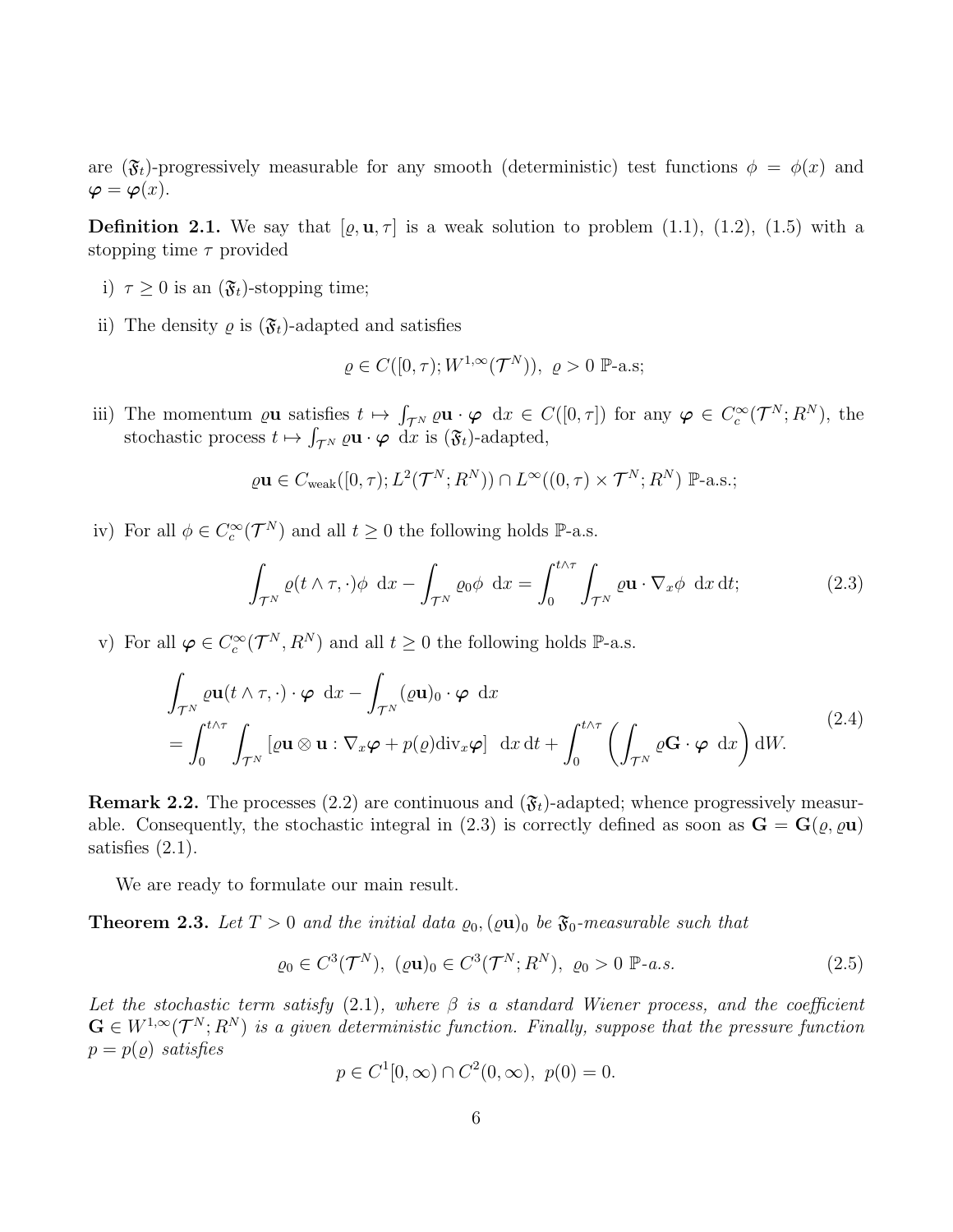Then there exists a family of  $\mathbb{P}\text{-}a.s.$  strictly positive  $(\mathfrak{F}_t)$ -stopping times  $\tau_M$  satisfying  $\tau_M \leq \tau_L$  $\mathbb{P}\text{-}a.s.$  for  $M \leq L$ , and

$$
\tau_M \to \infty \text{ as } M \to \infty \text{ } \mathbb{P}\text{-}a.s.,
$$

such that problem  $(1.1)$ ,  $(1.2)$ ,  $(1.5)$  admits infinitely many weak solutions with the stopping time  $\tau = \tau_M \wedge T$  in the sense of Definition 2.1.

Remark 2.4. Solutions obtained in Theorem 2.3 are "almost global" in the sense that for any  $\varepsilon > 0$ , problem (1.1), (1.2), (1.5) admits infinitely many (weak) solutions living on a given time interval  $(0, T)$  with probability  $1 - \varepsilon$  (choosing M large enough). The necessity of considering finite stopping times is explained in detail in Remark 5.13 below.

Remark 2.5. We transform the problem to an abstract Euler systems (see (4.7), (4.8) and (4.13), (4.14)) and show the existence of infinitely many solutions to the latter one. It is worth noting that our approach can be applied to other problems in fluid mechanics, in particular to the incompressible stochastic Euler equations. See also Remark 4.2.

The rest of the paper is devoted to the proof of Theorem 2.3. Let us now summarize the key points of our construction. For both  $(1.3)$  and  $(1.4)$ , we rewrite  $(1.1)$ ,  $(1.2)$  as an *abstract Euler* system with variable random coefficients in the spirit of [17]. On the set of subsolutions to this system we define the functional

$$
I[\mathbf{v}] = \mathbb{E}\left[\int_0^T \int_{\mathcal{T}^N} \left[\frac{1}{2} \frac{|\mathbf{v} + \mathbf{h}|^2}{r} - e\right] dx dt\right].
$$

Here,  $h, r$  are given functions related to the density ansatz and e is the target energy. The solutions of the problem are represented by the points of continuity of  $I$  with respect to v. The exact definition of I is given in Section 6.4 below. It is rather standard to see that I has infinitely many continuity points and that  $I[\mathbf{v}] = 0$  implies that **v** is a solution. The bulk is to show that each continuity point satisfies  $I[\mathbf{v}] = 0$  which implies the existence of infinitely many solutions. The latter statement can be shown indirectly by augmenting a given continuity point by rapidly oscillating increments. These increments are obtained by an adaptation of the deterministic method of convex integration developed by De Lellis and Székelyhidi  $[12]$ . The main difficulty is to ensure progressive measurability in this construction. Following [16] we proceed in three steps:

- (i) Assuming the subsolution under consideration is constant in space-time (but random) we gain an oscillator sequence which is a random variable itself by the Ryll–Nardzewski theorem on measurable selection. This is first done on the unit interval with density equal to one (see Lemma 5.6). A more genral version follows by scaling (see Lemma 5.8).
- (ii) The construction from (i) can be extend to piecewise constant subsolutions which evaluated at the first time-point of each sub interval. This ensures progressive measurability of the oscillator sequence (see Lemma 5.10).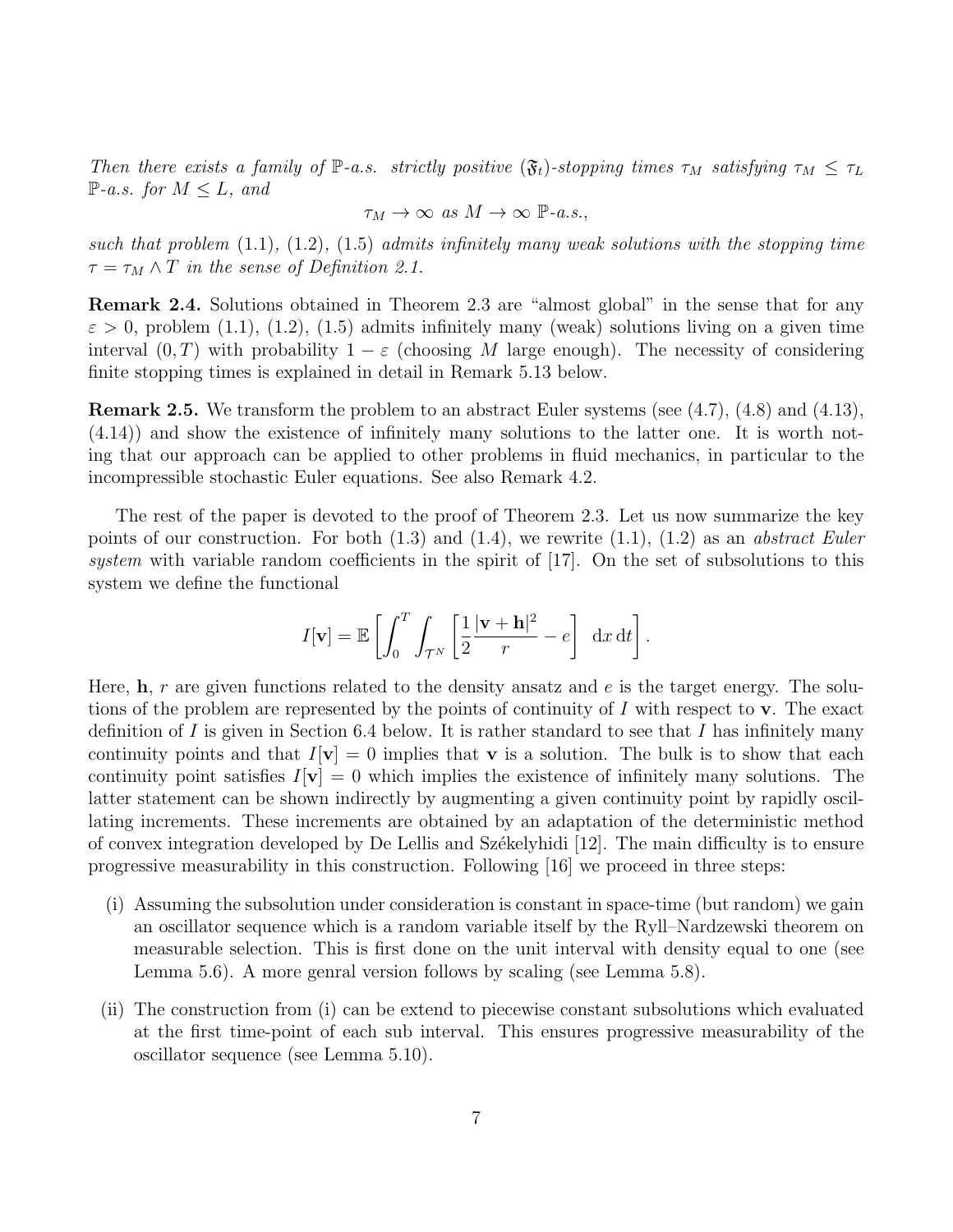(iii) Finally, we consider the general case of continuous subsolutions (see Lemma 5.11). They can be approximated by piecewise constant ones and we can apply step (ii). It is important that the modulus of continuity can be controlled. This is where the stopping times in the noise come into play.

## 3 Transformation to a semi-deterministic setting

In view of the difficulties mentioned in Section 1, we are forced to replace the original Wiener process  $\beta$  by a suitable truncation and to rewrite the problem in a semi-deterministic setting.

### 3.1 Stopping times

We start by fixing a family  $(\tau_M)_{M\in\mathbb{N}}$  of stopping times enjoying the properties claimed in Theorem 2.3. For a given  $0 < a < \frac{1}{2}$  and the Wiener process  $\beta$ ,  $\beta(0) = 0$  P-a.s., we introduce

$$
O(t) = \sup_{0 \le s \le t} |\beta(s)| + \sup_{0 \le t_1 \ne t_2 \le t} \frac{|\beta(t_1) - \beta(t_2)|}{|t_1 - t_2|^a} \text{ for } t > 0, \ O(0) = 0.
$$

Obviously, O is a non-decreasing stochastic process adapted to  $(\mathfrak{F}_t)_{t\geq0}$ . Moreover, as  $\beta$  is a Wiener process, it follows from the Kolmogorov continuity criterion that

$$
|\beta(t_1) - \beta(t_2)| \leq B(T, b)|t_1 - t_2|^b = B(T, b)|t_1 - t_2|^{b-a}|t_1 - t_2|^a
$$
 whenever  $0 \leq t_1, t_2 \leq T$ ,

for any  $0 < a < b < \frac{1}{2}$ ,  $T > 0$ , where  $B(T, b)$  is random and finite P-a.s. In particular, we deduce that that O is continuous in [0, ∞). As a consequence, for  $M \in \mathbb{N}$ 

$$
\tau_M = \inf_{t \ge 0} \{ O(t) > M \} \wedge T
$$

defines an  $(\mathfrak{F}_t)$ -stopping time. Moreover,  $\tau_M \leq \tau_L$  P-a.s. for  $M \leq L$ , and in particular we get

$$
\tau_M \to \infty \text{ as } M \to \infty \text{ P-a.s.}
$$

Finally, as O is continuous and  $O(0) = 0$  P-a.s., we have that  $\tau_M > 0$  P-a.s. for all  $M \in \mathbb{N}$ .

Next, let us introduce the stopped stochastic process

$$
W_M = \beta_M, \ \beta_M(t) = \beta(t \wedge \tau_M) \text{ for } t \ge 0.
$$

We recall that for  $\tau = \tau_M$ , the stochastic integral in (2.4) can be rewritten as

$$
\int_0^{t \wedge \tau_M} \left( \int_{\mathcal{T}^N} \varrho \mathbf{G} \cdot \boldsymbol{\varphi} \, dx \right) dW = \int_0^t \left( \int_{\mathcal{T}^N} \varrho \mathbf{G} \cdot \boldsymbol{\varphi} \, dx \right) dW_M.
$$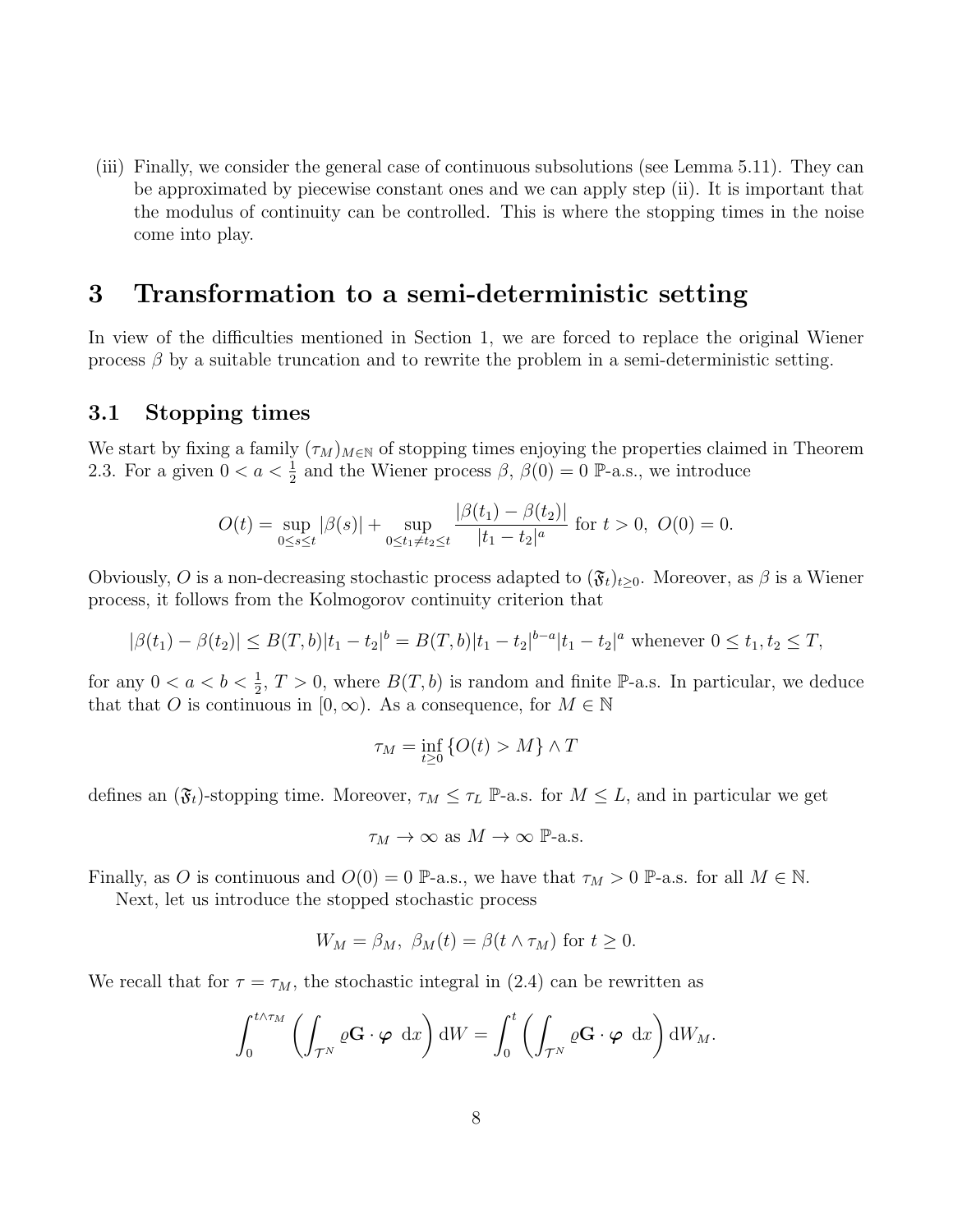From now on, we consider problem (1.1), (1.2), (1.5) with  $\beta$  replaced by  $\beta_M$ . Under these circumstances, our task reduces to showing Theorem 2.3 with  $\beta = \beta_M$  on the *deterministic* time interval [0, T]. Note that the paths of  $\beta_M$  are uniformly bounded and uniformly Hölder continuous,

$$
\|\beta_M\|_{C^a[0,T]} \le M, \ 0 < a < \frac{1}{2} \ \mathbb{P}\text{-a.s.} \tag{3.1}
$$

This is the essential property we use to construct probabilistically strong solutions, that is, solutions that are adapted to the given filtration  $(\mathfrak{F}_t)_{t\geq 0}$  associated to  $\beta$ .

### 3.2 Problem with additive noise

If the noise is given by  $(1.3)$ , we may combine Itô's calculus with the equation of continuity  $(2.3)$ to rewrite the stochastic integral in the form

$$
\int_0^t \left( \int_{\mathcal{T}^N} \varrho \mathbf{G} \cdot \boldsymbol{\varphi} \, dx \right) d\beta_M = \left( \int_{\mathcal{T}^N} \varrho \mathbf{G} \cdot \boldsymbol{\varphi} \, dx \right) \beta_M(t) - \int_0^t \beta_M(s) \int_{\mathcal{T}^N} \varrho \mathbf{u} \cdot \nabla_x (\mathbf{G} \cdot \boldsymbol{\varphi}) \, dx \, ds.
$$

Consequently, the momentum equation (1.2) can be formally written as

$$
d(\varrho \mathbf{u} - \varrho \beta_M \mathbf{G}) + div_x(\varrho \mathbf{u} \otimes \mathbf{u}) dt + \nabla_x p(\varrho) dt = \beta_M \mathbf{G} div_x(\varrho \mathbf{u}) dt,
$$
\n(3.2)

where no stochastic integration is necessary. Passing to the weak formulation, our task reduces to finding  $\rho$  and  $\rho$ **u** such that

$$
t \mapsto \int_{\mathcal{T}^N} \varrho \phi \, dx, \ t \mapsto \int_{\mathcal{T}^N} \varrho \mathbf{u} \cdot \boldsymbol{\varphi} \, dx \text{ continuous and } (\mathfrak{F}_t)\text{-adapted},
$$

$$
\int_{\mathcal{T}^N} \varrho(0, \cdot) \phi \, dx = \int_{\mathcal{T}^N} \varrho_0 \phi \, dx, \ \int_{\mathcal{T}^N} \varrho \mathbf{u}(0, \cdot) \cdot \boldsymbol{\varphi} \, dx = \int_{\mathcal{T}^N} (\varrho \mathbf{u})_0 \cdot \boldsymbol{\varphi} \, dx \tag{3.3}
$$
for any smooth test functions  $\phi, \varphi$ ,

satisfying

$$
\int_{0}^{T} \int_{\mathcal{T}^{N}} \left[ \varrho \partial_{t} \phi + \varrho \mathbf{u} \cdot \nabla_{x} \phi \right] dx dt = 0
$$
 (3.4)

for any  $\phi \in C_c^{\infty}((0,T) \times \mathcal{T}^N);$ 

$$
\int_{0}^{T} \int_{\mathcal{T}^{N}} \left[ (\varrho \mathbf{u} - \varrho \beta_{M} \mathbf{G}) \cdot \partial_{t} \boldsymbol{\varphi} + \varrho \mathbf{u} \otimes \mathbf{u} : \nabla_{x} \boldsymbol{\varphi} + p(\varrho) \text{div}_{x} \boldsymbol{\varphi} \right] dx dt
$$
\n
$$
= \int_{0}^{T} \int_{\mathcal{T}^{N}} \left[ \beta_{M} \varrho \mathbf{u} \cdot \nabla_{x} \mathbf{G} \cdot \boldsymbol{\varphi} + \beta_{M} \varrho \mathbf{u} \cdot \nabla_{x} \boldsymbol{\varphi} \cdot \mathbf{G} \right] dx dt
$$
\n(3.5)

for any  $\varphi \in C_c^{\infty}((0,T) \times \mathcal{T}^N; R^N)$ .

Remark 3.1. Problem  $(3.4)$ ,  $(3.5)$  can be viewed as a system of partial differential equations with random coefficients. We point out that all steps leading from the original problem (2.3), (2.4) to  $(3.4)$ ,  $(3.5)$  are reversible as long as  $\varrho$ ,  $\varrho$ **u** are weakly continuous  $(\mathfrak{F}_t)$ -adapted and Itô's calculus applies. In particular, it is enough to solve  $(3.3)$ – $(3.5)$ .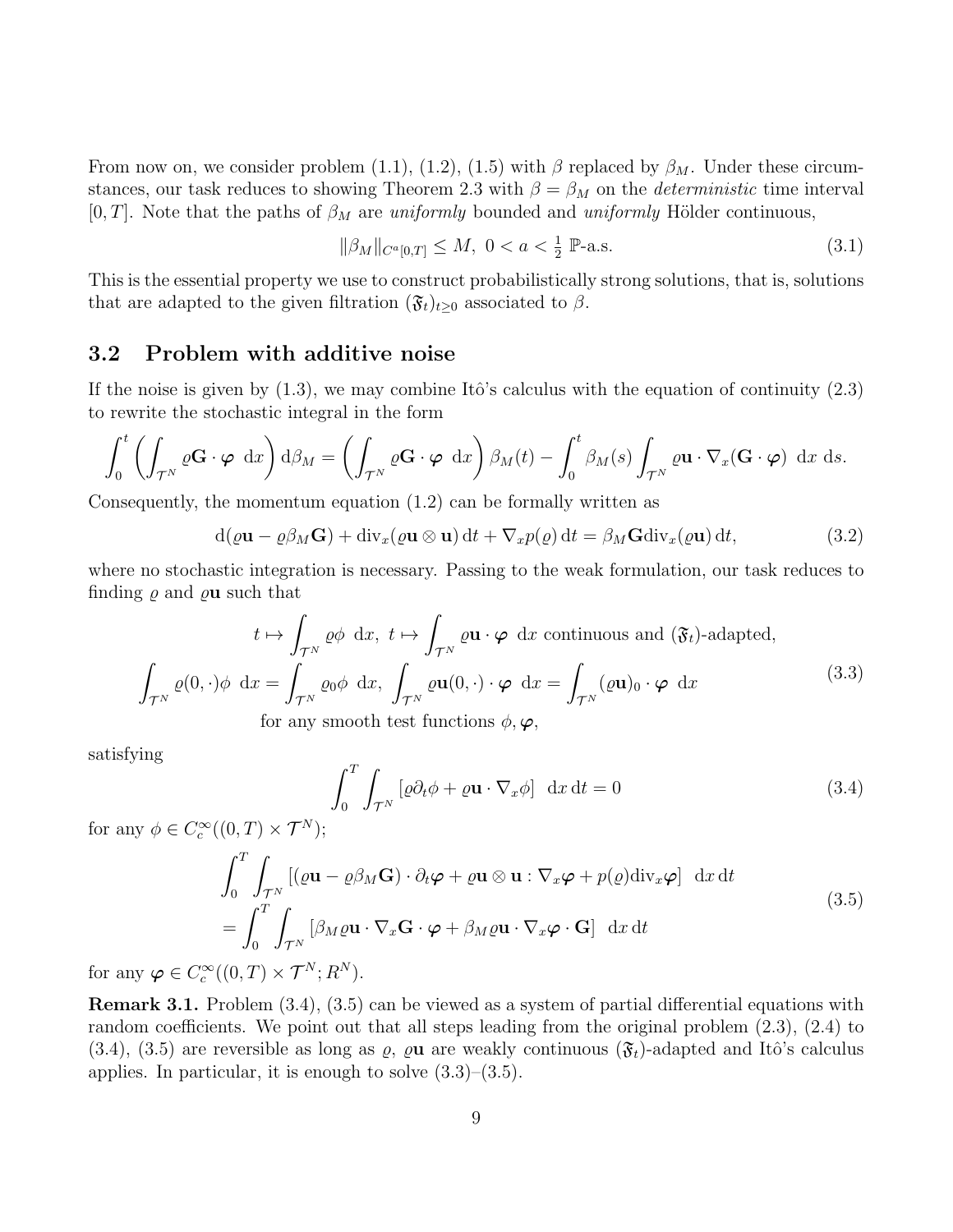### 3.3 Problem with linear multiplicative noise (stochastic "damping")

If the forcing is given by (1.4), we may again use Itô's calculus for  $0 \le t \le \tau_M$  obtaining

$$
d \exp(-\beta_M) = -\exp(-\beta_M) d\beta_M + \frac{1}{2} \exp(-\beta_M) dt,
$$

and,

$$
\exp(-\beta_M) \left[ d \left( \int_{\mathcal{T}^N} \varrho \mathbf{u} \cdot \boldsymbol{\varphi} \, dx \right) - \left( \int_{\mathcal{T}^N} \varrho \mathbf{u} \cdot \boldsymbol{\varphi} \, dx \right) d\beta_M \right]
$$
  
=  $d \left[ \exp(-\beta_M) \int_{\mathcal{T}^N} \varrho \mathbf{u} \cdot \boldsymbol{\varphi} \, dx \right] + \frac{1}{2} \exp(-\beta_M) \int_{\mathcal{T}^N} \varrho \mathbf{u} \cdot \boldsymbol{\varphi} \, dx \, dt.$ 

On the other hand, in accordance with (2.4),

$$
d\left(\int_{\mathcal{T}^N} \varrho \mathbf{u} \cdot \boldsymbol{\varphi} \, dx\right) - \left(\int_{\mathcal{T}^N} \varrho \mathbf{u} \cdot \boldsymbol{\varphi} \, dx\right) d\beta_M = \int_{\mathcal{T}^N} \left[\varrho \mathbf{u} \otimes \mathbf{u} : \nabla_x \boldsymbol{\varphi} + p(\varrho) \mathrm{div}_x \boldsymbol{\varphi}\right] \, dx \, dt.
$$

We therefore conclude that

$$
d\left[\exp\left(-\beta_M\right)\int_{\mathcal{T}^N}\varrho\mathbf{u}\cdot\boldsymbol{\varphi}\,dx\right] = -\frac{1}{2}\exp\left(-\beta_M\right)\int_{\mathcal{T}^N}\varrho\mathbf{u}\cdot\boldsymbol{\varphi}\,dx\,dt
$$

$$
+\exp\left(-\beta_M\right)\int_{\mathcal{T}^N}\left[\varrho\mathbf{u}\otimes\mathbf{u}:\nabla_x\boldsymbol{\varphi}+p(\varrho)\mathrm{div}_x\boldsymbol{\varphi}\right]\,dx\,dt.
$$

Similarly to the case of additive noise, we may replace (2.3), (2.4) by a system of partial differential equations with random coefficients, the weak formulation of which reads

$$
\int_{0}^{T} \int_{\mathcal{T}^{N}} \left[ \varrho \partial_{t} \phi + \varrho \mathbf{u} \cdot \nabla_{x} \phi \right] dx dt = 0
$$
\n(3.6)

for any  $\varphi \in C_c^{\infty}((0,T) \times \mathcal{T}^N);$ 

$$
0 = \int_0^T \int_{\mathcal{T}^N} \left[ \exp\left(-\beta_M\right) \varrho \mathbf{u} \cdot \partial_t \boldsymbol{\varphi} + \exp\left(-\beta_M\right) \varrho \mathbf{u} \otimes \mathbf{u} : \nabla_x \boldsymbol{\varphi} + \exp\left(-\beta_M\right) p(\varrho) \operatorname{div}_x \boldsymbol{\varphi} \right] dx dt - \frac{1}{2} \int_0^T \int_{\mathcal{T}^N} \exp\left(-\beta_M\right) \varrho \mathbf{u} \cdot \boldsymbol{\varphi} dx dt
$$
 (3.7)

for any  $\varphi \in C_c^{\infty}((0,T) \times \mathcal{T}^N; R^N)$ , where  $\varrho$ ,  $\varrho$ **u** are stochastic processes satisfying (3.3).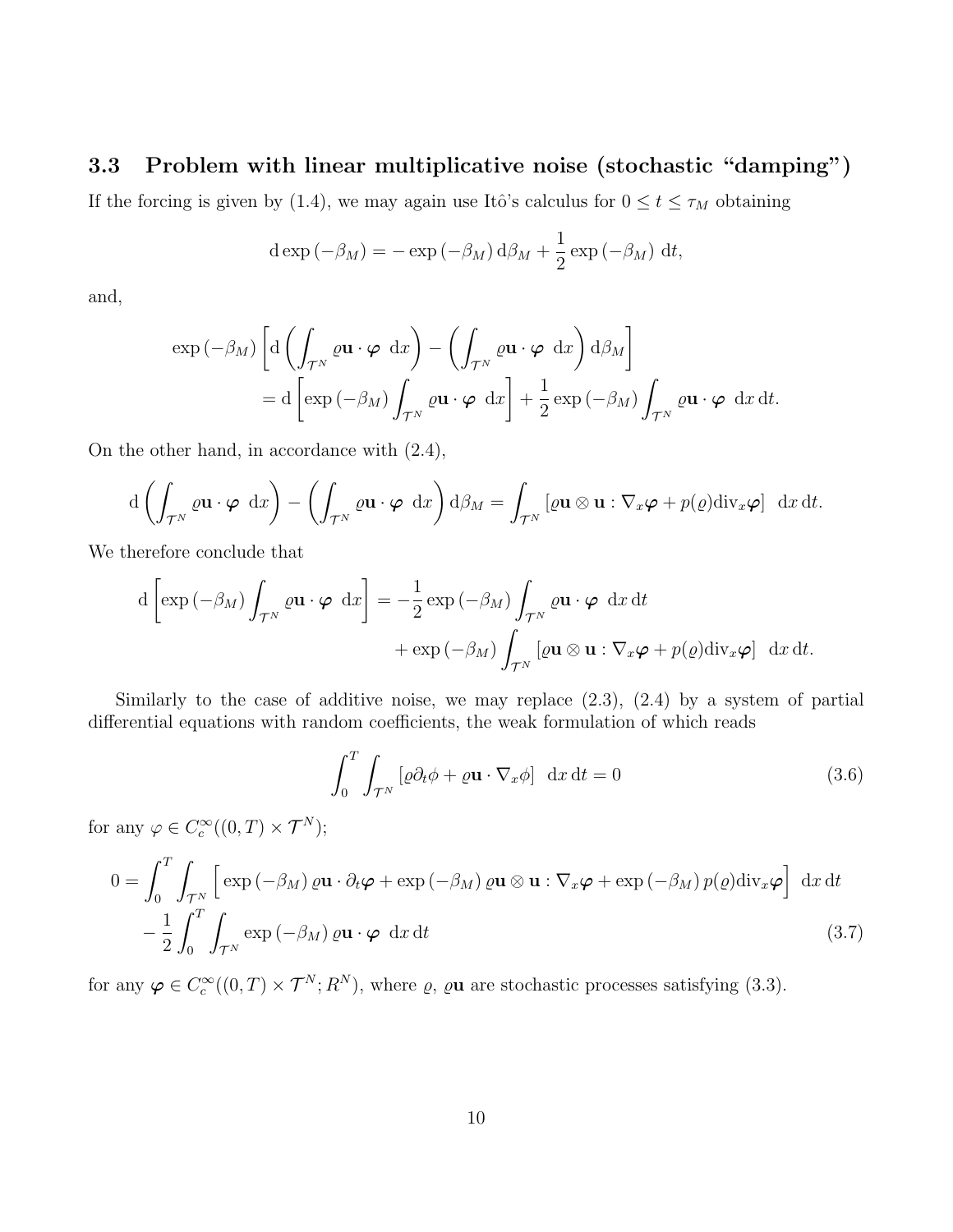## 4 Abstract Euler problem

Our next goal is to rewrite the problems  $(3.3)$ ,  $(3.4)$ ,  $(3.5)$  and  $(3.3)$ ,  $(3.6)$ ,  $(3.7)$ , respectively, to fit the abstract framework introduced in [17]. In addition to  $(2.5)$  we suppose that  $\mathbb{P}\text{-a.s.}$ 

$$
\|\varrho_0\|_{C^3(\mathcal{T}^N)} + \|(\varrho \mathbf{u})_0\|_{C^3(\mathcal{T}^N;R^N)} + \|\varrho_0^{-1}\|_{C(\mathcal{T}^N)} \le D \tag{4.1}
$$

for some deterministic constant  $D > 0$ . We claim that it is enough to show Theorem 2.3 for the initial data satisfying (4.1). Indeed any initial data  $\varrho_0$ ,  $(\varrho \mathbf{u})_0$  satisfying (2.5) can be written as

$$
[\varrho_0, (\varrho \mathbf{u})_0] = \lim_{D \to \infty} [\varrho_{0,D}, (\varrho \mathbf{u})_{0,D}] \; \mathbb{P}\text{-a.s.}
$$

where

$$
[\varrho_{0,D},(\varrho \mathbf{u})_{0,D}](\omega) = \begin{cases} [\varrho_0,(\varrho \mathbf{u})_0](\omega) \text{ if (4.1) holds} \\ [1,0] \text{ otherwise.} \end{cases}
$$

Let  $[\varrho_D,(\varrho \mathbf{u})_D]$  be the solution emanating from the data  $[\varrho_{0,D},(\varrho \mathbf{u})_{0,D}]$ , the existence of which is guaranteed by Theorem 2.3. We set

$$
\Omega_D = \left\{ \omega \in \Omega \, \middle| \, [\varrho_0, (\varrho \mathbf{u})_0](\omega) \text{ satisfies (4.1)} \right\}.
$$

Note that  $\Omega_D$  is  $\mathfrak{F}_0$ -measurable for any  $D > 0$ . Since

$$
[\varrho_0, (\varrho \mathbf{u})_0] = 1_{\Omega_1} [\varrho_1, (\varrho \mathbf{u})_1] + \sum_{D=2}^{\infty} 1_{\Omega_D \setminus \Omega_{D-1}} [\varrho_{0,D}, (\varrho \mathbf{u})_{0,D}],
$$

the desired solution for arbitrary initial data satisfying (2.5) can be obtained in the form

$$
[\varrho, \varrho \mathbf{u}] = 1_{\Omega_1}[\varrho_1, (\varrho \mathbf{u})_1] + \sum_{D=2}^{\infty} 1_{\Omega_D \setminus \Omega_{D-1}}[\varrho_D, (\varrho \mathbf{u})_D].
$$

### 4.1 Additive noise

Going back to  $(3.4)$ ,  $(3.5)$  we write

$$
\varrho \mathbf{u} - \varrho \beta_M \mathbf{G} = \mathbf{v} + \mathbf{V} + \nabla_x \Psi,
$$

where

$$
\text{div}_x \mathbf{v} = 0, \int_{\mathcal{T}^N} \mathbf{v} \, dx = 0, \ \mathbf{V} = \mathbf{V}(t) \in R^N \text{ - a spatially homogeneous function.}
$$

**Remark 4.1.** Note that  $\mathbf{v} + \mathbf{V}$  represents the standard Helmholtz projection  $\Pi_H$  of  $\varrho \mathbf{u} - \varrho \beta_M \mathbf{G}$ onto the space of solenoidal functions.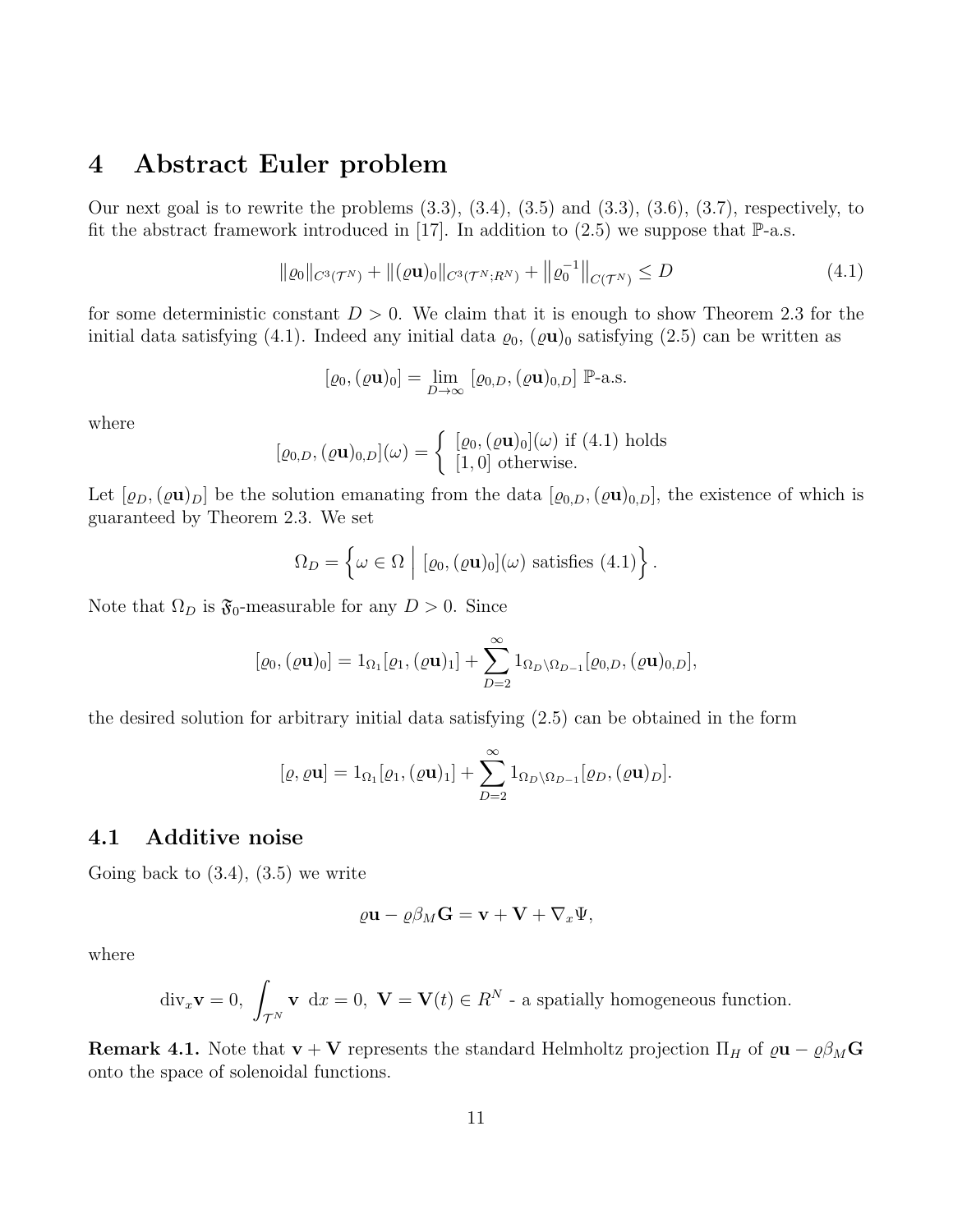To meet the initial conditions (1.5), we fix

$$
\mathbf{v}(0,\cdot)=\Pi_H[(\varrho\mathbf{u})_0]-\frac{1}{|\mathcal{T}^N|}\int_{\mathcal{T}^N}(\varrho\mathbf{u})_0\,\mathrm{d}x,\,\,\mathbf{V}(0)=\frac{1}{|\mathcal{T}^N|}\int_{\mathcal{T}^N}(\varrho\mathbf{u})_0\,\mathrm{d}x,\,\,\nabla_x\Psi(0,\cdot)=\Pi_H^{\perp}[(\varrho\mathbf{u})_0].
$$

Accordingly, the equation of continuity (3.4) reads

$$
\partial_t \varrho + \Delta_x \Psi + \beta_M \text{div}_x(\varrho \mathbf{G}) = 0, \ \varrho(0, \cdot) = \varrho_0. \tag{4.2}
$$

For given  $\Psi$ ,  $\beta_M$ , and G, the density  $\varrho$  in (4.2) is uniquely determined by the method of characteristics. Moreover, as  $\beta_M$  satisfies (3.1) and  $\varrho_0$  is strictly positive uniform in  $\Omega$ , we may fix the potential  $\Psi$  and subsequently the density  $\rho$  in such a way that

$$
\Psi \in C^{2}([0, T]; C^{3}(\mathcal{T}^{N})) \mathbb{P}\text{-a.s., } \Psi (\mathfrak{F}_{t})\text{-adapted},
$$
  
\n
$$
\|\Psi\|_{C^{2}([0, T]; C^{3}(\mathcal{T}^{N}))} \leq c_{M} \mathbb{P}\text{-a.s.,}
$$
  
\n
$$
\varrho \in C^{1}([0, T]; C^{1}(\mathcal{T}^{N})) \mathbb{P}\text{-a.s., } \varrho(0, \cdot) = \varrho_{0}, \varrho (\mathfrak{F}_{t})\text{-adapted},
$$
  
\n
$$
\|\varrho\|_{C^{1}([0, T]; C^{1}(\mathcal{T}^{N}))} \leq c_{M}, \varrho \geq \frac{1}{c_{M}} \mathbb{P}\text{-a.s.,}
$$
  
\n(4.3)

where  $c_M > 0$  is a deterministic constant depending on the stopping parameter M. Here, we have also used the extra hypothesis (4.1).

**Remark 4.2.** We would like to point out that  $\Psi$  and subsequently  $\rho$  are not uniquely determined. As a matter of fact, there are inifinitely many possibilities how to choose  $\Psi$  and  $\rho$  satisfying (4.2), (4.3). In particular, if

$$
\mathrm{div}_x(\varrho \mathbf{u})_0 = 0, \ \int_{\mathcal{T}^N} (\varrho \mathbf{u})_0 = 0, \text{ and } \mathrm{div}_x \mathbf{G} = 0
$$

we can take the ansatz

$$
\varrho \equiv 1, \ \Psi \equiv 0
$$

obtaining  $\rho \mathbf{u} = \mathbf{v} - a$  solution of the *incompressible* Euler system.

Having fixed  $\rho$  and  $\Psi$ , we compute V as the unique solution of the differential equation

$$
\frac{\mathrm{d}\mathbf{V}}{\mathrm{d}t} = -\frac{1}{|\mathcal{T}^N|} \int_{\mathcal{T}^N} \left[ \varrho \beta_M^2 \nabla_x \mathbf{G} \cdot \mathbf{G} + \beta_M \nabla_x \mathbf{G} \cdot \nabla_x \Psi \right] \, \mathrm{d}x, \quad \mathbf{V}(0) = \frac{1}{|\mathcal{T}^N|} \int_{\mathcal{T}^N} (\varrho \mathbf{u})_0 \, \mathrm{d}x. \tag{4.4}
$$

In view of (4.3) and the assumption  $\mathbf{G} \in W^{1,\infty}(\mathcal{T}^N;R^N)$  we easily deduce that

$$
\mathbf{V} \in C^1([0,T];R^N) \; \mathbb{P}\text{-a.s.,} \, \mathbf{V} \, \text{is } (\mathfrak{F}_t)\text{-adapted}, \; \|\mathbf{V}\|_{C^1([0,T];R^N)} \le c_M \; \mathbb{P}\text{-a.s.} \tag{4.5}
$$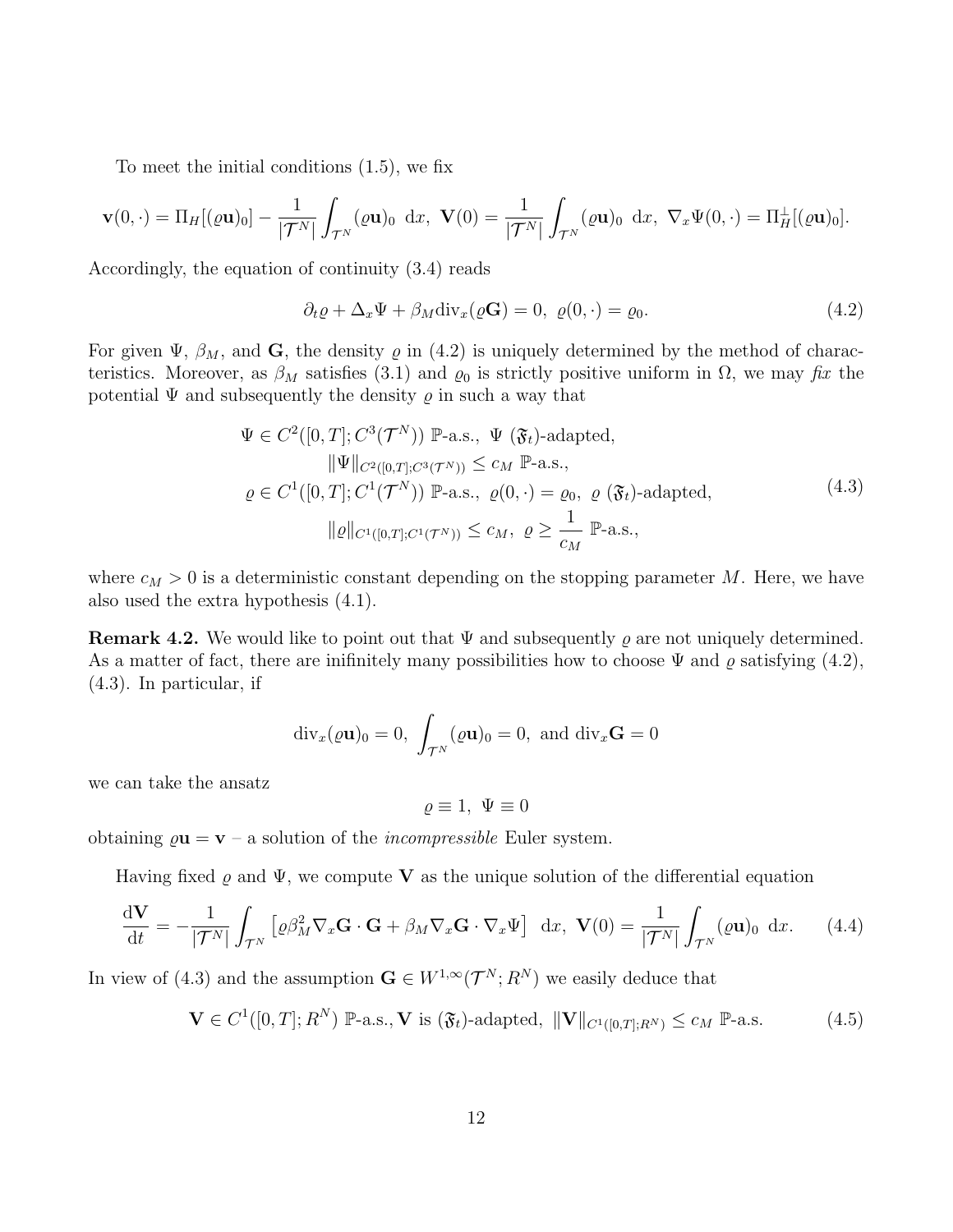Thus it remains to find  $\bf{v}$  to satisfy (3.5). It turns out that  $\bf{v}$  must be a weak solution of the abstract Euler system

$$
\partial_t \mathbf{v} + \text{div}_x \left( \frac{(\mathbf{v} + \varrho \beta_M \mathbf{G} + \mathbf{V} + \nabla_x \Psi) \otimes (\mathbf{v} + \varrho \beta_M \mathbf{G} + \mathbf{V} + \nabla_x \Psi)}{\varrho} \right)
$$
  
=  $-\nabla_x p(\varrho) - \partial_t \nabla_x \Psi + \beta_M \text{div}_x (\varrho \beta_M \mathbf{G} + \nabla_x \Psi) \mathbf{G} - \frac{1}{|\mathcal{T}^N|} \int_{\mathcal{T}^N} \beta_M \text{div}_x (\varrho \beta_M \mathbf{G} + \nabla_x \Psi) \mathbf{G} \ dx,$   

$$
\text{div}_x \mathbf{v} = 0, \ \mathbf{v}(0, \cdot) = \mathbf{v}_0 = \Pi_H[(\varrho \mathbf{u})_0] - \frac{1}{|\mathcal{T}^N|} \int_{\mathcal{T}^N} (\varrho \mathbf{u})_0 \ dx.
$$

Finally, we solve the elliptic system

$$
\operatorname{div}_{x}\left[\nabla_{x}\mathbf{m}+\nabla_{x}^{t}\mathbf{m}-\frac{2}{N}\operatorname{div}_{x}\mathbf{m}\mathbb{I}\right]
$$
  
= $\nabla_{x}p(\varrho)+\partial_{t}\nabla_{x}\Psi-\beta_{M}\operatorname{div}_{x}(\varrho\beta_{M}\mathbf{G}+\nabla_{x}\Psi)\mathbf{G}+\frac{1}{|\mathcal{T}^{N}|}\int_{\mathcal{T}^{N}}\beta_{M}\operatorname{div}_{x}(\varrho\beta_{M}\mathbf{G}+\nabla_{x}\Psi)\mathbf{G} d x.$  (4.6)

Note that (4.6) admits a unique solution as the right-hand side is a function of zero mean. Consequently, setting

$$
r = \varrho, \ \mathbf{h} = \varrho \beta_M \mathbf{G} + \mathbf{V} + \nabla_x \Psi, \ \mathbb{M} = \nabla_x \mathbf{m} + \nabla_x^t \mathbf{m} - \frac{2}{N} \text{div}_x \mathbf{m} \mathbb{I}
$$

we may rewrite the problem in a concise form:

$$
\partial_t \mathbf{v} + \text{div}_x \left[ \frac{(\mathbf{v} + \mathbf{h}) \otimes (\mathbf{v} + \mathbf{h})}{r} + \mathbb{M} \right] = 0, \text{ div}_x \mathbf{v} = 0, \mathbf{v}(0, \cdot) = \mathbf{v}_0,
$$
\n(4.7)

where

$$
\mathbf{v}_{0} \in C^{1}(\mathcal{T}^{N}; R^{N}) \mathbb{P}\text{-a.s., div}_{x}\mathbf{v}_{0} = 0, \int_{\mathcal{T}^{N}} \mathbf{v}_{0} dx = 0, \mathbf{v}_{0} \text{ is } \mathfrak{F}_{0}\text{-measurable},
$$
  
\n
$$
\|\mathbf{v}_{0}\|_{C^{1}(\mathcal{T}^{N}; R^{N})} \leq c_{M} \mathbb{P}\text{-a.s.,}
$$
  
\n
$$
\mathbf{h} \in C^{a}([0, T]; C^{1}(\mathcal{T}^{N}; R^{N})) \mathbb{P}\text{-a.s., } \mathbf{h} \text{ is } (\mathfrak{F}_{t})\text{-adapted},
$$
  
\n
$$
\|\mathbf{h}\|_{C^{a}([0, T]; C^{1}(\mathcal{T}^{N}; R^{N}))} \leq c_{M} \mathbb{P}\text{-a.s.,}
$$
  
\n
$$
r \in C^{a}([0, T]; C^{1}(\mathcal{T}^{N})) \mathbb{P}\text{-a.s., } r \text{ is } (\mathfrak{F}_{t})\text{-adapted},
$$
  
\n
$$
\|r\|_{C^{a}([0, T]; C^{1}(\mathcal{T}^{N}))} \leq c_{M}, \frac{1}{r} \geq \frac{1}{c_{M}} \mathbb{P}\text{-a.s.,}
$$
  
\n
$$
\mathbb{M} \in C^{a}([0, T]; C^{1}(\mathcal{T}^{N}; R_{0, sym}^{N \times N})) \mathbb{P}\text{-a.s., } \mathbb{M} \text{ is } (\mathfrak{F}_{t})\text{-adapted},
$$
  
\n
$$
\|\mathbb{M}\|_{C^{a}([0, T]; C^{1}(\mathcal{T}^{N}; R_{0, sym}^{N \times N}))} \leq c_{M} \mathbb{P}\text{-a.s.,}
$$

are given data. In the following we give a precise definition for solutions to (4.7).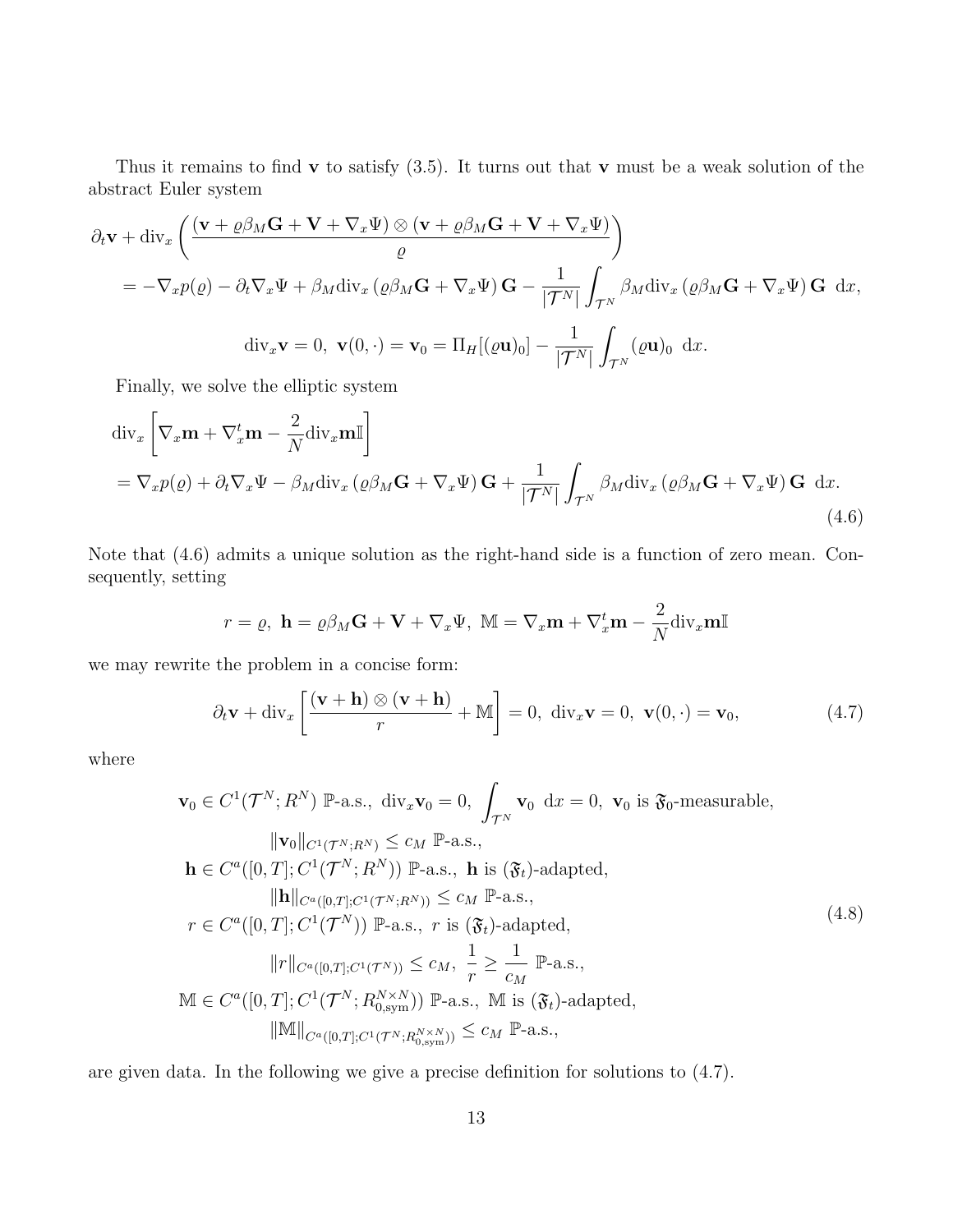**Definition 4.3.** Assume that the data  $\mathbf{v}_0$ , **h**, *r*, M satisfy (4.8).<sup>1</sup> We say that **v** is a weak solution to problem (4.7) provided

i) we have  $t \mapsto \int_{\mathcal{T}^N} \mathbf{v} \cdot \boldsymbol{\varphi} \, dx \in C([0,T])$  for any  $\boldsymbol{\varphi} \in C^{\infty}(\mathcal{T}^N; R^N)$ , the stochastic process  $t \mapsto \int_{\mathcal{T}^N} \mathbf{v} \cdot \boldsymbol{\varphi} \, dx$  is  $(\mathfrak{F}_t)$ -adapted,

$$
\mathbf{v} \in C_{\text{weak}}([0,T]; L^2(\mathcal{T}^N; R^N)) \cap L^{\infty}((0,T) \times \mathcal{T}^N; R^N) \mathbb{P}\text{-a.s.};
$$

ii) For all  $\varphi \in C^{\infty}(\mathcal{T}^N,R^N)$  and all  $t \in [0,T]$  the following holds  $\mathbb{P}\text{-a.s.}$ 

$$
\int_{\mathcal{T}^N} \mathbf{v}(t, \cdot) \cdot \boldsymbol{\varphi} \, dx - \int_{\mathcal{T}^N} \mathbf{v}_0 \cdot \boldsymbol{\varphi} \, dx \n= \int_0^t \int_{\mathcal{T}^N} \left[ \frac{(\mathbf{v} + \mathbf{h}) \otimes (\mathbf{v} + \mathbf{h})}{r} : \nabla_x \boldsymbol{\varphi} + \mathbb{M} : \nabla_x \boldsymbol{\varphi} \right] dx dt.
$$
\n(4.9)

Let us summarize the above discussion in the following proposition.

**Proposition 4.4.** Let  $\beta_M$  and  $\mathbf{G} \in W^{1,\infty}(\mathcal{T}^N; R^N)$  be given. Let  $\varrho$ ,  $\Psi$  belonging to the class (4.3) satisfy  $(4.2)$ . Finally, let v be a weak solution of problem  $(4.7)$  in the sense of Definition 4.3, with

$$
r = \varrho, \ \mathbf{h} = \varrho \beta_M \mathbf{G} + \mathbf{V} + \nabla_x \Psi, \ \mathbb{M} = \nabla_x \mathbf{m} + \nabla_x^t \mathbf{m} - \frac{2}{N} \text{div}_x \mathbf{m} \mathbb{I}
$$

where  $V$ ,  $m$  solve (4.4), (4.6), respectively.

Then

$$
\varrho, \ \varrho \mathbf{u} = \mathbf{v} + \mathbf{V} + \nabla_x \Psi + \varrho \beta_M \mathbf{G}
$$

is a solution of problem  $(3.3-3.5)$ .

Remark 4.5. In view of Proposition 4.4 and Remark 3.1, the proof of Theorem 2.3 in the case of the additive noise reduces to showing the existence of infinitely many solutions to problem (4.7).

### 4.2 Multiplicative noise

Mimicking the steps of the previous section we write

$$
\exp(-\beta_M)\varrho \mathbf{u} = \mathbf{v} + \mathbf{V} + \nabla_x \Psi
$$

in  $(3.7)$ , where

$$
\text{div}_x \mathbf{v} = 0, \int_{\mathcal{T}^N} \mathbf{v} \, dx = 0, \ \mathbf{V} = \mathbf{V}(t) \in R^N \text{ is a spatially homogeneous function,}
$$

<sup>&</sup>lt;sup>1</sup>A weak solutions could be defined under much less restrictive assumptions on the data.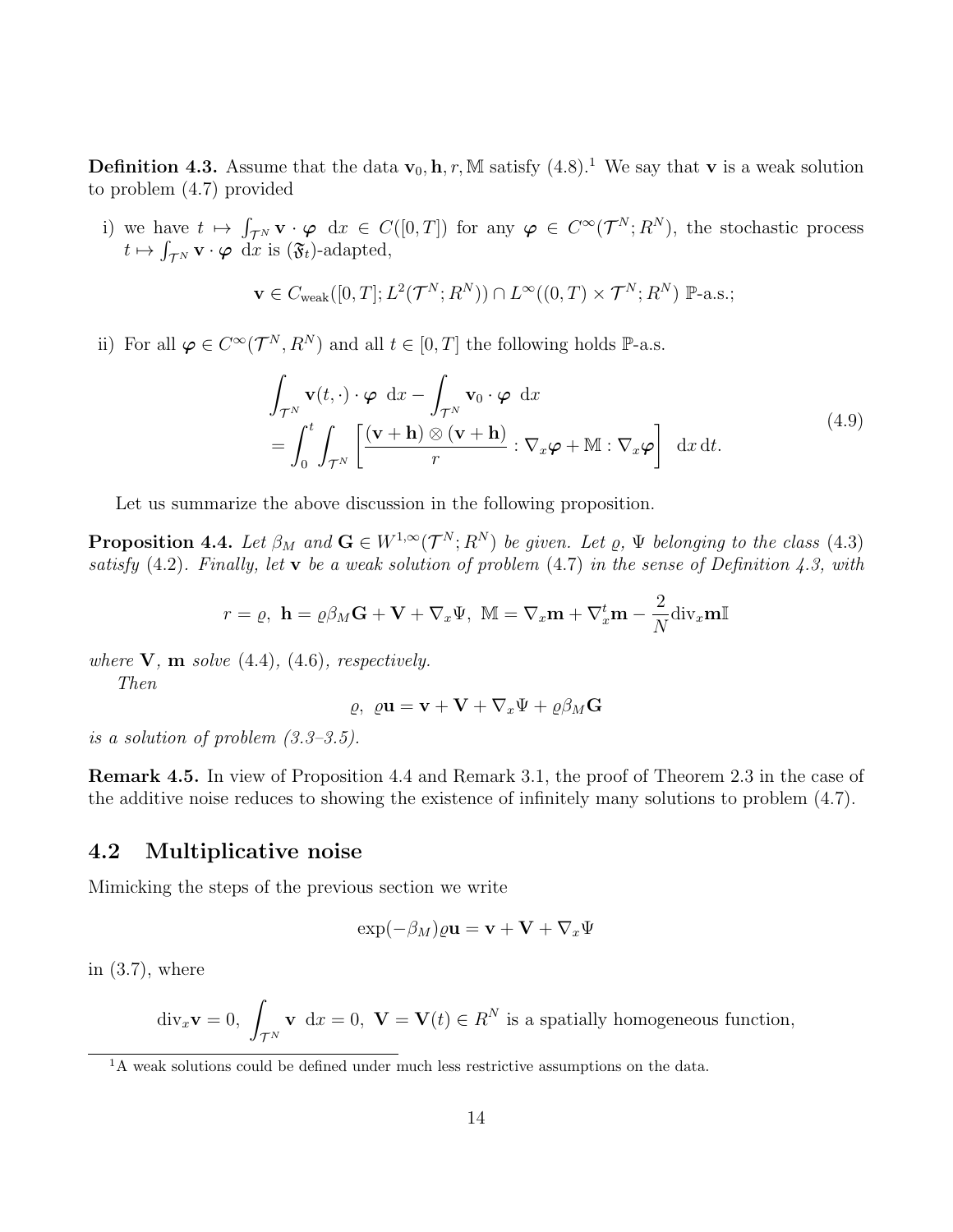and

$$
\mathbf{v}(0,\cdot)=\Pi_H[(\varrho\mathbf{u})_0]-\frac{1}{|\mathcal{T}^N|}\int_{\mathcal{T}^N}(\varrho\mathbf{u})_0\,\mathrm{d}x,\,\,\mathbf{V}(0)=\frac{1}{|\mathcal{T}^N|}\int_{\mathcal{T}^N}(\varrho\mathbf{u})_0\,\mathrm{d}x,\,\,\nabla_x\Psi(0,\cdot)=\Pi_H^{\perp}[(\varrho\mathbf{u})_0].
$$

Accordingly, the equation of continuity reads

$$
\partial_t \varrho + \text{div}_x \left( \exp(\beta_M) \nabla_x \Psi \right) = 0, \ \varrho(0, \cdot) = \varrho_0. \tag{4.10}
$$

Next, we fix  $V$  as the unique solution of

$$
\frac{\mathrm{d}\mathbf{V}}{\mathrm{d}t} + \frac{1}{2}\mathbf{V} = 0, \ \mathbf{V}(0) = \frac{1}{|\mathcal{T}^N|} \int_{\mathcal{T}^N} (\varrho \mathbf{u})_0 \ \mathrm{d}x. \tag{4.11}
$$

Accordingly, the momentum equation can be written as

$$
\partial_t \mathbf{v} + \exp(\beta_M) \left[ \operatorname{div}_x \frac{(\mathbf{v} + \mathbf{V} + \nabla_x \Psi) \otimes (\mathbf{v} + \mathbf{V} + \nabla_x \Psi)}{\varrho} \right] + \exp(-\beta_M) \nabla_x p(\varrho) + \partial_t \nabla_x \Psi + \frac{1}{2} \nabla_x \Psi
$$
  
=  $-\frac{1}{2} \mathbf{v}$ ,  $\operatorname{div}_x \mathbf{v} = 0$ ,  $\mathbf{v}_0 = \Pi_H [(\varrho \mathbf{u})_0] - \frac{1}{|\mathcal{T}^N|} \int_{\mathcal{T}^N} (\varrho \mathbf{u})_0 \, dx.$  (4.12)

Similarly to the above, we can fix  $\varrho$ ,  $\Psi$  to satisfy (4.10) together with (4.3).

Finally, seeing that  $\int_{\mathcal{T}^N} \mathbf{v} \, dx = 0$ , we may solve an analogue to the elliptic system (4.6), namely,

$$
\operatorname{div}_{x} \left[ \nabla_{x} \mathbf{m} + \nabla_{x}^{t} \mathbf{m} - \frac{2}{N} \operatorname{div}_{x} \mathbf{m} \mathbb{I} \right]
$$
\n
$$
= \exp(-\beta_{M}) \nabla_{x} p(\varrho) + \partial_{t} \nabla_{x} \Psi + \frac{1}{2} \nabla_{x} \Psi + \frac{1}{2} \mathbf{v}.
$$
\n(4.13)

Note that, in contrast with (4.6), the solution  $\mathbf{m} = \mathbf{m}[\mathbf{v}]$  depends on **v**.

Similarly to (4.7) we can write the final problem (setting  $\mathbf{h} = \mathbf{V} + \nabla_x \Psi$  and  $r = \varrho$ ):

$$
\partial_t \mathbf{v} + \text{div}_x \left[ \frac{(\mathbf{v} + \mathbf{h}) \otimes (\mathbf{v} + \mathbf{h})}{r} + \mathbb{M}[\mathbf{v}] \right] = 0, \text{ div}_x \mathbf{v} = 0, \ \mathbf{v}(0, \cdot) = \mathbf{v}_0,
$$
 (4.14)

where

$$
\mathbf{v}_0 \in C^1(\mathcal{T}^N; R^N) \; \mathbb{P}\text{-a.s., div}_x \mathbf{v}_0 = 0, \; \int_{\mathcal{T}^N} \mathbf{v}_0 \; dx = 0, \; \mathbf{v}_0 \; \text{is } \mathfrak{F}_0\text{-measurable},
$$
\n
$$
\|\mathbf{v}_0\|_{C^1(\mathcal{T}^N; R^N)} \le c_M \; \mathbb{P}\text{-a.s.,}
$$
\n
$$
\mathbf{h} \in C^a([0, T]; C^1(\mathcal{T}^N; R^N)) \; \mathbb{P}\text{-a.s.,} \quad \mathbf{h} \; \text{is } (\mathfrak{F}_t)\text{-adapted},
$$
\n
$$
\|\mathbf{h}\|_{C^a([0, T]; C^1(\mathcal{T}^N; R^N))} \le c_M \; \mathbb{P}\text{-a.s.,}
$$
\n
$$
r \in C^a([0, T]; C^1(\mathcal{T}^N)) \; \mathbb{P}\text{-a.s.,} \; r \; \text{is } (\mathfrak{F}_t)\text{-adapted},
$$
\n
$$
(4.15)
$$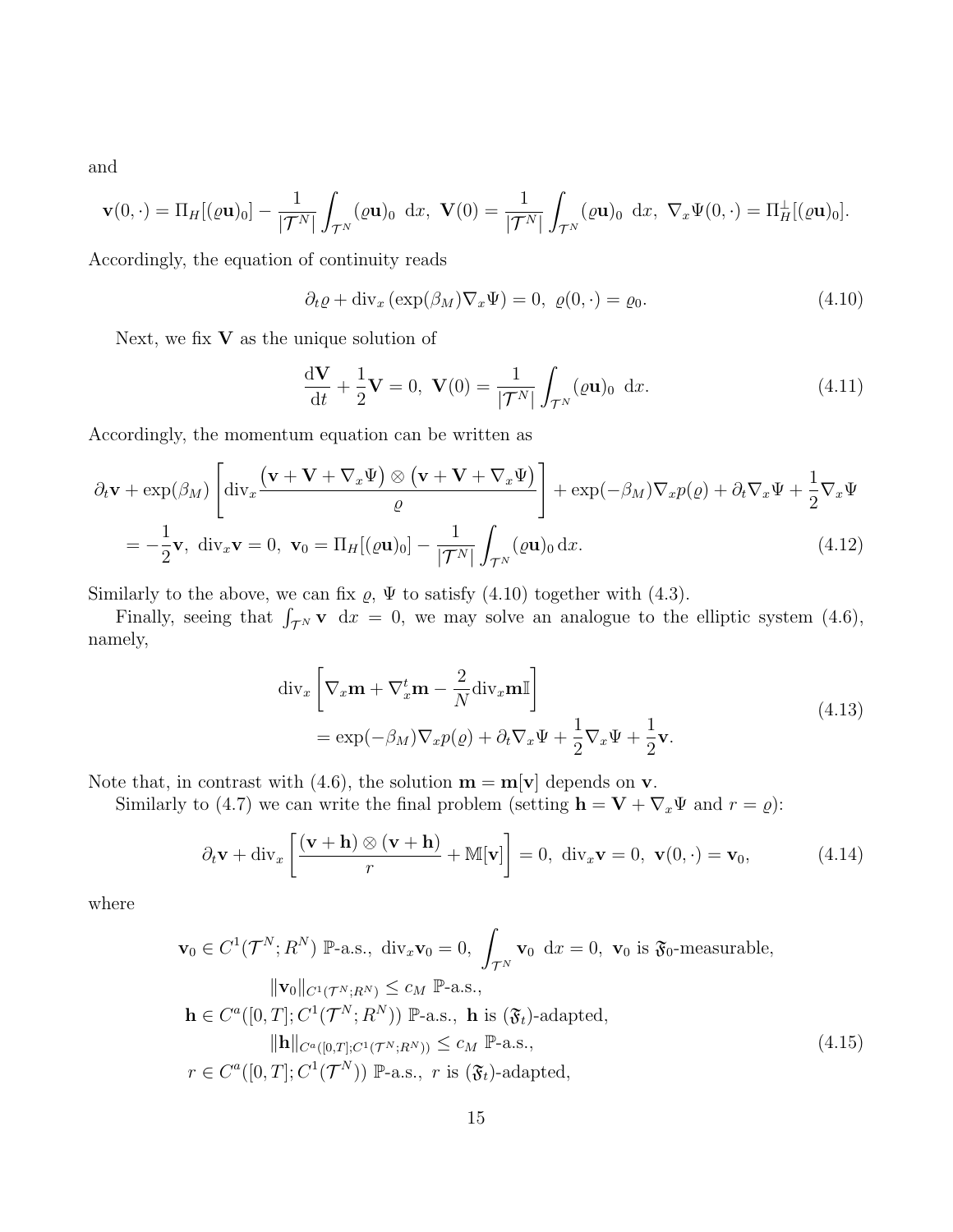$$
||r||_{C^a([0,T];C^1(\mathcal{T}^N)} \le c_M, \ \frac{1}{r} \ge \frac{1}{c_M} \ \mathbb{P}\text{-a.s.},\tag{4.16}
$$

and

$$
\mathbb{M} = \mathbb{M}[\mathbf{v}] = \nabla_x \mathbf{m} + \nabla_x^t \mathbf{m} - \frac{2}{N} \text{div}_x \mathbf{m} \mathbb{I}
$$
(4.17)

is the unique solution of the elliptic system (4.13).

Remark 4.6. Note that h is actually more regular than in Section 4.1.

Similarly to the preceding section we have the following definition.

**Definition 4.7.** Assume that the data  $\mathbf{v}_0$ , **h**, *r* satisfy (4.15) and let M[**v**] be given by (4.17) with  $\rho$ ,  $\Psi$  satisfying (4.3).<sup>2</sup> We say that **v** is a weak solution to problem (4.14) provided

i) we have  $t \mapsto \int_{\mathcal{T}^N} \mathbf{v} \cdot \boldsymbol{\varphi} \, dx \in C([0,T])$  for any  $\boldsymbol{\varphi} \in C^{\infty}(\mathcal{T}^N; R^N)$ , the stochastic process  $t \mapsto \int_{\mathcal{T}^N} \mathbf{v} \cdot \boldsymbol{\varphi} \, dx$  is  $(\mathfrak{F}_t)$ -adapted,

$$
\mathbf{v} \in C_{\text{weak}}([0,T]; L^2(\mathcal{T}^N; R^N)) \cap L^{\infty}((0,T) \times \mathcal{T}^N; R^N) \mathbb{P}\text{-a.s.};
$$

ii) For all  $\varphi \in C^{\infty}(\mathcal{T}^N,R^N)$  and all  $t \in [0,T]$  the following holds  $\mathbb{P}\text{-a.s.}$ 

$$
\int_{\mathcal{T}^N} \mathbf{v}(t, \cdot) \cdot \boldsymbol{\varphi} \, dx - \int_{\mathcal{T}^N} \mathbf{v}_0 \cdot \boldsymbol{\varphi} \, dx \n= \int_0^t \int_{\mathcal{T}^N} \left[ \frac{(\mathbf{v} + \mathbf{h}) \otimes (\mathbf{v} + \mathbf{h})}{r} : \nabla_x \boldsymbol{\varphi} + \mathbb{M}[\mathbf{v}] : \nabla_x \boldsymbol{\varphi} \right] \, dx \, dt.
$$
\n(4.18)

Again similarly to the preceding section, we summarize as follows.

**Proposition 4.8.** Let  $\beta_M$  be given. Let  $\varrho$ ,  $\Psi$  solve (4.10), and let **V** solve (4.11). Let **v** be a weak solution of (4.14), with

$$
r = \varrho, \ \mathbf{h} = \mathbf{V} + \nabla_x \Psi, \ \mathbb{M} = \nabla_x \mathbf{m} + \nabla_x^t \mathbf{m} - \frac{2}{N} \text{div}_x \mathbf{m} \mathbb{I},
$$

where  $\mathbf{m} = \mathbf{m}[\mathbf{v}]$  is the unique solution of the elliptic system (4.13).

Then

 $ρ, ρ**u** = exp(β<sub>M</sub>) (**v** + **V** + ∇<sub>x</sub>Ψ)$ 

is a solution of problem (3.6), (3.7).

Remark 4.9. In view of Proposition 4.8, the proof of Theorem 2.3 in the case of the multiplicative noise reduces to showing the existence of infinitely many solutions to problem (4.14).

<sup>&</sup>lt;sup>2</sup>A weak solutions could be defined under much less restrictive assumptions on the data.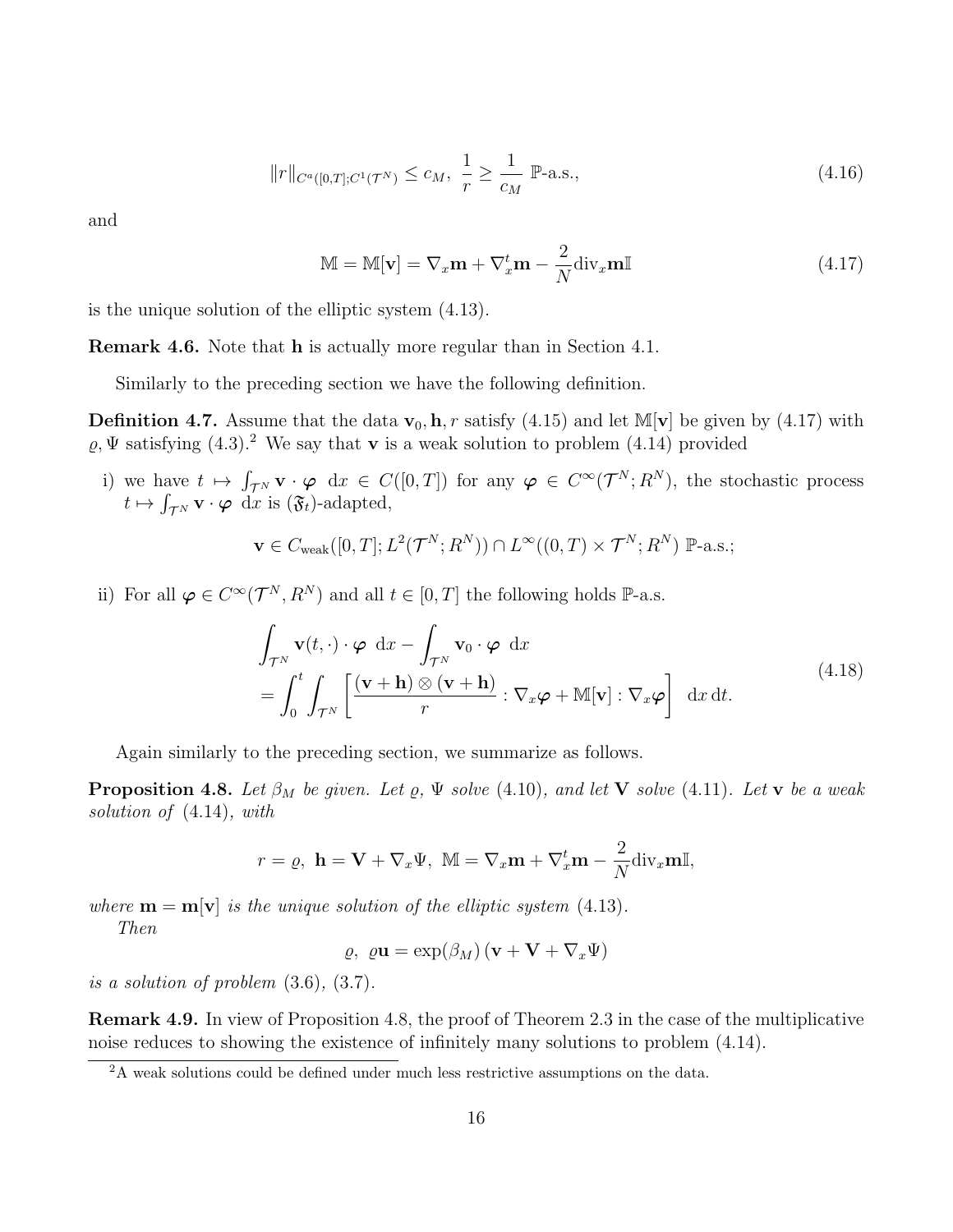## 5 Convex integration

Problems  $(4.7)$  and  $(4.14)$  can be solved pathwise using the method of De Lellis and Székelyhidi [12], with the necessary modifications developed in [17]. In such a way, we would obtain the existence of (infinitely many) solutions in the semi-deterministic spirit introduced by Bensoussan and Temam [1]. More specifically, solutions obtained this way would be random variables, meaning  $\mathfrak{F}\text{-measurable but not necessarily } (\mathfrak{F}_t)\text{-adapted (progressively measurable). Obviously, such a semi$ deterministic result would hold without any restriction imposed by the stopping times. Progressive measurability of  $\rho$ ,  $\rho$ **u** claimed in Theorem 2.3 represents a non-trivial issue that requires a careful revisiting of the method of convex integration presented in [12]. The main ingredient is a stochastic variant of the so-called *oscillatory lemma* shown in the present section.

**Definition 5.1.** Let  $G: \Omega \to X$  be a (Borelian) random variable ranging in a topological space X. We say that G has a compact range in X if there is a (deterministic) compact set  $\mathcal{K} \subset X$  such that  $G \in \mathcal{K}$  a.s.

### 5.1 Geometric setting

Let  $R_{\text{sym}}^{N\times N}$  denote the space of symmetric  $N\times N$  matrices and let  $R_{0,\text{sym}}^{N\times N}$  be its subspace of traceless matrices. Following the ansatz of [12, Lemma 3] we consider the set

$$
\mathcal{S}[e] = \left\{ [\mathbf{w}, \mathbb{H}] \middle| \mathbf{w} \in R^N, \ \mathbb{H} \in R_{0,\text{sym}}^{N \times N}, \ \frac{N}{2} \lambda_{\text{max}} \left[ \mathbf{w} \otimes \mathbf{w} - \mathbb{H} \right] < e \right\},\
$$

where  $\lambda_{\text{max}}[\mathbb{A}]$  denotes the maximal eigenvalue of a symmetric matrix  $\mathbb{A}$ . Thanks to the algebraic inequality

$$
\frac{N}{2}\lambda_{\max} \left[\mathbf{w} \otimes \mathbf{w} - \mathbb{H}\right] \ge \frac{1}{2}|\mathbf{w}|^2, \ \mathbb{H} \in R_{0,\text{sym}}^{N \times N},\tag{5.1}
$$

 $\mathcal{S}[e] \neq \emptyset$  only if  $e > 0$ . In addition, we have

$$
\frac{N-1}{2}\lambda_{\max}[\mathbf{w} \otimes \mathbf{w} - \mathbb{H}] \ge \frac{1}{2}|\mathbb{H}|^2, \ \mathbf{w} \in R^N(\text{Frobenius norm}),\tag{5.2}
$$

see [12, Lemma 3 (iii)]. Thus, for given  $e > 0$ ,  $\mathcal{S}[e]$  is a convex open and bounded subset of  $R^N \times R_{0,\text{sym}}^{N \times N}$ . Moreover, as shown in [12],

$$
\partial \mathcal{S}[e] = \left\{ \left[ \mathbf{a}, \ \mathbf{a} \otimes \mathbf{a} - \frac{1}{N} |\mathbf{a}|^2 \mathbb{I} \right] \ \Big| \ \frac{1}{2} |\mathbf{a}|^2 = e \right\}.
$$

De Lellis and Székelyhidi [12, Lemma 6] proved the following result. Given  $e > 0$  and  $[\mathbf{w}, \mathbb{H}] \in$  $\mathcal{S}[e]$ , there exist  $\mathbf{a}, \mathbf{b} \in R^N$  enjoying the following properties:

• we have that

$$
\frac{1}{2}|\mathbf{a}|^2 = \frac{1}{2}|\mathbf{b}|^2 = e;
$$
\n(5.3)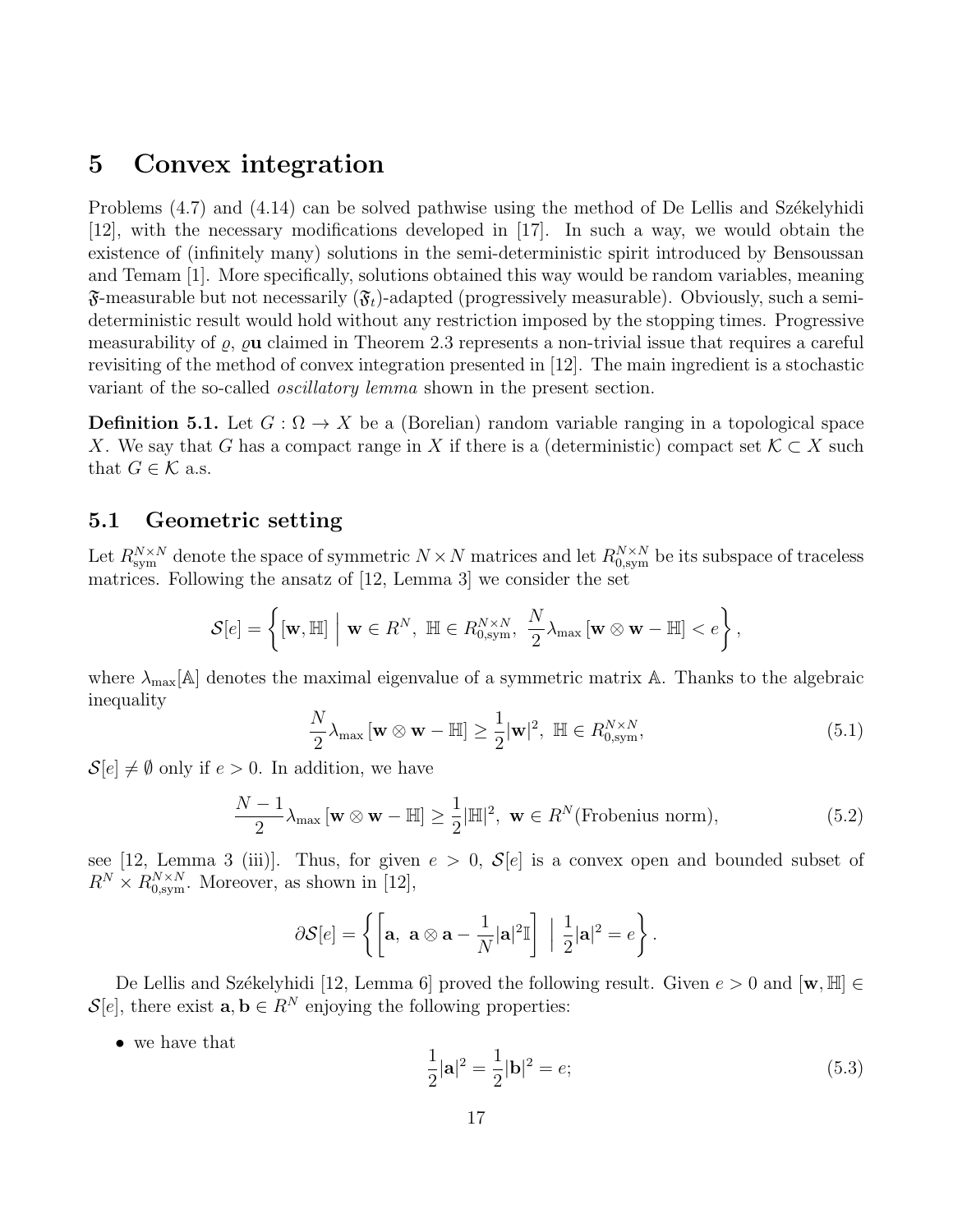• there exists  $L \geq 0$  such that for  $\mathbf{s} = \mathbf{a} - \mathbf{b}$ ,  $\mathbb{M} = \mathbf{a} \otimes \mathbf{a} - \mathbf{b} \otimes \mathbf{b}$ , we have

$$
[\mathbf{w} + \lambda \mathbf{s}, \mathbb{H} + \lambda \mathbb{M}] \in \mathcal{S}[e],
$$
  
dist 
$$
[[\mathbf{w} + \lambda \mathbf{s}, \mathbb{H} + \lambda \mathbb{M}]; \partial \mathcal{S}[e]] \ge \frac{1}{2} \text{dist }[[\mathbf{w}, \mathbb{H}]; \partial \mathcal{S}[e]]
$$
(5.4)

for all  $\lambda \in [-L, L];$ 

• there is a universal constant  $c(N)$  depending only on the dimension such that

$$
L|\mathbf{s}| \ge c(N)\frac{1}{\sqrt{e}}\left(e - \frac{1}{2}|\mathbf{w}|^2\right);
$$
\n(5.5)

• we have that

$$
|\mathbf{a} \pm \mathbf{b}| \ge \chi \left( \text{dist} \left[ [\mathbf{w}, \mathbb{H}]; \partial \mathcal{S}[e] \right] \right),\tag{5.6}
$$

where  $\chi$  is positive for positive arguments.

Motivated by this result, we consider a set-valued mapping

$$
\mathcal{F}: (0, \infty) \times R^N \times R_{0, \text{sym}}^{N \times N} \to 2^{R^N \times R^N}
$$

determined by the following properties:

1. whenever  $[\mathbf{w}, \mathbb{H}] \notin \overline{\mathcal{S}[e]}$  we have

$$
\mathcal{F}(e, \mathbf{w}, \mathbb{H}) = \{ [\mathbf{w}, \mathbf{w}] \};
$$
\n(5.7)

- 2. If  $[\mathbf{w}, \mathbb{H}] \in \overline{\mathcal{S}[e]}$ , then  $[\mathbf{a}, \mathbf{b}] \in \mathcal{F}(e, \mathbf{w}, \mathbb{H})$  if and only if:
	- we have that

$$
\frac{1}{2}|\mathbf{a}|^2 = \frac{1}{2}|\mathbf{b}|^2 = e;
$$
\n(5.8)

• there exists  $L \geq 0$  such that for  $\mathbf{s} = \mathbf{a} - \mathbf{b}$ ,  $\mathbb{M} = \mathbf{a} \otimes \mathbf{a} - \mathbf{b} \otimes \mathbf{b}$ , we have

$$
[\mathbf{w} + \lambda \mathbf{s}, \mathbb{H} + \lambda \mathbb{M}] \in \mathcal{S}[e],
$$
  
dist 
$$
[[\mathbf{w} + \lambda \mathbf{s}, \mathbb{H} + \lambda \mathbb{M}]; \partial \mathcal{S}[e]] \ge \frac{1}{2} \text{dist }[[\mathbf{w}, \mathbb{H}]; \partial \mathcal{S}[e]]
$$
(5.9)

for all  $\lambda \in [-L, L];$ 

• we have that

$$
L|\mathbf{s}| \ge c(N)\frac{1}{\sqrt{e}}\left(e - \frac{1}{2}|\mathbf{w}|^2\right),\tag{5.10}
$$

where  $c(N)$  is the universal constant from (5.5);

$$
|\mathbf{a} \pm \mathbf{b}| \ge \chi \left( \text{dist} \left[ [\mathbf{w}, \mathbb{H}]; \partial \mathcal{S}[e] \right] \right),\tag{5.11}
$$

where  $\chi$  has been introduced in (5.6).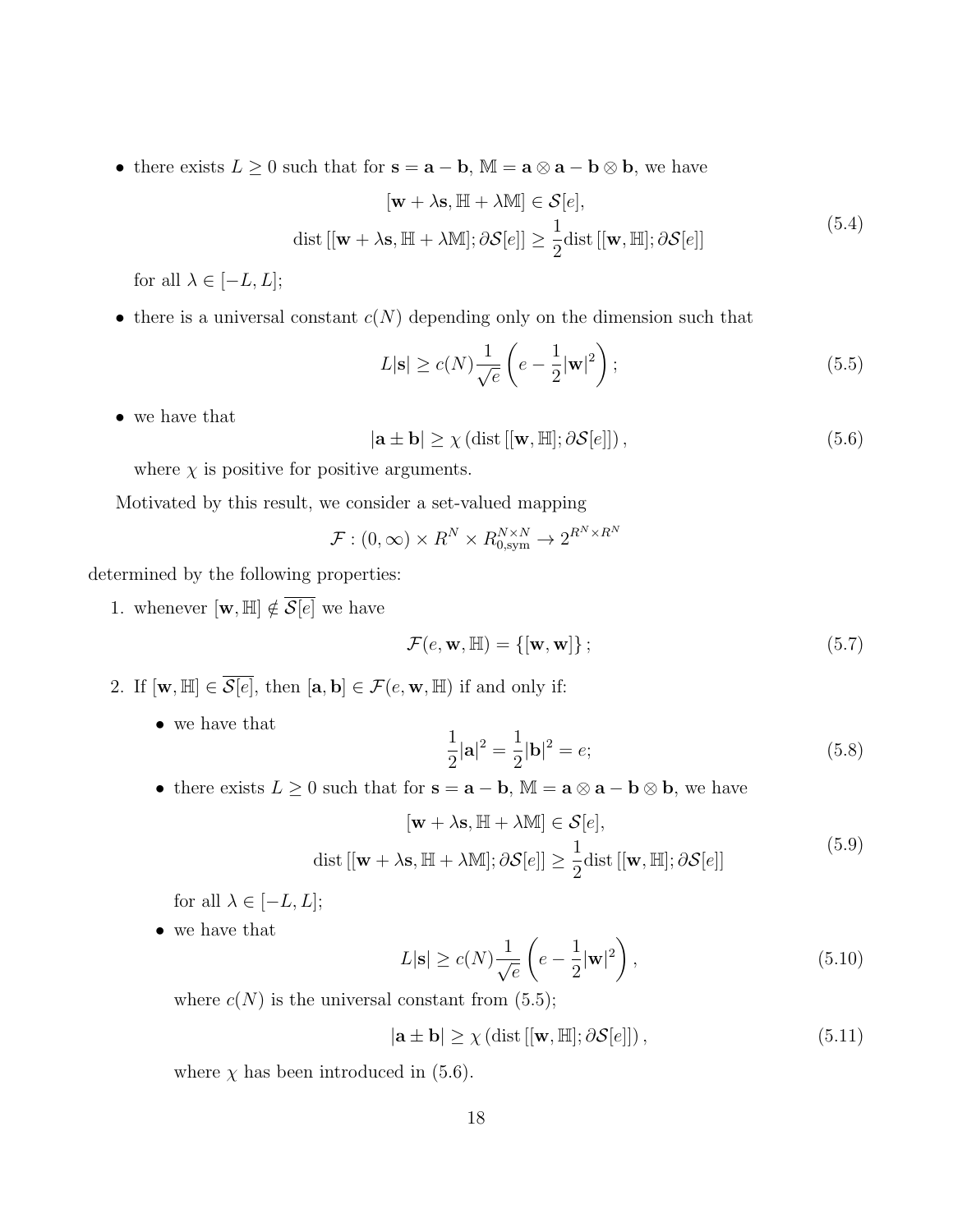Basic properties of  $\mathcal F$  are summarized in the following lemma.

**Lemma 5.2.** For any  $(e, \mathbf{w}, \mathbb{H}) \in (0, \infty) \times R^N \times R_{0, \text{sym}}^{N \times N}$  the set  $\mathcal{F}(e, \mathbf{w}, \mathbb{H})$  is non-empty, closed, and contained in a compact set, the size of which depends only on e and  $|\mathbf{w}|$ . Moreover, the mapping

$$
\mathcal{F}: (0, \infty) \times R^N \times R_{0, \text{sym}}^{N \times N} \to 2^{R^N \times R^N}
$$

has closed graph with respect to the Hausdorff distance on compact sets.

*Proof.* As shown [12, Lemma 6], the set  $\mathcal{F}(e, \mathbf{w}, \mathbb{H})$  is non-empty for any  $[\mathbf{w}, \mathbb{H}] \in \mathcal{S}[e]$  for a certain universal constant  $c(N)$ . If  $[\mathbf{w}, \mathbb{H}] \in \partial \mathcal{S}[e]$ , then

$$
\frac{1}{2}|\mathbf{w}|^2 = e,
$$

and, consequently,  $\mathcal{F}(e, \mathbf{w}, \mathbb{H})$  contains at least the trivial point  $[\mathbf{w}, \mathbf{w}]$ . Obviously,  $\mathcal{F}(e, \mathbf{w}, \mathbb{H})$  is closed and bounded; whence compact.

Closedness of the graph follows by the standard compactness argument as the target space is locally compact, and conditions (5.8)–(5.11) are invariant with respect to strong convergence.  $\Box$ 

**Remark 5.3.** The mapping assigns to any point  $[\mathbf{w}, \mathbb{H}] \in \mathcal{S}[e]$  a segment  $[\mathbf{w} + \lambda \mathbf{s}, \mathbb{H} + \lambda \mathbb{M}],$  $\lambda \in [-L, L]$  that has "maximal" length and still belongs to the set  $\mathcal{S}[e]$ . Solutions constructed later by the method of convex integration "oscillate" along segments of this type.

Let  $(\Omega, \mathfrak{F}, \mathbb{P})$  be a probability space endowed with a complete  $\sigma$ -algebra of measurable sets  $\mathfrak{F}$ . Suppose now that

$$
[e, \mathbf{w}, \mathbb{H}]
$$
 is an  $[\mathfrak{F}, \mathfrak{B}[(0, \infty) \times R^N \times R_{0, \text{sym}}^{N \times N}]]$ -measurable random variable,

where the symbol  $\mathfrak B$  denotes the  $\sigma$ -algebra of Borel sets. Our goal is to show that the composed mapping  $\mathcal{F}(e, \mathbf{w}, \mathbb{H})$ , considered now as a (set-valued) random variable, admits an  $\mathfrak{F}$ -measurable selection. To this end, we recall the celebrated Kuratowski and Ryll–Nardzewski theorem, see e.g. the survey by Wagner [24].

**Theorem 5.4.** Let  $(X, \mathcal{A}, \mu)$  be a measure space with a (complete)  $\sigma$ -algebra of measurable sets A. Let

$$
\mathcal{H}: X \to 2^Y
$$

be a set valued mapping, where Y is a Polish space with the  $\sigma$ -algebra of Borel sets  $\mathfrak{B}$ . Suppose that for all  $x \in X$ 

 $\mathcal{H}(x)$  is a nonempty and closed subset of Y,

and that  $H$  is weakly measurable, meaning

$$
\left\{x \mid \mathcal{H}(x) \cap B \neq \emptyset\right\} \in \mathcal{A}
$$

for any open set  $B \subset Y$ .

Then H admits an  $\mathcal{A}-\mathfrak{B}$  measurable selection, meaning a single valued  $\mathcal{A}-\mathfrak{B}$  measurable mapping  $H: X \rightarrow Y$  such that

$$
H(x) \in \mathcal{H}(x), \ x \in X.
$$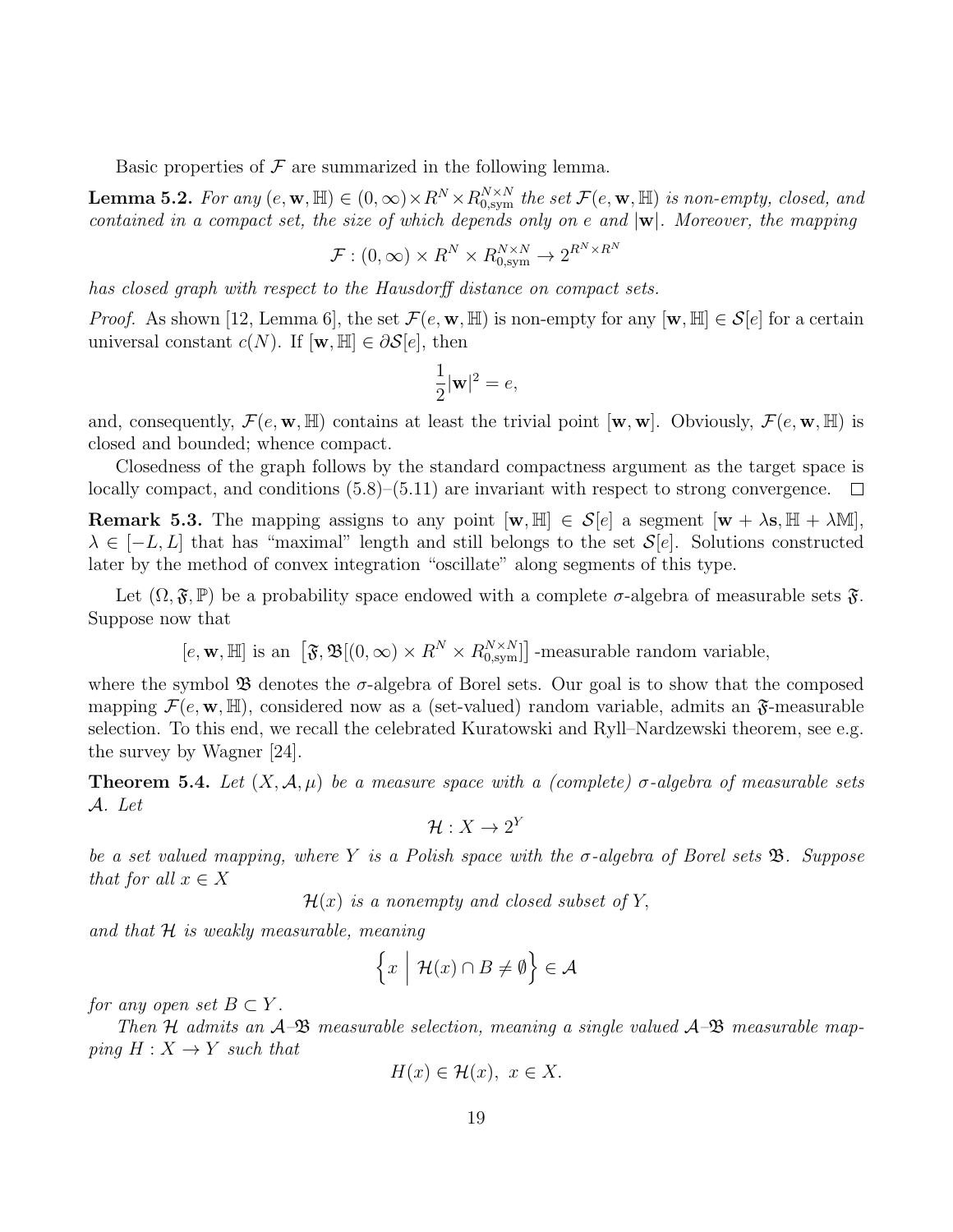As both spaces  $(0, \infty) \times R^N \times R_{0, sym}^{N \times N}$  and  $R^N \times R^N$  are finite dimensional, compactness of the range of F and closedness of its graph implies that F is upper semi-continuous, specifically,

$$
\left\{ [e, \mathbf{w}, \mathbb{H}] \middle| \mathcal{F}(e, \mathbf{w}, \mathbb{H}) \cap D \neq \emptyset \right\} \text{ is closed whenever } D \text{ is closed in } R^N \times R^N,
$$

see Wagner [24].

As pre-images of closed sets are measurable, we get (strong) measurability of  $\mathcal{F}$ , specifically,

$$
\left\{\omega \in \Omega \, \Big| \, \mathcal{F}(e, \mathbf{w}, \mathbb{H}) \cap D \neq \emptyset \right\}
$$

is measurable for any closed set D in  $R^N \times R_{0,\text{sym}}^{N \times N}$ . Strong measurability implies weak measurability of  $F$ , namely,

$$
\Big\{\omega\in\Omega~\Big|~\mathcal{F}(e,\mathbf{w},\mathbb{H})\cap G\neq\emptyset\Big\}
$$

is measurable for any open set G in  $R^N \times R^N$ .

Thus applying Theorem 5.4 we obtain the following conclusion.

Proposition 5.5. Let

$$
\mathcal{F}(e, \mathbf{w}, \mathbb{H}) : (0, \infty) \times R^N \times R_{0, \text{sym}}^{N \times N} \to 2^{R^N \times R^N}
$$

be a set–valued mapping enjoying the properties (5.7–5.11). Let  $(\Omega, \mathfrak{F}, \mathbb{P})$  be a probability space endowed with a complete  $\sigma$ -algebra of measurable sets  $\mathfrak{F}$ , and let

 $(e, \mathbf{w}, \mathbb{H})$  be an  $\left[\mathfrak{F}, \mathfrak{B}[(0,\infty) \times R^N \times R_{0,\text{sym}}^{N \times N}]\right]$ -measurable random variable.

Then the mapping F admits an  $[\mathfrak{F}; \mathfrak{B}[R^N \times R^N]]$ -measurable selection. In particular, there exists an  $[\mathfrak{F};\mathfrak{B}[R^N\times R^N]]$ -measurable mapping

$$
F: \Omega \to R^N \times R^N
$$

such that it holds  $\mathbb{P}\text{-}a.s.$ :

if 
$$
[\mathbf{w}(\omega), \mathbb{H}(\omega)] \in \mathcal{S}[e(\omega)],
$$
 then  $F(\omega) = [\mathbf{a}, \mathbf{b}],$  where  $[\mathbf{a}, \mathbf{b}]$  satisfy (5.8-5.11). (5.12)

### 5.2 Analytic setting

Following [12] we introduce a mapping

$$
R^{N+1} \ni \xi = [\xi_0, \xi_1, \dots, \xi_n] \mapsto \mathbb{A}_{\mathbf{a},\mathbf{b}}(\xi) \in R_{0,\text{sym}}^{(N+1)\times(N+1)},
$$
  

$$
\mathbb{A}_{\mathbf{a},\mathbf{b}}(\xi) = \frac{1}{2} ((\mathbb{R} \cdot \xi) \otimes (\mathbb{Q}(\xi) \cdot \xi) + (\mathbb{Q}(\xi) \cdot \xi) \otimes (\mathbb{R} \cdot \xi))
$$
(5.13)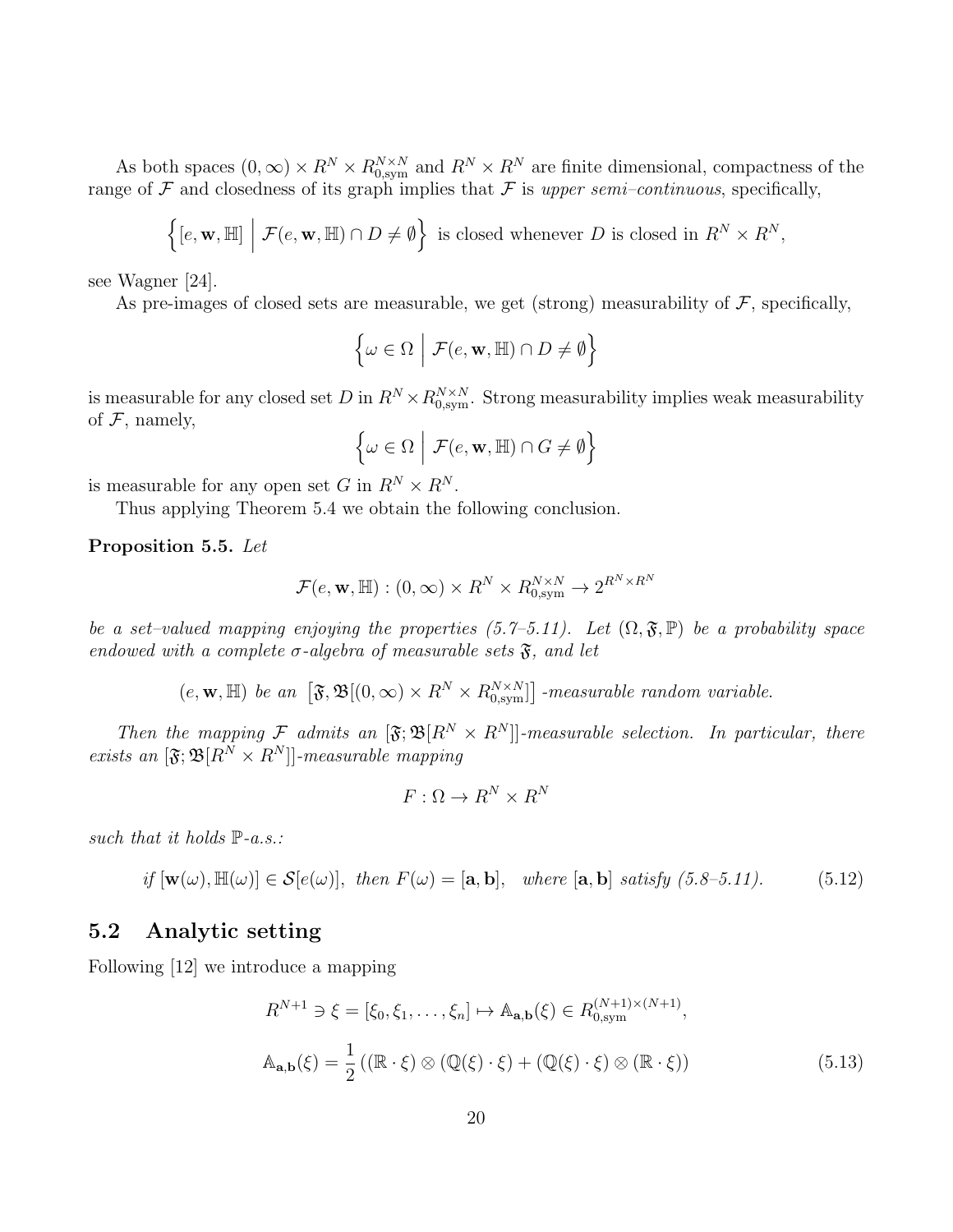where

$$
\mathbb{Q} = \xi \otimes e_0 - e_0 \otimes \xi, \ \mathbb{R} = ([0, \mathbf{a}] \otimes [0, \mathbf{b}]) - ([0, \mathbf{b}] \otimes [0, \mathbf{a}]),
$$

and

$$
e_0=[1,0,\ldots,0], \mathbf{a}, \mathbf{b} \in R^N, \frac{1}{2}|\mathbf{a}|^2=\frac{1}{2}|\mathbf{b}|^2=e>0, \mathbf{a} \neq \pm \mathbf{b}.
$$

 $A_{a,b}$  can be seen as a Fourier symbol of a pseudo–differential operator, where  $\xi = (\xi_0, \xi_1, \dots, \xi_N)$ corresponds to  $\partial = [\partial_t, \partial_{x_1}, \dots, \partial_{x_N}].$ 

The following was shown in [12, Section 4.4]:

• if  $\phi \in C_c^{\infty}(R \times R^N)$ , and if we denote

$$
\left[\begin{array}{cc} 0 & \mathbf{w} \\ \mathbf{w} & \mathbb{H} \end{array}\right] \equiv \mathbb{A}_{\mathbf{a},\mathbf{b}}(\partial)[\phi]
$$

then

$$
\partial_t \mathbf{w} + \text{div}_x \mathbb{H} = 0, \quad \text{div}_x \mathbf{w} = 0; \tag{5.14}
$$

• for

$$
\eta_{\mathbf{a},\mathbf{b}} = -\frac{1}{\left(|\mathbf{a}||\mathbf{b}| + \mathbf{a} \cdot \mathbf{b}\right)^{2/3}} \Big[ [0,\mathbf{a}] + [0,\mathbf{b}] - \left(|\mathbf{a}||\mathbf{b}| + \mathbf{a} \cdot \mathbf{b}\right) e_0 \Big], \ \psi \in C^{\infty}(R),\tag{5.15}
$$

we have

$$
\mathbb{A}_{\mathbf{a},\mathbf{b}}(\partial)[\psi([t,\mathbf{x}]\cdot\eta_{\mathbf{a},\mathbf{b}})] = \psi'''([t,\mathbf{x}]\cdot\eta_{\mathbf{a},\mathbf{b}}) \left[\begin{array}{cc} 0 & \mathbf{a}-\mathbf{b} \\ \mathbf{a}-\mathbf{b} & \mathbf{a}\otimes\mathbf{a}-\mathbf{b}\otimes\mathbf{b} \end{array}\right].
$$
 (5.16)

### 5.3 Stochastic version of oscillatory lemma

Let  $Q = \{(t, x) \mid t \in (0, 1), x \in (0, 1)^N\}$ . Let  $(\Omega, \mathfrak{F}, \mathbb{P})$  be a probability space with a complete  $\sigma$ -algebra of measurable sets  $\mathfrak{F}$ . Finally, we introduce the metric on the space of weakly continuous functions  $C_{\text{weak}}([0,1];L^2([0,1]^N;R^N)),$ 

$$
d[\mathbf{v}; \mathbf{w}] = \sum_{m=1}^{\infty} \frac{1}{2^m} \frac{\left| \int_{[0,1]^N} (\mathbf{v} - \mathbf{w}) \cdot \boldsymbol{\varphi}_m \, dx \right|}{1 + \left| \int_{[0,1]^N} (\mathbf{v} - \mathbf{w}) \cdot \boldsymbol{\varphi}_m \, dx \right|},
$$
\n
$$
\boldsymbol{\varphi}_m \in C_c^{\infty}((0,1)^N; R^N), \ m = 1, 2, \dots, \{\boldsymbol{\varphi}_m\}_{m=1}^{\infty} - \text{ a dense set in } L^2([0,1]^N; R^N)).
$$
\n(5.17)

The following is the main result of the present section.

**Lemma 5.6.** Let  $\omega \mapsto [e, \mathbf{w}, \mathbb{H}]$  be a  $[\mathfrak{F}; \mathfrak{B}](0, \infty) \times R^N \times R_{0, \text{sym}}^{N \times N}]$  measurable mapping such that

$$
[\mathbf{w}, \mathbb{H}] \in \mathcal{S}[e] \; \mathbb{P}\text{-}a.s. \tag{5.18}
$$

Then there exists a sequence  $\mathbf{w}_n \in C_c^{\infty}(Q; R^N)$   $\mathbb{P}\text{-}a.s.$  and  $\mathbb{V}_n \in C_c^{\infty}(Q; R_{0,\text{sym}}^{N \times N})$   $\mathbb{P}\text{-}a.s., n \in \mathbb{N},$ enjoying the following properties: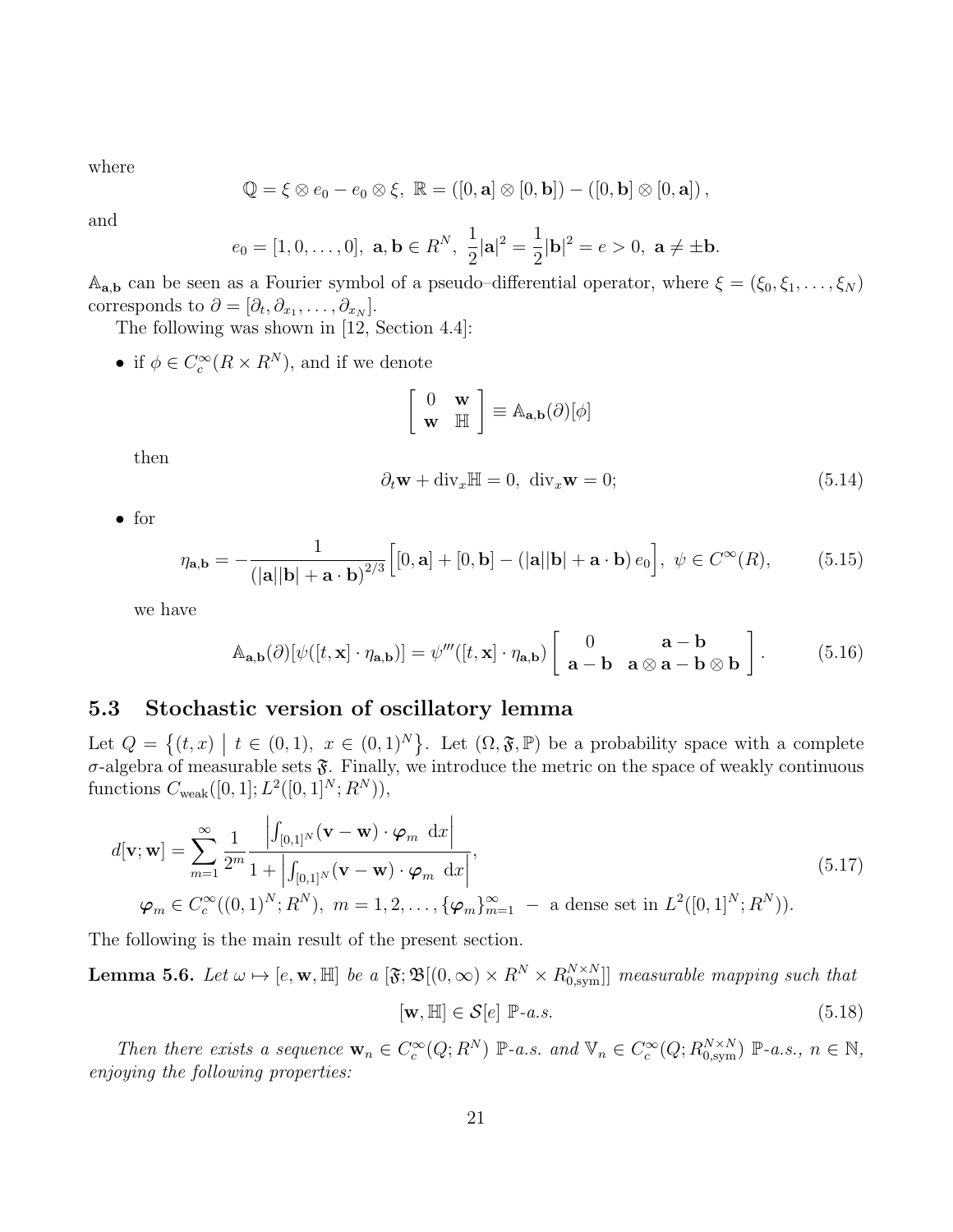i)  $t \mapsto [\mathbf{w}_n, \mathbb{V}_n]$  is a stochastic process, meaning

$$
[\mathbf{w}_n(t,\cdot);\mathbb{V}_n(t,\cdot)] \in C([0,1]^N; R^N \times R_{0,\text{sym}}^{N \times N}) \mathbb{P}\text{-}a.s.
$$
  
is 
$$
[\mathfrak{F}; \mathfrak{B}[C([0,1]^N; R^N \times R_{0,\text{sym}}^{N \times N})] \text{-}measurable for any  $t \in [0,1]$ ;\n
$$
(5.19)
$$
$$

ii) in  $Q$  we have  $\mathbb{P}\text{-}a.s.$ 

$$
\partial_t \mathbf{w}_n + \text{div}_x \mathbb{V}_n = 0, \quad \text{div}_x \mathbf{w}_n = 0; \tag{5.20}
$$

iii) as  $n \to \infty$  we have  $\mathbb{P}\text{-}a.s.$ 

$$
\mathbf{w}_n \to 0 \text{ in } C_{\text{weak}}([0,1]; L^2([0,1]^N; R^N)); \tag{5.21}
$$

iv) in  $Q$  we have  $\mathbb{P}\text{-}a.s.$ 

$$
[\mathbf{w} + \mathbf{w}_n, \ \mathbb{H} + \mathbb{V}_n] \in \mathcal{S}[e];\tag{5.22}
$$

v) the following holds  $\mathbb{P}\text{-}a.s.$ 

$$
\liminf_{n \to \infty} \frac{1}{|Q|} \int_Q |\mathbf{w}_n|^2 \, \mathrm{d}x \, \mathrm{d}t \ge \frac{c(N)}{e} \left( e - \frac{1}{2} |\mathbf{w}|^2 \right)^2. \tag{5.23}
$$

If, in addition to (5.18),  $e \le \overline{e}_M$   $\mathbb{P}\text{-}a.s.$  for some deterministic constant  $\overline{e}_M$ , and

$$
[\mathbf{w}, \mathbb{H}] \in \mathcal{S}[e - \delta] \text{ for some deterministic constant } \delta > 0,
$$
\n
$$
(5.24)
$$

then each  $\mathbf{w}_n$ ,  $\mathbb{V}_n$  has compact range in  $C(\overline{Q}; R^N)$ ,  $C(\overline{Q}; R_{0,\text{sym}}^{N \times N})$ , and

$$
[\mathbf{w} + \mathbf{w}_n, \ \mathbb{H} + \mathbb{V}_n] \in \mathcal{S}[e - \delta_n] \ \mathbb{P}\text{-}a.s.;\tag{5.25}
$$

for some deterministic constants  $\delta_n > 0$ . Moreover, the convergence in (5.21) can be strengthened to

$$
\underset{\omega \in \Omega}{\text{ess sup}} \left( \underset{t \in [0,T]}{\text{sup}} d[\mathbf{w}_n(t,\cdot);0] \right) \to 0 \text{ as } n \to \infty. \tag{5.26}
$$

Remark 5.7. Hypothesis (5.24) is equivalent to saying that

$$
\text{ess}\inf_{\Omega}\left\{e-\frac{N}{2}\lambda_{\max}\left[\mathbf{w}\otimes\mathbf{w}-\mathbb{H}\right]\right\}>0.
$$

Note that if this is the case, we have  $e \ge \delta > 0$ ; whence e is a random variable with a compact range in  $(0, \infty)$ .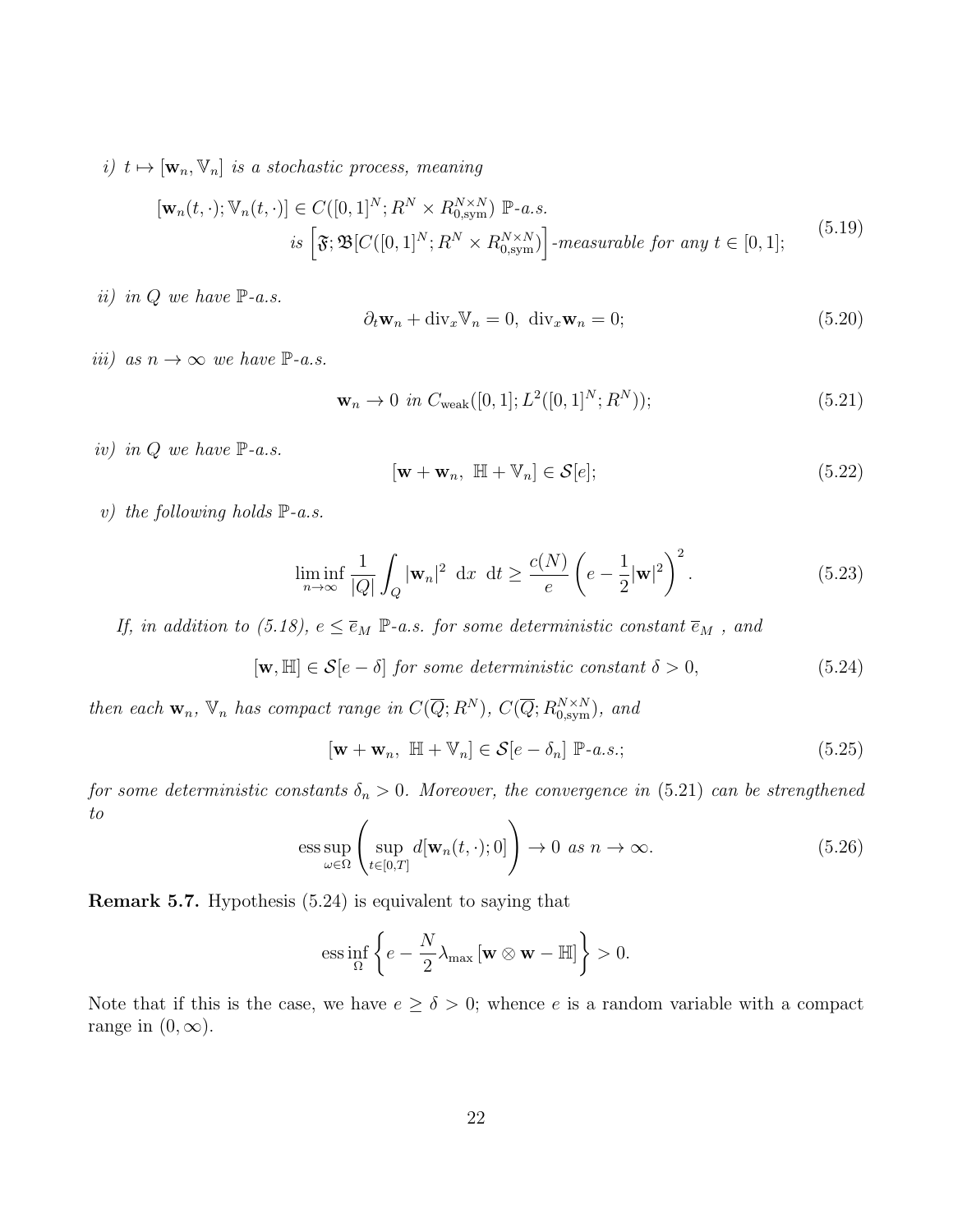*Proof.* The proof is given through several steps.

#### Step 1:

Given  $[\mathbf{w}, \mathbb{H}]$  and e, we use Proposition 5.5 to identify the measurable selection of vectors  $[\mathbf{a}, \mathbf{b}]$ satisfying (5.12).

### Step 2:

For each  $[\mathbf{a}, \mathbf{b}]$  we construct the operator  $\mathbb{A}_{\mathbf{a},\mathbf{b}}$  and the vector  $\eta_{\mathbf{a},\mathbf{b}}$  enjoying (5.14–5.16).

#### Step 3:

We consider a deterministic function  $\varphi \in C_c^{\infty}(Q)$  such that

$$
0 \le \varphi \le 1, \ \varphi(t, x) = 1 \text{ whenever } -\frac{1}{2} \le t \le \frac{1}{2}, \ |\mathbf{x}| \le \frac{1}{2}.
$$

### Step 4:

We identify the functions  $\mathbf{w}_n$ ,  $\mathbb{V}_n$  from the relation

$$
\mathbb{A}_{\mathbf{a},\mathbf{b}}(\partial)\left[\varphi\frac{L}{n^3}\cos\left(n[t,x]\cdot\eta_{\mathbf{a},\mathbf{b}}\right)\right]=\left[\begin{array}{cc}0&\mathbf{w}_n\\ \mathbf{w}_n&\mathbb{V}_n\end{array}\right].
$$

In accordance with our construction of the points  $[\mathbf{a}, \mathbf{b}]$ , the operator  $\mathbb{A}_{\mathbf{a}, \mathbf{b}}$ , and the vector  $\eta_{\mathbf{a}, \mathbf{b}}$ , it is easy to check the  $w_n$ ,  $V_n$  enjoy the required measurability properties (5.19). Moreover, by virtue of (5.14), equations (5.20) are satisfied.

#### Step 5:

As A is a homogeneous differential operator of third order, we get, in agreement with (5.16),

$$
\mathbb{A}_{\mathbf{a},\mathbf{b}}(\partial)\left[\varphi\frac{L}{n^3}\cos\left(n[t,x]\cdot\eta_{\mathbf{a},\mathbf{b}}\right)\right] = \varphi\sin\left(n[t,x]\cdot\eta_{\mathbf{a},\mathbf{b}}\right)L\left[\begin{array}{cc} 0 & (\mathbf{a}-\mathbf{b}) \\ (\mathbf{a}-\mathbf{b}) & \mathbf{a}\otimes\mathbf{a}-\mathbf{b}\otimes\mathbf{b} \end{array}\right] + \frac{1}{n}R_n\tag{5.27}
$$

with  $|R_n|$  uniformly bounded for  $n \to \infty$ . As (5.9), (5.10) holds, we deduce the remaining properties  $(5.21-5.23)$  provided *n* is chosen large enough. Note that we have

$$
|\varphi \sin(n[t, x] \cdot \eta_{\mathbf{a}, \mathbf{b}})| \le 1
$$

and

$$
\liminf_{n \to \infty} \int_{Q} |\mathbf{w}_{n}|^{2} dx dt \ge \liminf_{n \to \infty} \frac{c}{e} \left( e - \frac{1}{2} |\mathbf{w}|^{2} \right)^{2} \int_{Q} \varphi^{2} \sin^{2}(n[t, x] \cdot \eta_{\mathbf{a}, \mathbf{b}}) dx dt - \limsup_{n \to \infty} \frac{c|R_{n}|^{2}}{n^{2}}
$$

$$
= \frac{c}{e} \left( e - \frac{1}{2} |\mathbf{w}|^{2} \right)^{2} \frac{|Q|}{2}
$$

using [12, Lemma 7] in the last step. Strictly speaking  $|R_n|$  is a random variable so we need  $n \geq n_0(\omega)$ , where the latter is  $\mathfrak{F}$ -measurable. Setting  $[\mathbf{w}_n, \mathbb{V}_n] = [0,0]$  whenever  $n \leq n_0$  yields the desired inclusion (5.22).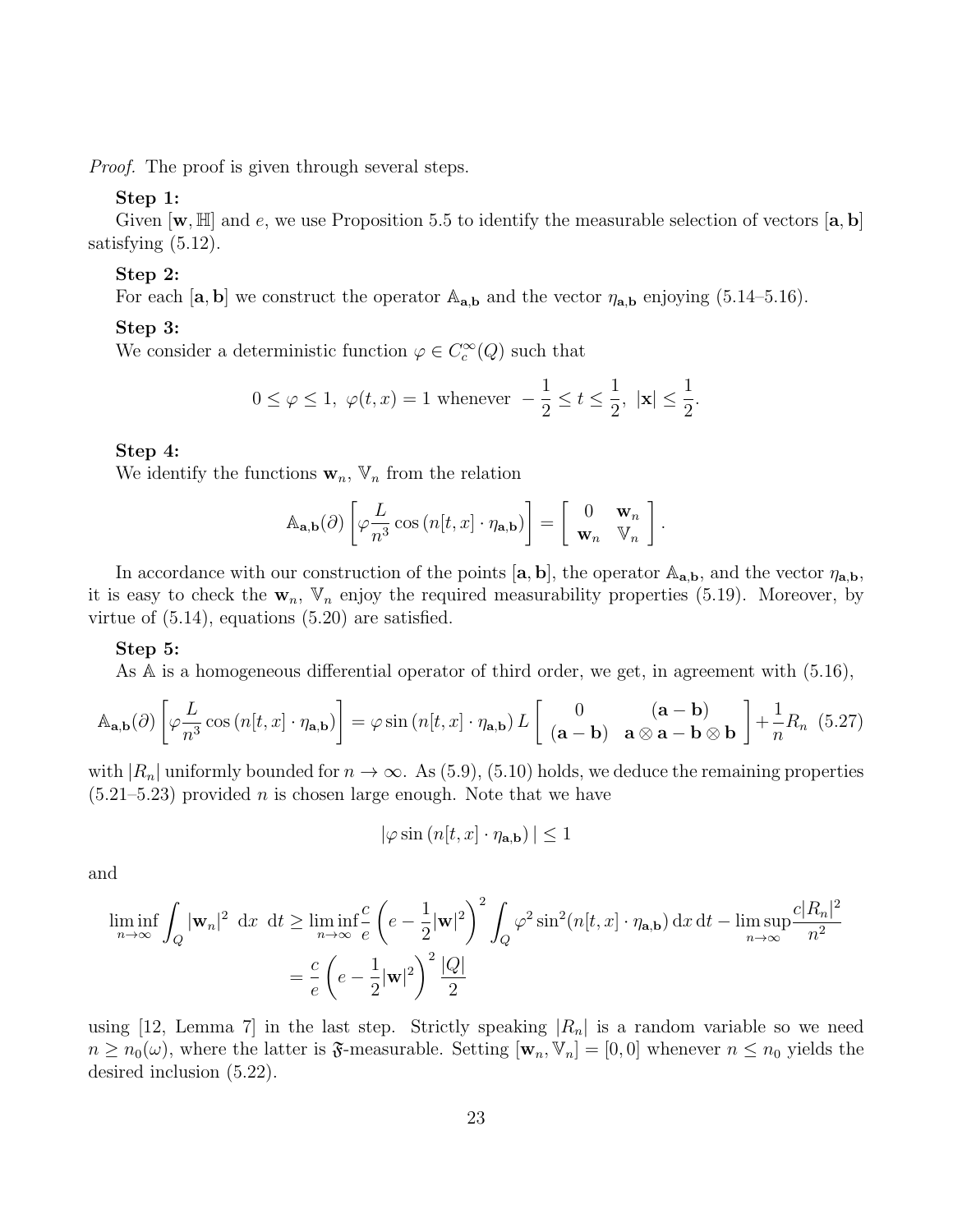#### Step 6:

If  $e \leq \bar{e}_M$  for some deterministic constants, then w, H have compact range in  $R^N$ ,  $R_{0,\text{sym}}^{N\times N}$ , respectively. In addition, hypothesis (5.24) implies that

$$
[\mathbf{w}, \mathbb{H}] \in \mathcal{S}[e - \varepsilon] \text{ for any } 0 \le \varepsilon < \delta.
$$

Thus the above construction can be therefore repeated with e replaced by  $e - \varepsilon$ ,  $\varepsilon > 0$ . Moreover, in view of (5.11), the remainder  $R_n$  specified in **Step 5** above is now bounded uniformly by a deterministic constant depending only on  $\varepsilon$ . Since

$$
\overline{\mathcal{S}[e-\delta]} \subset \mathcal{S}[e-\varepsilon] \subset \overline{\mathcal{S}[e-\varepsilon]} \subset \mathcal{S}[e],
$$

compactness of the range of  $\mathbf{w}_n$ ,  $\mathbb{V}_n$  follows from their construction and (5.11). Notably relations  $(5.8)$  and  $(5.11)$  yield deterministic (in terms of  $\varepsilon$ ) upper and lower bounds on the norm of the vector  $\eta_{\mathbf{a},\mathbf{b}}$  used in the construction of  $\mathbf{w}_n$ ,  $\mathbb{V}_n$ . More specifically,

$$
0 < \underline{\eta} \le |\mathbf{a}||\mathbf{b}| + \mathbf{a} \cdot \mathbf{b} \le \overline{\eta}, \ 0 < \underline{\eta} \le |\eta_{\mathbf{a},\mathbf{b}}| \le \overline{\eta},\tag{5.28}
$$

for deterministic constants  $\eta$ ,  $\overline{\eta}$ . As  $\varepsilon > 0$  can be taken arbitrarily small, the inclusion (5.25) follows.

Finally, we show the uniform convergence claimed in  $(5.26)$ . As  $w_n$ ,  $V_n$  satisfy  $(5.20)$ ,  $(5.25)$ , we observe that

$$
\left| \int_{[0,1]^N} \left[ \mathbf{w}_n(t_1, \cdot) - \mathbf{w}_n(t_2, \cdot) \right] \cdot \boldsymbol{\varphi} \, dx \right| \le K(\overline{e}_M, \boldsymbol{\varphi}) |t_1 - t_2|
$$
\n
$$
\text{for any } 0 \le t_1 \le t_2 \le 1, n = 1, 2, \dots, \ \boldsymbol{\varphi} \in C_c^{\infty}((0,1)^N; R^N), \tag{5.29}
$$

where  $K$  is a deterministic quantity.

Next we show that

$$
\left| \int_{Q} \mathbf{w}_{n} \cdot \boldsymbol{\psi} \, dx \, dt \right| \leq \frac{c(\overline{e}_{M})}{n} \|\boldsymbol{\psi}\|_{W^{1,\infty}(R^{N+1};R^{N})} \text{ for any } \boldsymbol{\psi} \in C_{c}^{\infty}(R^{N+1};R^{N}). \tag{5.30}
$$

Indeed

$$
\mathbf{w}_n = \varphi L(\mathbf{a} - \mathbf{b}) \sin(n[t, x] \cdot \eta_{\mathbf{a}, \mathbf{b}}) + \frac{1}{n} R_n,
$$

where  $R_n$  is bounded in terms of the deterministic quantity  $\overline{e}_M$ . Next,

$$
\left| \int_{Q} L(\mathbf{a} - \mathbf{b}) \sin(n[t, x] \cdot \eta_{\mathbf{a}, \mathbf{b}}) \cdot (\varphi \psi) \, dx \, dt \right| = \left| \int_{R^{N}} \int_{R} L(\mathbf{a} - \mathbf{b}) \sin(n[t, x] \cdot \eta_{\mathbf{a}, \mathbf{b}}) \cdot (\varphi \psi) \, dt \, dx \right|
$$
  

$$
\leq \frac{1}{n |(\eta_{\mathbf{a}, \mathbf{b}})_{0}|} \left| \int_{R^{N}} \int_{R} L(\mathbf{a} - \mathbf{b}) \cos(n[t, x] \cdot \eta_{\mathbf{a}, \mathbf{b}}) \cdot \partial_{t}(\varphi \psi) \, dt \, dx \right| \leq \frac{c(\overline{e}_{M})}{n |(\eta_{\mathbf{a}, \mathbf{b}})_{0}|} \|\psi\|_{W^{1, \infty}(R^{N+1}; R^{N})}.
$$

In view of  $(5.15)$ ,

$$
(\eta_{\mathbf{a},\mathbf{b}})_0 = (|\mathbf{a}||\mathbf{b}| + \mathbf{a} \cdot \mathbf{b})^{1/3};
$$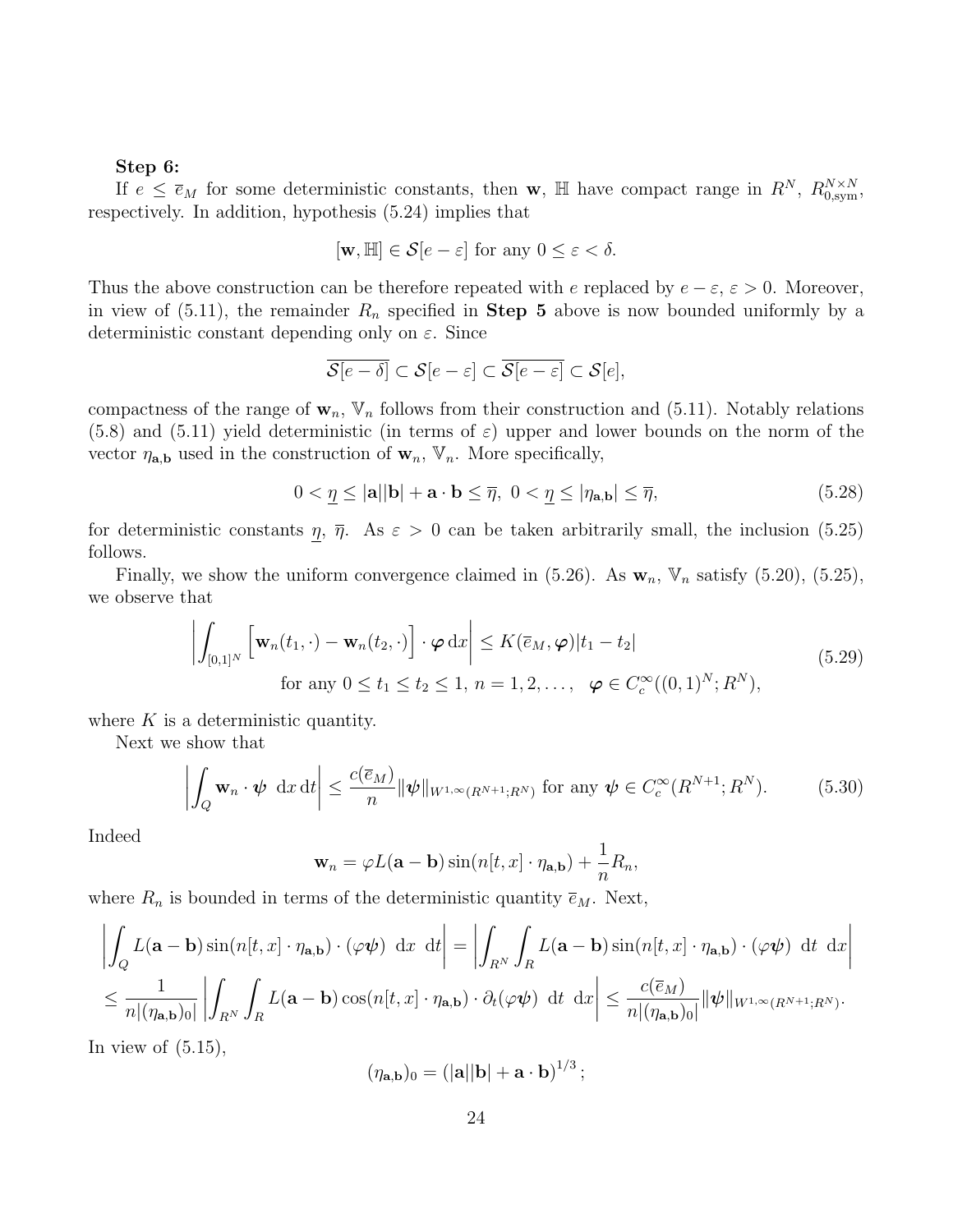whence  $(5.30)$  follows from  $(5.28)$ .

It remains to observe that (5.29), (5.30) give rise to the uniform convergence claimed in (5.26). Indeed, since  $\|\mathbf{w}_n\|_{L^{\infty}(Q;R^N)} \leq c(\overline{e}_M)$ , it is enough to show that

$$
\underset{\omega \in \Omega}{\text{ess sup}} \left( \underset{t \in [0,1]}{\text{sup}} \left| \int_{[0,1]^N} \mathbf{w}_n(t,\cdot) \cdot \boldsymbol{\varphi} \, dx \right| \right) \to 0 \text{ as } n \to \infty \tag{5.31}
$$

for any fixed  $\boldsymbol{\varphi} \in C_c^{\infty}((0,1)^N; R^N)$ . We write,

$$
\int_{[0,1]^N} \mathbf{w}_n(t,\cdot) \cdot \boldsymbol{\varphi} \,dx = \int_R \psi_{\varepsilon}(t-\tau) \left( \int_{[0,1]^N} \left( \mathbf{w}_n(t,\cdot) - \mathbf{w}_n(\tau,\cdot) \right) \cdot \boldsymbol{\varphi} \,dx \right) d\tau + \int_Q \psi_{\varepsilon}(t-\tau) \mathbf{w}_n \cdot \boldsymbol{\varphi} \,dx d\tau
$$

for any

$$
\psi_{\varepsilon} \in C_c^{\infty}(R), \ \psi_{\varepsilon} \ge 0, \ \ \supp[\psi_{\varepsilon}] \subset [-\varepsilon, \varepsilon], \ \int_R \psi_{\varepsilon}(t) \ dt = 1.
$$

Consequently,  $(5.31)$  follows form  $(5.29)$ ,  $(5.30)$ .

### 5.3.1 Extension by scaling

Let

$$
Q = (T_1, T_2) \times (a_1, b_1) \times \cdots \times (a_N, b_N).
$$

Following [16, Section 4.2], we may use scaling in t and x and additivity of the integral to show the following extension of Lemma 5.6.

**Lemma 5.8.** Let  $\omega \mapsto [e, r, \mathbf{w}, \mathbb{H}]$  be a  $[\mathfrak{F}; \mathfrak{B}[(0,\infty)^2, R^N, R_{0,\text{sym}}^{N \times N}]]$ -measurable mapping such that

$$
\left[\frac{\mathbf{w}}{\sqrt{r}}, \mathbb{H}\right] \in \mathcal{S}[e] \; \mathbb{P}\text{-}a.s.
$$

Then there exists a sequence  $\mathbf{w}_n \in C_c^{\infty}(Q; R^N)$   $\mathbb{P}\text{-}a.s.$  and  $\mathbb{V}_n \in C_c^{\infty}(Q; R_{0,\text{sym}}^{N \times N})$   $\mathbb{P}\text{-}a.s., n \in \mathbb{N},$ enjoying the following properties:

i)  $t \mapsto [\mathbf{w}_n, \mathbf{V}_n]$  is a stochastic process, meaning

$$
[\mathbf{w}_n(t,\cdot);\mathbb{V}_n(t,\cdot)] \in C(\Pi_{i=1}^N[a_i,b_i];R^N \times R_{0,\text{sym}}^{N \times N}) \mathbb{P}\text{-}a.s.
$$
  
is 
$$
[\mathfrak{F};\mathfrak{B}[C(\Pi_{i=1}^N[a_i,b_i];R^N \times R_{0,\text{sym}}^{N \times N})] \text{-}measurable for any } t \in [T_1,T_2];
$$
  
(5.32)

ii) in  $Q$  we have  $\mathbb{P}\text{-}a.s.$ 

$$
\partial_t \mathbf{w}_n + \text{div}_x \mathbb{V}_n = 0, \ \text{div}_x \mathbf{w}_n = 0; \tag{5.33}
$$

 $\Box$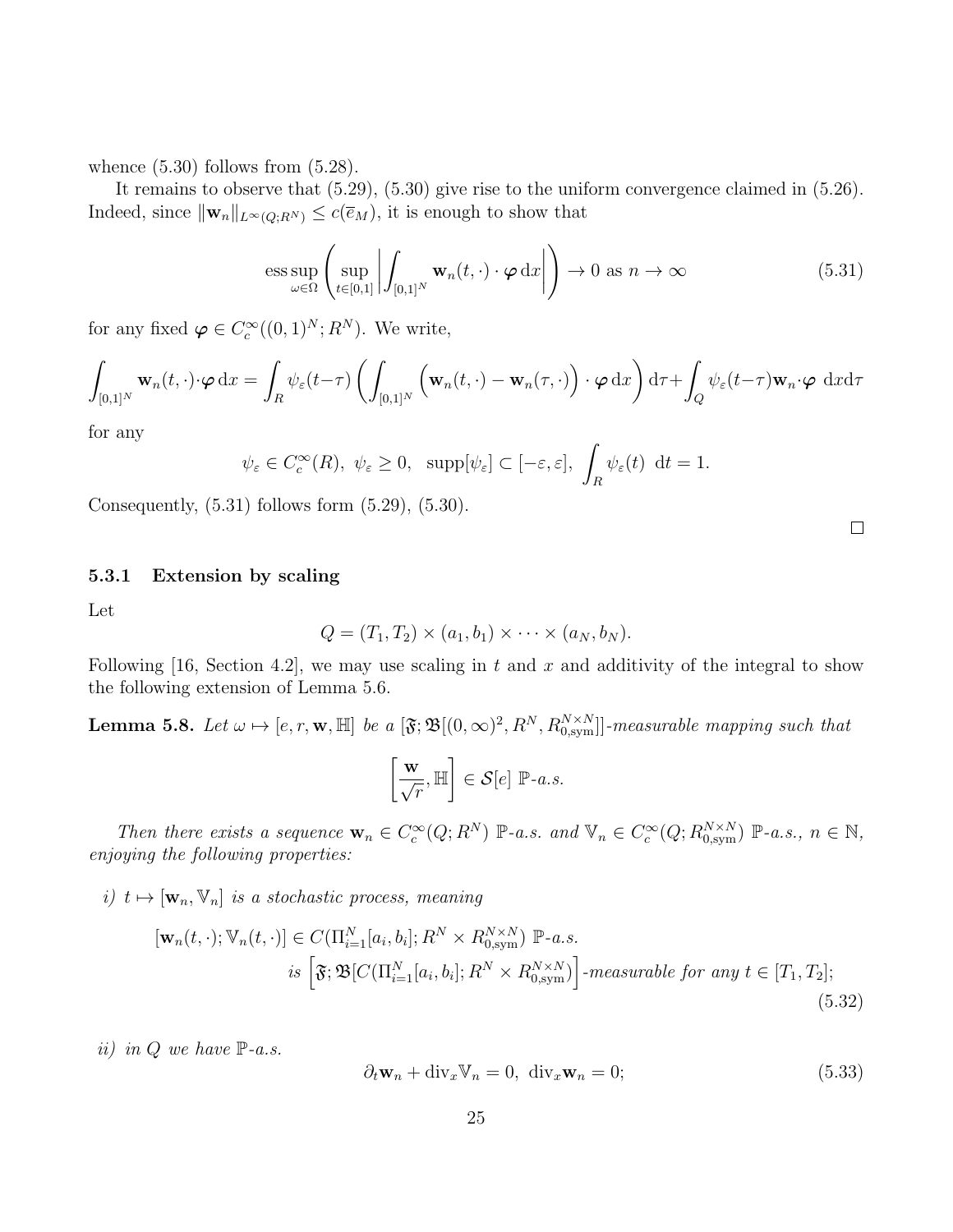iii) as  $n \to \infty$  we have  $\mathbb{P}\text{-}a.s.$ 

$$
\mathbf{w}_n \to 0 \text{ in } C_{\text{weak}}([T_1, T_2]; L^2(R^N; R^N)); \tag{5.34}
$$

iv) in  $Q$  we have  $\mathbb{P}\text{-}a.s.$ 

$$
\left[\frac{\mathbf{w} + \mathbf{w}_n}{\sqrt{r}}, \ \mathbb{H} + \mathbb{V}_n\right] \in \mathcal{S}[e];\tag{5.35}
$$

v) the following holds  $\mathbb{P}\text{-}a.s.$ 

$$
\liminf_{n \to \infty} \frac{1}{|Q|} \int_Q \frac{|\mathbf{w}_n|^2}{r} dx dt \ge \frac{c(N)}{e} \left( e - \frac{1}{2} \frac{|\mathbf{w}|^2}{r} \right)^2.
$$
 (5.36)

If, in addition,

$$
0 < \underline{r}_M \le r \le \overline{r}_M, \ 0 < \underline{e}_M \le e \le \overline{e}_M \ \mathbb{P}\text{-}a.s. \tag{5.37}
$$

for some deterministic constants  $r_M$ ,  $\bar{r}_M$ ,  $\epsilon_M$ ,  $\bar{\epsilon}_M$ , and

$$
\left[\frac{\mathbf{w}}{\sqrt{r}}, \mathbb{H}\right] \in \mathcal{S}[e-\delta] \; \mathbb{P}\text{-}a.s. \text{ for some deterministic } \delta > 0,
$$

then each  $\mathbf{w}_n$ ,  $\mathbb{V}_n$  has compact range in  $C(\overline{Q};R^N)$ ,  $C(\overline{Q};R^{N\times N}_{0,\text{sym}})$ , respectively, and

$$
\left[\frac{\mathbf{w} + \mathbf{w}_n}{\sqrt{r}}, \ \mathbb{H} + \mathbb{V}_n\right] \in \mathcal{S}[e - \delta_n] \ \mathbb{P}\text{-}a.s. \ \text{for some deterministic } \delta_n > 0. \tag{5.38}
$$

Moreover,

$$
\mathrm{ess} \sup_{\omega \in \Omega} \left( \sup_{t \in [0,T]} d[\mathbf{w}_n(t,\cdot);0] \right) \to 0 \text{ as } n \to \infty.
$$

Remark 5.9. Condition (5.37) can be equivalently formulated saying that the random variable [r, e] has compact range in  $(0, \infty)^2$ .

#### 5.3.2 Extension to piecewise constant coefficients

Consider now a complete right-continuous filtration  $(\mathfrak{F}_t)_{t\geq0}$  of measurable sets in  $\Omega$  and fix  $Q =$  $(0,T) \times (0,1)^N$ . We write  $[0,1]^N = \bigcup_{i \in I} \overline{K}_i$ , where  $K_i$  are disjoint open cubes of the edge length  $\frac{1}{m}$ for some  $m \in \mathbb{N}$ . The random variables  $e, r, w$ , and H will be now P-a.s. functions of the time t and the spatial variable x that are piecewise constant. More specifically, they shall  $\mathbb{P}\text{-a.s.}$  belong to the class of functions satisfying

$$
F(t, x) = F_{j,i} \text{ whenever } t \in \left[\frac{j}{m}; \frac{(j+1)T}{m}\right), \ x \in K_i, \ 0 \le j \le m-1, \ i \in I. \tag{5.39}
$$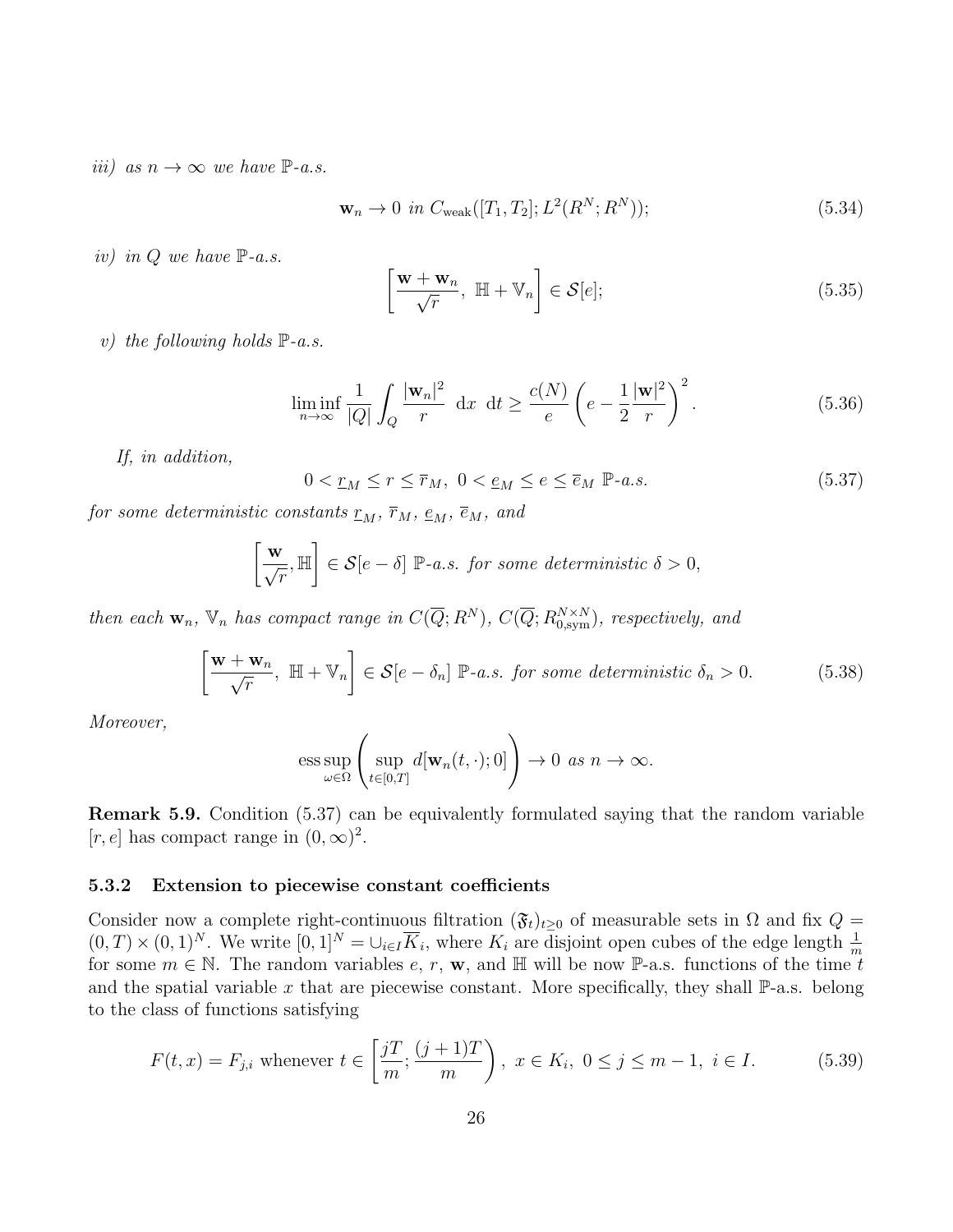These functions are piecewise constant on the rectangular grid given by

$$
\left[\frac{jT}{m}, \frac{(j+1)T}{m}\right) \times K_i, \ 0 \le j \le m-1, \ i \in I.
$$

In addition, we suppose that  $[e, r, \mathbf{w}, \mathbb{H}]$  is  $(\mathfrak{F}_t)$ -adapted, meaning that

$$
[e,r,\mathbf{w},\mathbb{H}](t,\cdot)\text{ is }\mathfrak{F}_{\frac{jT}{m}}\text{ -measurable whenever }t\in\left[\frac{jT}{m};\frac{(j+1)T}{m}\right).
$$

Keeping in mind that the oscillatory increments  $[\mathbf{w}_n, \mathbf{V}_n]$  constructed in Lemma 5.8 are compactly supported in each cube and hence globally smooth, we get the following result when applying Lemma 5.8 with  $\mathfrak{F}$  replaced by  $\mathfrak{F}_{\frac{jT}{m}}$ . Note that  $\mathbf{w}_n, \mathbb{V}_n$  are even  $\mathfrak{F}_{\frac{jT}{m}}$  adapted

**Lemma 5.10.** Let  $(\Omega, \mathfrak{F},(\mathfrak{F}_t)_{t\geq0}, \mathbb{P})$  be a probability space with a complete right continuous filtration  $(\mathfrak{F}_t)_{t>0}$ . Let  $[e, r, \mathbf{w}, \mathbb{H}]$  be an  $(\mathfrak{F}_t)$ -adapted stochastic process which is  $\mathbb{P}\text{-}a.s.$  piecewise constant and belongs to the class (5.39). Suppose further that  $r > 0$ ,  $e > 0$   $\mathbb{P}\text{-}a.s.$  and

$$
\left[\frac{\mathbf{w}}{\sqrt{r}}, \mathbb{H}\right] \in \mathcal{S}[e] \text{ for all } (t, x) \in \overline{Q} \; \mathbb{P}\text{-}a.s. \tag{5.40}
$$

Then there exists a sequence  $\mathbf{w}_n \in C_c^{\infty}(Q; R^N)$   $\mathbb{P}\text{-}a.s.$  and  $\mathbb{V}_n \in C_c^{\infty}(Q; R_{0,\text{sym}}^{N \times N})$   $\mathbb{P}\text{-}a.s., n \in \mathbb{N},$ enjoying the following properties:

i) the process  $[\mathbf{w}_n, \mathbf{V}_n]$  is  $(\mathfrak{F}_t)$ -adapted such that

 $[\mathbf{w}_n, \mathbb{V}_n] \in C(\overline{Q}; R^N \times R_{0, \text{sym}}^{N \times N}) \mathbb{P}$ -a.s. with compact range;

ii) in Q we have  $\mathbb{P}\text{-}a.s.$ 

$$
\partial_t \mathbf{w}_n + \text{div}_x \mathbb{V}_n = 0, \ \text{div}_x \mathbf{w}_n = 0;
$$

iii) as  $n \to \infty$  we have  $\mathbb{P}\text{-}a.s.$ 

$$
\mathbf{w}_n \to 0 \text{ in } C_{\text{weak}}([0,T]; L^2(\mathcal{T}^N; R^N));
$$

iv) in Q we have  $\mathbb{P}\text{-}a.s.$ 

$$
\left[\frac{\mathbf{w} + \mathbf{w}_n}{\sqrt{r}}, \ \mathbb{H} + \mathbb{V}_n\right] \in \mathcal{S}[e];\tag{5.41}
$$

v) the following holds  $\mathbb{P}\text{-}a.s.$ 

$$
\liminf_{n \to \infty} \int_{Q} \frac{|\mathbf{w}_{n}|^{2}}{r} dx dt \ge \frac{c(N)}{\sup_{Q} e} \int_{Q} \left( e - \frac{1}{2} \frac{|\mathbf{w}|^{2}}{r} \right)^{2} dx dt.
$$
 (5.42)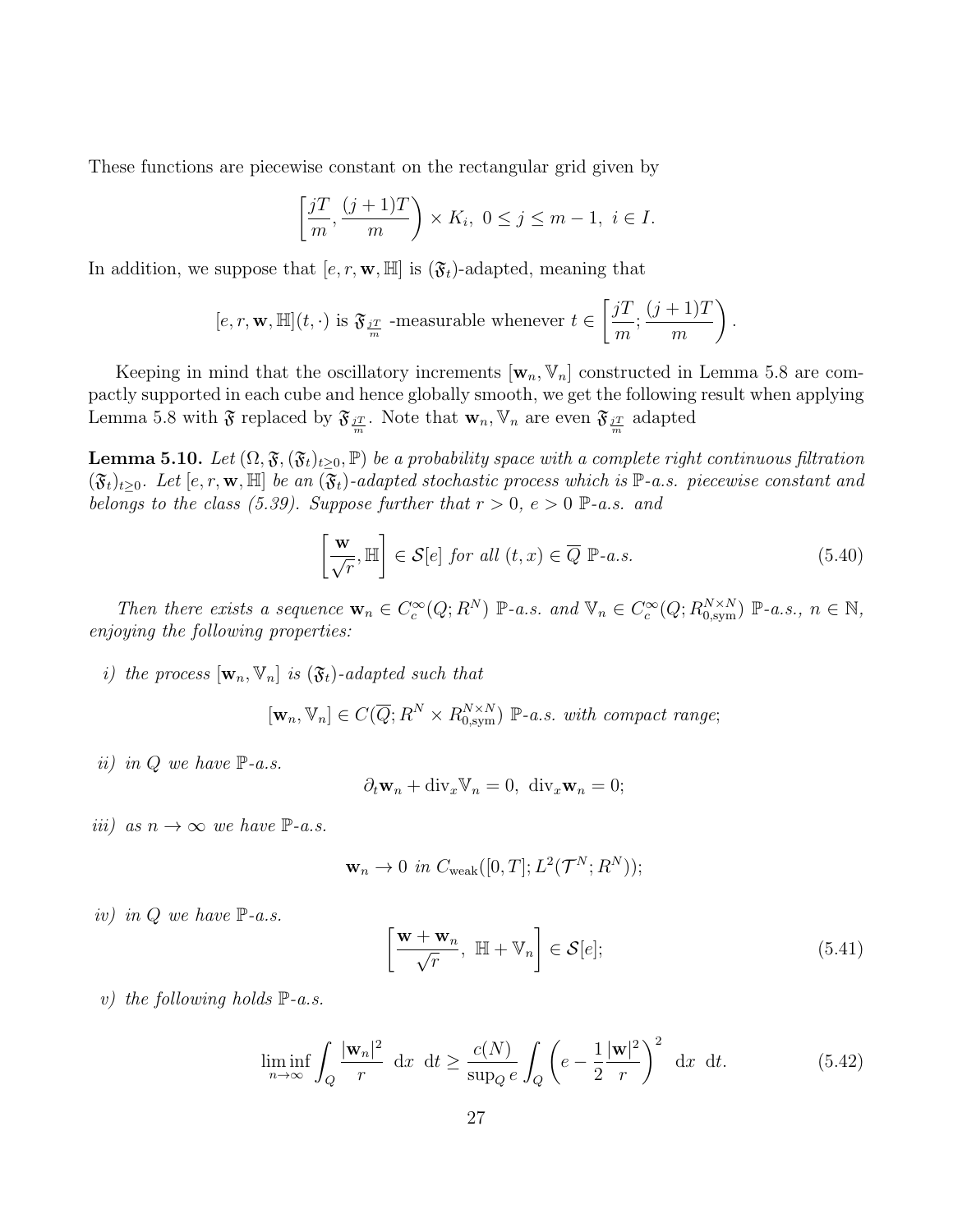If, in addition,

$$
0 < \underline{r}_M \le r \le \overline{r}_M, \ 0 < \underline{e}_M \le e \le \overline{e}_M \ \mathbb{P}\text{-}a.s.
$$

for some deterministic constants  $r_M$ ,  $\bar{r}_M$ ,  $\epsilon_M$ ,  $\bar{\epsilon}_M$ , and

$$
\left[\frac{\mathbf{w}}{r},\mathbb{H}\right]\in\mathcal{S}[e-\delta]\ \mathbb{P}\text{-}a.s.\ \ for\ some\ deterministic\ \delta>0,
$$

then each  $\mathbf{w}_n$ ,  $\mathbb{V}_n$  has compact range in  $C(\overline{Q};R^N)$ ,  $C(\overline{Q};R^{N\times N}_{0,\text{sym}})$ , respectively, and

$$
\left[\frac{\mathbf{w}+\mathbf{w}_n}{\sqrt{r}}, \ \mathbb{H}+\mathbb{V}_n\right] \in \mathcal{S}[e-\delta_n] \ \mathbb{P}\text{-}a.s. \ \text{for some deterministic } \delta_n > 0.
$$

Moreover,

ess sup<sub>$$
\omega \in \Omega
$$</sub>  $\left( \sup_{t \in [0,T]} d[\mathbf{w}_n(t,\cdot);0] \right) \to 0 \text{ as } n \to \infty.$ 

#### 5.3.3 Extension to continuous coefficients

Using the result on the piecewise constant coefficients we may use the approximation procedure from [16, Section 4.3] to extend the oscillatory lemma to the class of continuous processes  $[e, r, \mathbf{w}, \mathbb{H}]$ . The obvious idea is to replace  $[e, r, \mathbf{w}, \mathbb{H}]$  by piecewise constant approximations and apply Lemma 5.10. More specifically, for  $e \in C([0,T] \times \mathcal{T}^{N};(0,\infty))$  P-a.s.,  $(\mathfrak{F}_{t})$ -adapted,  $e > 0$ P-a.s., we define a piecewise constant approximation

$$
e_m(t,x) = \sup_{y \in K_i} e\left(\frac{jT}{m}, y\right)
$$
  
for  $t \in \left[\frac{jT}{m}; \frac{(j+1)T}{m}\right), x \in K_i, 0 \le j \le m-1, i \in I,$  (5.43)

and, similarly, for  $F \in \{r, \mathbf{w}, \mathbb{H}\},\$ 

$$
F_m(t, x) = F\left(\frac{jT}{m}, y\right) \text{ for some } y \in K_i,
$$
  
for  $t \in \left[\frac{jT}{m}; \frac{(j+1)T}{m}\right), x \in K_i, 0 \le j \le m-1, i \in I.$  (5.44)

It is easy to check that these approximations satisfy the hypotheses of Lemma 5.10.

Now, since  $\mathcal{S}[e]$  is an open set, it is possible, similarly to [16, Section 4.3] to replace  $F_m$  by F as long as the approximation is uniform. Specifically, for any  $\delta > 0$ , there is  $m = m(\delta)$  such that

$$
|F_m(t,x) - F(t,x)| < \delta \text{ for all } (t,x) \in \overline{Q}
$$
\n(5.45)

P-a.s. For (5.45) to hold, it is necessary (and sufficient) that all random variables  $F = e, r, \mathbf{w}, \mathbb{H}$ have compact range in the space of continuous functions on  $\overline{Q}$ . Repeating the arguments of [16, Section 4.3] we show the final form of the oscillatory lemma.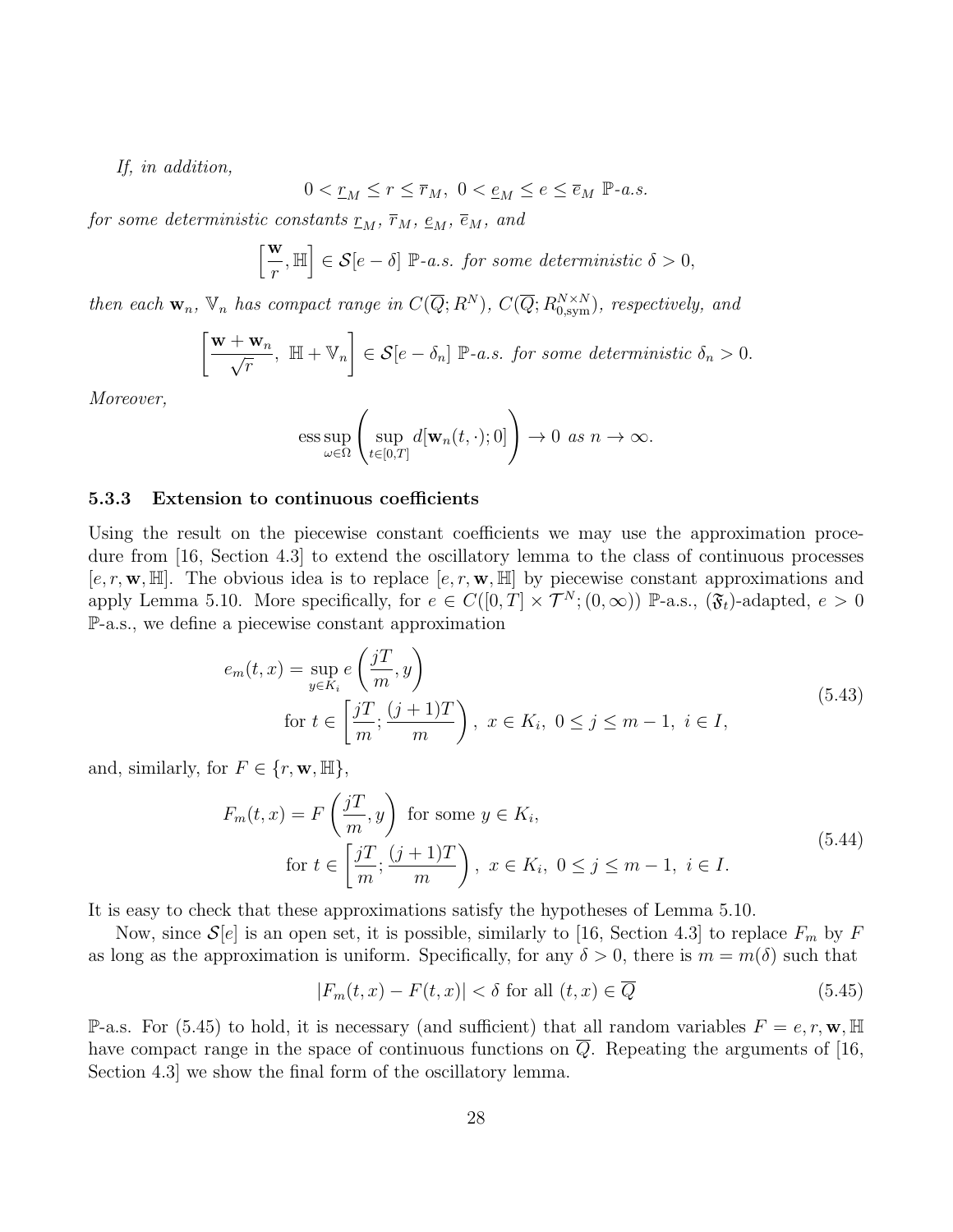**Lemma 5.11.** Let  $[\Omega, \mathfrak{F}, \mathfrak{F}_t, \mathbb{P}]$  be a probability space with a complete right continuous filtration  $(\mathfrak{F}_t)_{t\geq0}$ . Let  $[e, r, \mathbf{w}, \mathbb{H}]$  be an  $(\mathfrak{F}_t)$ -adapted stochastic process such that

$$
[e, r, \mathbf{w}, \mathbb{H}] \in C\Big(\overline{Q}; (0, \infty)^2 \times R^N \times R_{0, \text{sym}}^{N \times n}\Big) \; \mathbb{P}\text{-}a.s.
$$

with compact range and such that

$$
\left[\frac{\mathbf{w}}{\sqrt{r}}, \mathbb{H}\right] \in \mathcal{S}[e-\delta] \text{ for all } (t, x) \in \overline{Q} \; \mathbb{P}\text{-}a.s. \tag{5.46}
$$

for some deterministic constant  $\delta > 0$ .

Then there exists a sequence  $\mathbf{w}_n \in C_c^{\infty}(Q; R^N)$   $\mathbb{P}\text{-}a.s.$  and  $\mathbb{V}_n \in C_c^{\infty}(Q; R_{0,\text{sym}}^{N \times N})$   $\mathbb{P}\text{-}a.s., n \in \mathbb{N},$ enjoying the following properties:

i) the process  $[\mathbf{w}_n, \mathbf{V}_n]$  is  $(\mathfrak{F}_t)$ -adapted such that

$$
[\mathbf{w}_n, \mathbb{V}_n] \in C(\overline{Q}; R^N \times R_{0,\text{sym}}^{N \times N}) \; \mathbb{P}\text{-}a.s. \; with \; compact \; range;
$$

ii) in  $Q$  we have  $\mathbb{P}\text{-}a.s.$ 

$$
\partial_t \mathbf{w}_n + \text{div}_x \mathbb{V}_n = 0, \ \text{div}_x \mathbf{w}_n = 0;
$$

iii) we have

$$
\underset{\omega \in \Omega}{\text{ess sup}} \left( \underset{t \in [0,T]}{\text{sup }} d[\mathbf{w}_n(t,\cdot);0] \right) \to 0 \text{ as } n \to \infty. \tag{5.47}
$$

iv) in  $Q$  we have  $\mathbb{P}\text{-}a.s.$ 

$$
\left[\frac{\mathbf{w} + \mathbf{w}_n}{\sqrt{r}}, \ \mathbb{H} + \mathbb{V}_n\right] \in \mathcal{S}[e - \delta_n]
$$

for some deterministic  $\delta_n > 0$ ;

v) the following holds  $\mathbb{P}\text{-}a.s.$ 

$$
\liminf_{n \to \infty} \int_{Q} \frac{|\mathbf{w}_{n}|^{2}}{r} dx dt \ge \frac{c(N)}{\sup_{Q} e} \int_{Q} \left( e - \frac{1}{2} \frac{|\mathbf{w}|^{2}}{r} \right)^{2} dx dt.
$$
 (5.48)

**Remark 5.12.** Observe that the assumption for a random variable  $[e, r, \mathbf{w}, \mathbb{H}]$  to be of compact range in  $C(\overline{Q};(0,\infty)^2\times R^N\times R_{0,\text{sym}}^{N\times n})$  includes

$$
0<\underline{r}_M\leq r\leq \overline{r}_M,\ e\leq e_M\ \mathbb{P}\text{-a.s.}
$$

for some deterministic constants  $r_M$ ,  $\bar{r}_M$ ,  $e_M$  as well as a positive lower bound for e already guaranteed by (5.46).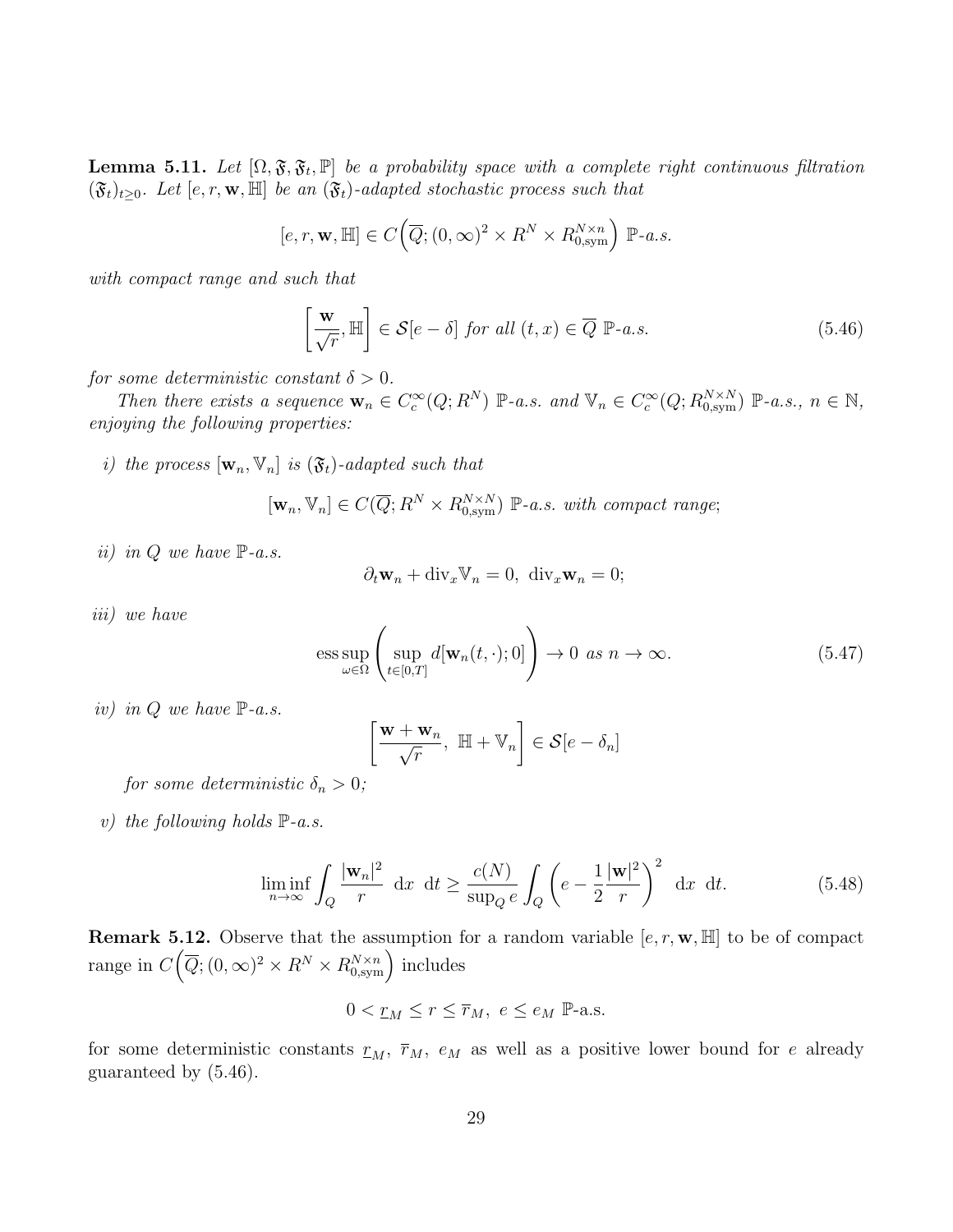Remark 5.13. The fact that the continuous processes considered in Lemma 5.11 must have compact range is definitely restrictive but possibly unavoidable. This is also the main reason why our result holds up to a stopping time albeit arbitrarily large with "high" probability. Otherwise, the size of the grid used to construct the approximations  $F_m$  would have to be a random variable. The oscillatory increments  $w_n$  would be then constructed on a grid determined by random points  $0 < t_1 < t_2 < \cdots < t_m$  related to stopping times associated to certain norms of the random processes. Here, the lengths of the interval  $[t_m, t_{m+1}]$  would have to be  $t_m$  predictable which seems impossible.

## 6 Infinitely many solutions

We are ready to show Theorem 2.3 or, equivalently, the abstract "Euler" problem  $(4.7)$ ,  $(4.14)$ , respectively. We begin with problem  $(4.7)$ , where the tensor M is constant. Then, following [17], we specify how to accommodate the dependence  $\mathbb{M} = \mathbb{M}[\mathbf{v}]$ .

### 6.1 Subsolutions

We introduce the set

$$
\mathcal{X}(R^N) := \left\{ \mathbf{v} : \Omega \times Q \to R^N \; \middle| \; \mathbf{v} \in C([0, T] \times \mathcal{T}^N; R^N) \text{ with compact range} \right\} \tag{6.1}
$$

and analogously  $\mathcal{X}(R_{0,\mathrm{sym}}^{N\times N})$ . Following [12], we introduce the set of subsolutions. Let the functions  $\mathbf{v}_0$ , **h**, r and M satisfy (4.8), and  $e = e(t)$  is a real valued ( $\mathfrak{F}_t$ )-adapted process specified below. In particular, the process  $[\mathbf{h}, r, \mathbb{M}] \in C([0, T] \times \mathcal{T}^N; R^N \times (0, \infty) \times R_{0, sym}^{N \times N}]$  is  $(\mathfrak{F}_t)_{t \geq 0}$  adapted and with compact range. We define a collection of sub-solution corresponding to  $\mathbf{v}_0$ ,  $\mathbf{h}, r$ , M and e by

$$
X_0 = \left\{ \mathbf{v} \in \mathcal{X}(R^N) \; \middle| \; \mathbf{v} \text{ is } (\mathfrak{F}_t)\text{-adapted with } \mathbf{v}(0, \cdot) = \mathbf{v}_0, \text{ there is } \mathbb{F} \in \mathcal{X}(R_{0,\text{sym}}^{N \times N}) \, (\mathfrak{F}_t)\text{-adapted}
$$
\n
$$
\partial_t \mathbf{v} + \text{div}_x \mathbb{F} = 0, \text{ div}_x \mathbf{v} = 0 \text{ in } \mathcal{D}'((0, T) \times \mathcal{T}^N; R^N) \; \mathbb{P}\text{-a.s.},
$$
\n
$$
\frac{N}{2} \lambda_{\text{max}} \left[ \frac{(\mathbf{v} + \mathbf{h}) \otimes (\mathbf{v} + \mathbf{h})}{r} - \mathbb{F} + \mathbb{M} \right] < e - \delta \; \forall \; 0 \le t \le T, \; x \in \mathcal{T}^N, \; \mathbb{P}\text{-a.s.}
$$
\nfor some deterministic  $\delta > 0$ 

\n(6.2)

**Remark 6.1.** The deterministic constant  $\delta > 0$  may vary from one subsolution to another. The exact meaning of the condition

$$
\frac{N}{2}\lambda_{\max}\left[\frac{(\mathbf{v}+\mathbf{h})\otimes(\mathbf{v}+\mathbf{h})}{r}-\mathbb{F}+\mathbb{M}\right]\n
$$
\underset{\Omega}{\mathrm{ess}}\sup\sup_{t\in[0,T];x\in\mathcal{T}^N}\left(\frac{N}{2}\lambda_{\max}\left[\frac{(\mathbf{v}+\mathbf{h})\otimes(\mathbf{v}+\mathbf{h})}{r}-\mathbb{F}+\mathbb{M}\right]-e\right)<0.
$$
$$

is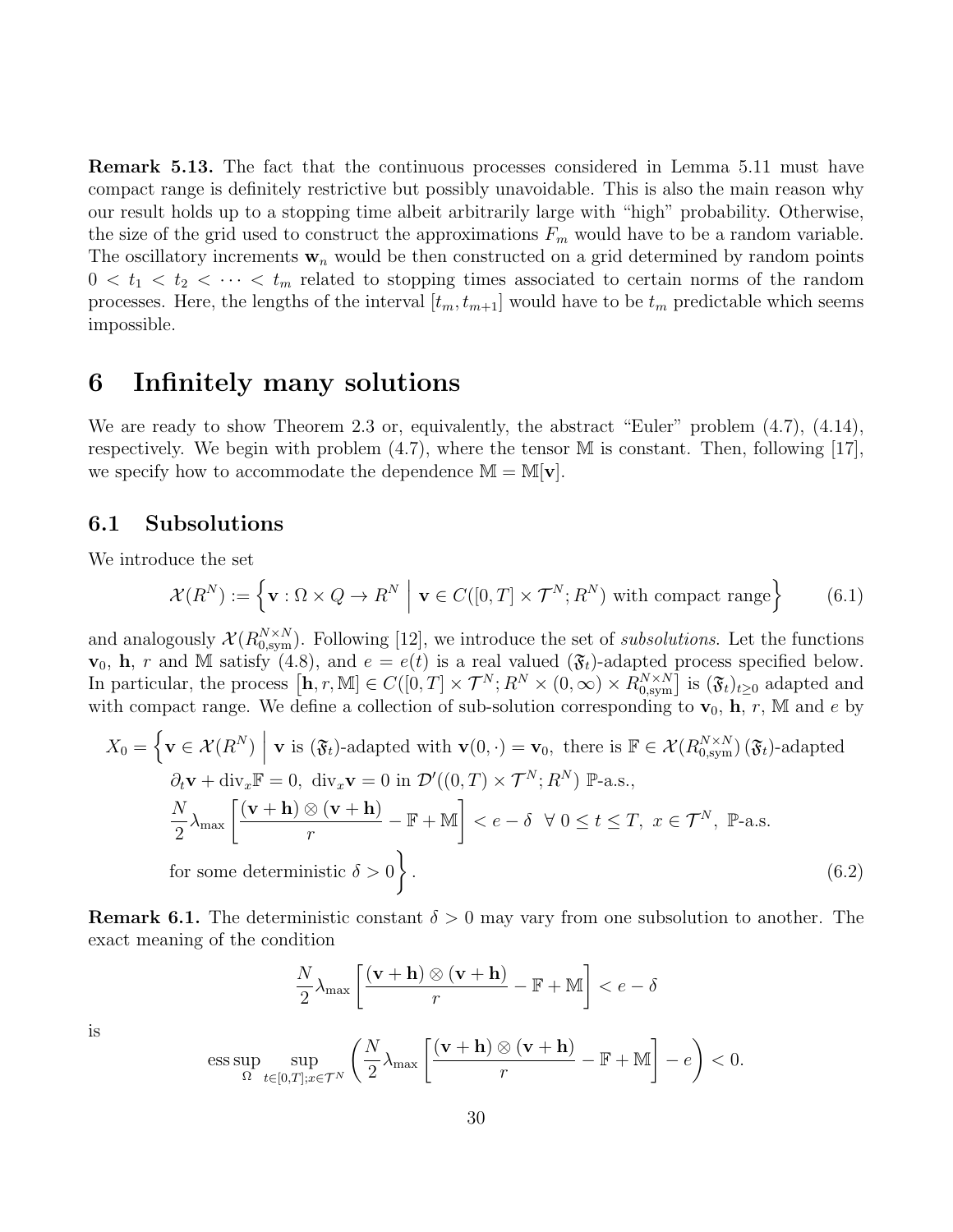### 6.2 Existence of a subsolution

Next we claim that e can be fixed in such a way that the set of subsolutions is non-empty. To this end, consider

$$
\mathbf{v} = \mathbf{v}_0, \ \mathbb{F} = 0.
$$

This is obviously a subsolution provided e is taken in such a way that

$$
\frac{N}{2}\lambda_{\max}\left[\frac{(\mathbf{v}_0+\mathbf{h})\otimes(\mathbf{v}_0+\mathbf{h})}{r}+\mathbb{M}\right]
$$

In view of (4.8) this is possible, where  $e = e_M$  can be taken a sufficiently large *deterministic* constant.

### 6.3 Topology on the set of subsolutions

The processes v belonging to  $X_0$  are uniformly *deterministically* bounded in  $L^{\infty}((0,T) \times T^N)$ , specifically,  $\mathbf{v}(t) \in B_{\infty}$  for any  $t \in [0, T]$  P-a.s., where  $B_{\infty}$  is a ball in  $L^{\infty}(\mathcal{T}^N)$  with a deterministic radius. Consequently, we may consider the metric  $d$ , introduced in  $(5.17)$ , associated to the weak  $L^2(\mathcal{T}^N)$ -topology on  $B_{\infty}$ , together with

$$
D[\mathbf{v},\mathbf{w}] = \mathbb{E}\left[\sup_{t\in[0,T]} d[\mathbf{v}(t); \mathbf{w}(t)]\right].
$$

Let X be the completion of  $X_0$  with respect to the metric D. Thus X is a complete metric space with infinite cardinality. Note that any element of X is  $(\mathfrak{F}_t)$ -adapted as the limit of measurable functions is measurable.

### 6.4 Convex functional

Similarly to [12], we introduce the functional

$$
I[\mathbf{v}] = \mathbb{E}\left[\int_0^T \int_{\mathcal{T}^N} \left[\frac{1}{2}\frac{|\mathbf{v} + \mathbf{h}|^2}{r} - e\right] dx dt\right].
$$

Here,  $\bf{h}$ , r are given functions related to the density ansatz and e is the target energy. Exactly as in [12], it can be shown that:

- I is lower semi-continuous on the space  $X$ ;
- $I[\mathbf{v}] \leq 0$  for any  $\mathbf{v} \in X$ ;
- if  $I[\mathbf{v}] = 0$  then

$$
e = \frac{1}{2} \frac{|\mathbf{v} + \mathbf{h}|^2}{r}
$$
 a.e. in  $(0, T) \times T^N$ . (6.3)

 $P-a.s.$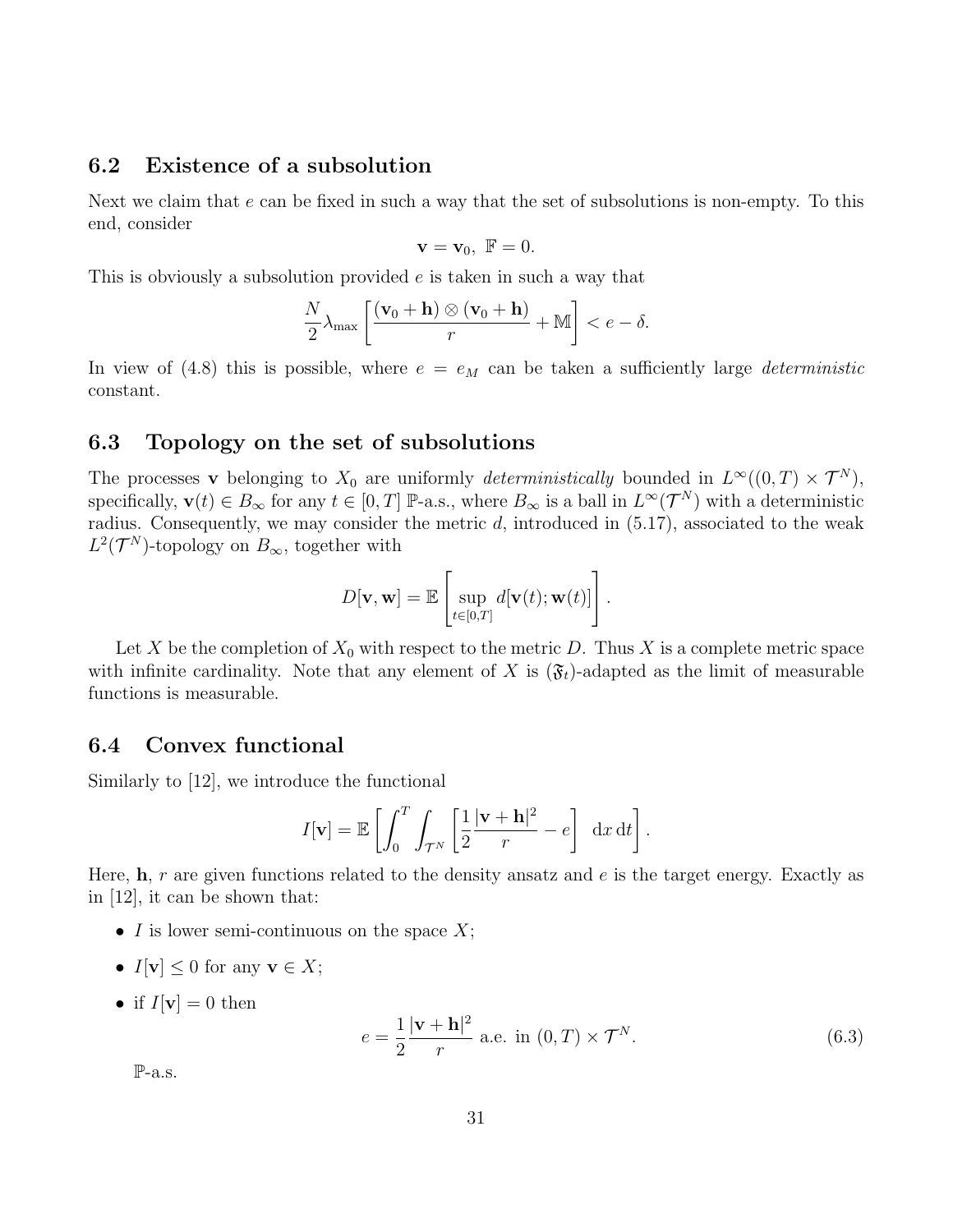**Lemma 6.2.** Under the hypotheses (4.8), each  $\mathbf{v} \in X$  with  $I[\mathbf{v}] = 0$  solves the abstract Euler equation  $(4.7)$ .

*Proof.* Let  $\mathbf{v} \in X$ . Then there is  $(\mathbf{v}_m) \subset X_0$  with  $\mathbf{v}_m \to \mathbf{v}$  with respect to the metric D. By definition of  $X_0$  we can find a sequence of  $(\mathfrak{F}_t)$ -adapted processes  $(\mathbb{F}_m)$  with  $\mathbb{F}_m \in L^{\infty}(Q, R_{0,\text{sym}}^{N \times N})$ P-a.s. such that

$$
\partial_t \mathbf{v}_m + \text{div}_x \mathbb{F}_m = 0 \text{ in } \mathcal{D}'((0, T) \times R^N)
$$
\n(6.4)

P-a.s. and

$$
\frac{N}{2}\lambda_{\max}\left[\frac{(\mathbf{v}_m+\mathbf{h})\otimes(\mathbf{v}_m+\mathbf{h})}{r}-\mathbb{F}_m+\mathbb{M}\right]\leq e.
$$

Using (5.2) and the properties of M (recall (4.8)) we see that  $\mathbb{F}_m$  is uniformly bounded in  $L^{\infty}(\Omega \times$  $Q, R_{0,\text{sym}}^{N\times N}$ . Hence, after choosing a weakly<sup>\*</sup>-converging subsequence, we obtain

$$
\partial_t \mathbf{v} + \text{div}_x \mathbb{F} = 0, \ \text{div}_x \mathbf{v} = 0, \ \mathbf{v}(0, \cdot) = \mathbf{v}_0 \text{ in } \mathcal{D}'((0, T) \times R^N), \tag{6.5}
$$

for a certain  $(\mathfrak{F}_t)$ -adapted process F with  $\mathbb{F} \in L^{\infty}(Q, R_{0,\text{sym}}^{N \times N})$  P-a.s. Due to convexity of the functional

$$
[\mathbf{v}, \mathbb{F}] \mapsto \frac{N}{2} \lambda_{\max} \left[ \frac{(\mathbf{v} + \mathbf{h}) \otimes (\mathbf{v} + \mathbf{h})}{r} - \mathbb{F} + \mathbb{M} \right],
$$

we have

$$
\frac{N}{2}\lambda_{\max}\left[\frac{(\mathbf{v}+\mathbf{h})\otimes(\mathbf{v}+\mathbf{h})}{r}-\mathbb{F}+\mathbb{M}\right]\leq e.
$$

Consequently, by virtue of (5.1), relation (6.3) implies

$$
\mathbb{F} = \mathbb{M} + \frac{(\mathbf{v} + \mathbf{h}) \otimes (\mathbf{v} + \mathbf{h})}{r} - \frac{1}{N} \frac{|\mathbf{v} + \mathbf{h}|^2}{r} = \mathbb{M} + \frac{(\mathbf{v} + \mathbf{h}) \otimes (\mathbf{v} + \mathbf{h})}{r} - \frac{2}{N}e.
$$

As e is independent of x, equation  $(6.4)$  yields the desired conclusion  $(4.7)$ .

Thus each zero point of I yields a weak solution of the abstract Euler problem  $(4.7)$ . Our next claim is that  $I[\mathbf{v}] = 0$  whenever **v** is a point of continuity of I on X. By means of the Baire category argument, the points of continuity of  $I$ , the latter being a lower–semicontinouus functional on the complete metric space  $X$ , form a residual set, in particular are dense in  $X$ , which completes the proof of existence of infinitely many solutions claimed in Theorem 2.3. Thus it remains to show that I vanishes at each point of continuity, which is the objective of the last section.

### 6.5 Points of continuity of  $I$  in  $X$

We show that at each point of continuity of I on X, we have  $I[\mathbf{v}] = 0$ . Let **v** be a point of continuity of I on X. Suppose that  $I[\mathbf{v}] < 0$ . Consequently, there is a sequence

$$
\mathbf{v}_m \in X_0, \ D[\mathbf{v}_m; \mathbf{v}] \to 0, \ I[\mathbf{v}_m] \to I[\mathbf{v}], \ I[\mathbf{v}_m] < -\varepsilon < 0 \text{ for all } m = 0, 1, \dots
$$

 $\Box$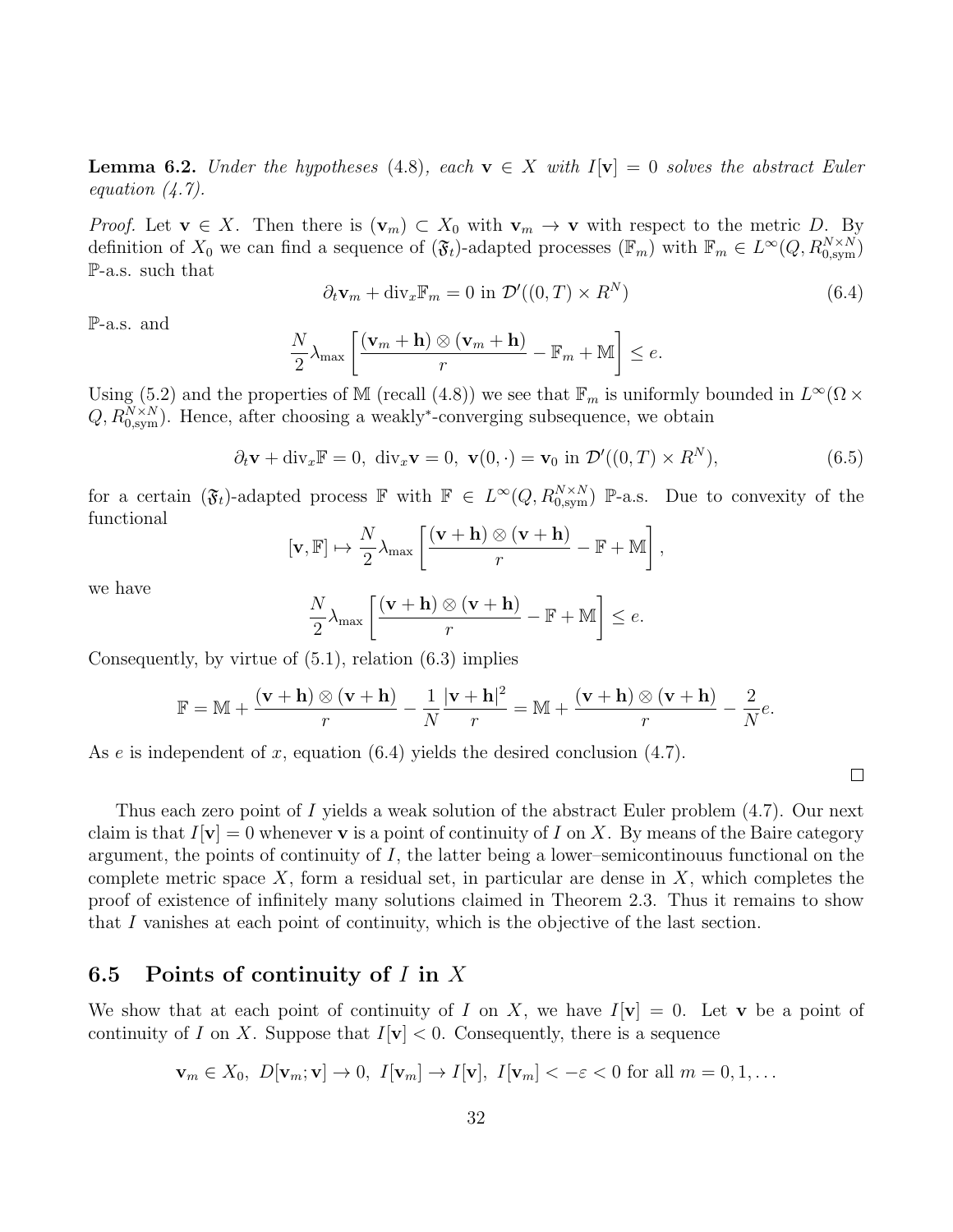Now, we use the oscillatory lemma (version Lemma 5.11) with the ansatz  $\mathbf{w} = \mathbf{v}_m + \mathbf{h}$ ,  $\mathbb{H} = \mathbb{F}_m - \mathbb{M}$ . Consequently, for each fixed m, we find a sequence  ${\{\mathbf w}_{m,n}\}_{n=1}^\infty\subset X_0$  such that

$$
\mathbf{v}_m + \mathbf{w}_{m,n} \in X_0, \ D[\mathbf{v}_m + \mathbf{w}_{m,n}, \mathbf{v}_m] \to 0 \text{ as } n \to \infty.
$$

The first statement follows from Lemma 5.11 iv) which also yields a uniform bound for  $w_{m,n}$  as a consequence of  $(5.1)$ . The convergence with respect to the metric D follows from Lemma 5.11 iii), the uniform bounds for  $\mathbf{w}_{m,n}$  and dominated convergence. Moreover, due to Lemma 5.11 iii), we have

$$
\liminf_{n\to\infty} I[\mathbf{v}_m + \mathbf{w}_{m,n}] = I[\mathbf{v}_m] + \liminf_{n\to\infty} \frac{1}{2} \mathbb{E}\left[\int_0^T \int_{\mathcal{T}^N} \frac{|\mathbf{w}_{m,n}|^2}{r} dx dt\right].
$$

Here, by virtue of (5.48), Fatou's lemma and Jensen's inequality

$$
\liminf_{n \to \infty} \frac{1}{2} \mathbb{E} \left[ \int_0^T \int_{\mathcal{T}^N} \frac{|\mathbf{w}_{m,n}|^2}{r} dx dt \right] \ge \frac{c(N,T)}{e} \left( \mathbb{E} \left[ \int_0^T \int_{\mathcal{T}^N} \left[ e - \frac{1}{2} \frac{|\mathbf{v}_m + \mathbf{h}|^2}{r} \right] dx dt \right] \right)^2
$$

$$
= \frac{c(N,T)}{e} I^2[\mathbf{v}_m] \ge \varepsilon^2 \frac{c(N,T)}{e}.
$$

In such a way, we may construct a sequence  $(\tilde{\mathbf{v}}_m) \subset X_0$ ,  $\tilde{\mathbf{v}}_m = \mathbf{v}_m + \mathbf{w}_{m,n(m)}$ ,  $D[\tilde{\mathbf{v}}_m, \mathbf{v}] \to 0$ , and

$$
\liminf_{m \to \infty} I[\tilde{\mathbf{v}}_m] > I[\mathbf{v}]. \tag{6.6}
$$

Relation  $(6.6)$  contradicts the assumption that **v** is a point of continuity of I.

### 6.6 Multiplicative noise

We conclude by showing how to accommodate the case of multiplicative noise, where the matrix  $M$  depends on the solutions  $v$ , specifically,

$$
\mathbb{M}[\mathbf{v}] = \nabla_x \mathbf{m} + \nabla_x \mathbf{m}^t - \frac{2}{N} \text{div}_x \mathbf{m} \mathbb{I},
$$

where **m** is the unique solution of the elliptic system (4.13). In particular, if  $\mathbf{v} \in \mathcal{X}(R^N)$  (cf. (6.1)), then, in view of the standard elliptic estimates, M[**v**] is  $(\mathfrak{F}_t)_{t>0}$ -adapted and with compact range in  $C([0,T] \times \mathcal{T}^N; R_{0,\text{sym}}^{N \times N})$ . Exactly as in Section 6.1, we define the set of subsolutions as

$$
X_0 = \left\{ \mathbf{v} \in \mathcal{X}(R^N) \middle| \mathbf{v} \text{ is } (\mathfrak{F}_t)\text{-adapted with } \mathbf{v}(0, \cdot) = \mathbf{v}_0, \text{ there is } \mathbb{F} \in \mathcal{X}(R_{0,\text{sym}}^{N \times N}) \ (\mathfrak{F}_t)\text{-adapted} \right\}
$$
  
\n
$$
\partial_t \mathbf{v} + \text{div}_x \mathbb{F} = 0, \ \text{div}_x \mathbf{v} = 0 \text{ in } \mathcal{D}'((0, T) \times \mathcal{T}^N; R^N) \ \mathbb{P}\text{-a.s.},
$$
  
\n
$$
\frac{N}{2} \lambda_{\text{max}} \left[ \frac{(\mathbf{v} + \mathbf{h}) \otimes (\mathbf{v} + \mathbf{h})}{r} - \mathbb{F} + \mathbb{M}[\mathbf{v}] \right] < e - \delta \ \ \forall \ 0 \le t \le T, \ x \in \mathcal{T}^N, \ \mathbb{P}\text{-a.s.}
$$
  
\nfor some deterministic  $\delta > 0$  }. (6.7)

Similarly to the above, we can show that: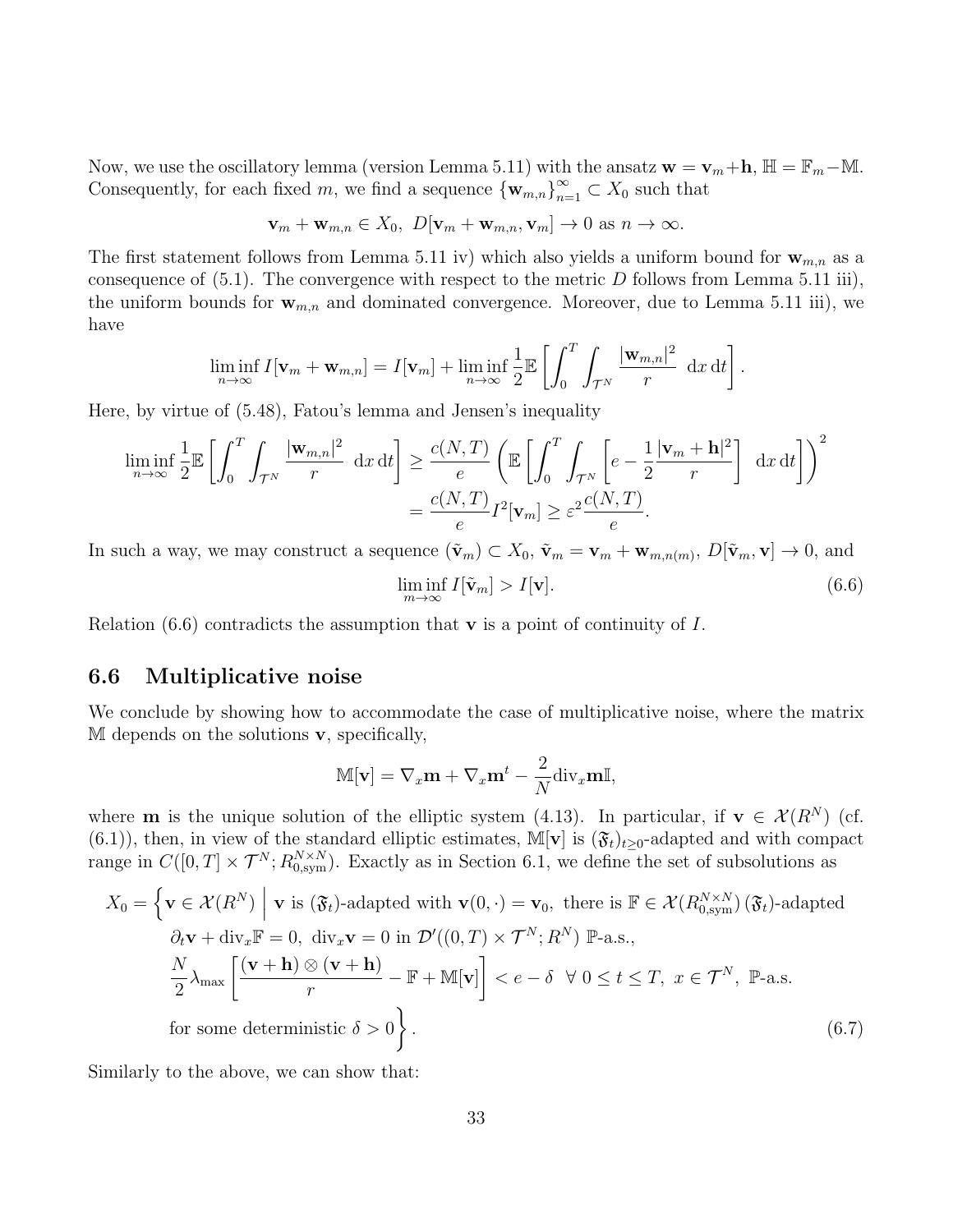- the set  $X_0$  is non–empty;
- its closure with respect to the metric  $D$  is a complete metric space with infinite cardinality.

Consider the functional I on X defined in the same way as in Section 6.4. We have an analogue of Lemma 6.2:

**Lemma 6.3.** Under the hypotheses (4.15), (4.16) each  $\mathbf{v} \in X$  with  $I[\mathbf{v}] = 0$  solves the abstract Euler equation (4.7).

*Proof.* The proof follows the same lines as that of Lemma 6.2. We have only to observe that, up to a suitable subsequence,

$$
\mathbb{M}[\mathbf{v}_m] \to \mathbb{M}[\mathbf{v}] \text{ in } C([0,T] \times \mathcal{T}^N; R_{0,\text{sym}}^{N \times N}) \mathbb{P}-\text{a.s.}
$$

whenever

$$
\{\mathbf v_m\}_{m=1}^\infty\subset X_0,\ D[\mathbf v_m,\mathbf v]\to 0.
$$

Indeed this follows from the elliptic regularity estimates as the sequence  $v_m$  is bounded by a deterministic constant in  $L^{\infty}((0,T) \times \mathcal{T}^N; R^N);$  whence  $\{\mathbb{M}[\mathbf{v}_m]\}_{m=1}^{\infty}$  belongs to the space  $C_{\text{weak}}([0,T];W^{1,p}(\mathcal{T}^N;R^{N\times N}_{0,\text{sym}}))$  for any  $1 < p < \infty$  P-a.s. and is bounded in the space

$$
L^{\infty}([0,T];W^{1,p}(\mathcal{T}^N;R_{0,\mathrm{sym}}^{N\times N}))
$$

by a deterministic constant.

Finally, we show that, necessarily,  $I[\mathbf{v}] = 0$  at any point of continuity **v** of *I*. Following the arguments of Section 6.5, we suppose  $I[\mathbf{v}] < 0$  for some point of continuity  $\mathbf{v} \in X$ . We consider a sequence  ${\mathbf \{v}_m\}_{m=1}^\infty$  satisfying:

$$
\mathbf{v}_m \in X_0, \ D[\mathbf{v}_m; \mathbf{v}] \to 0, \ I[\mathbf{v}_m] \to I[\mathbf{v}], \ I[\mathbf{v}_m] < -\varepsilon < 0 \text{ for all } m = 0, 1, \dots
$$

Next we apply the oscillatory lemma (version Lemma 5.11) to

$$
\mathbf{w} = \mathbf{v}_m + \mathbf{h}, \ \mathbb{H} = \mathbb{F}_m - \mathbb{M}[\mathbf{v}_m].
$$

Following the arguments of Section 6.5, we find a sequence  ${\{\mathbf{w}_{m,n}\}}_{n=1}^{\infty} \subset X_0$  such that

$$
\mathbf{v}_m + \mathbf{w}_{m,n} \in X_0, \ D[\mathbf{v}_m + \mathbf{w}_{m,n}, \mathbf{v}_m] \to 0 \text{ as } n \to \infty.
$$

Here, the most delicate point is to show the inclusion

$$
\mathbf{v}_m + \mathbf{w}_{m,n} \in X_0,
$$

as the oscillatory lemma (Lemma 5.11) asserts only

$$
\frac{N}{2}\lambda_{\max}\left[\frac{(\mathbf{v}_m + \mathbf{w}_{m,n} + \mathbf{h}) \otimes (\mathbf{v}_m + \mathbf{w}_{m,n} + \mathbf{h})}{r} - \mathbb{F}_m - \mathbb{F}_{m,n} + \mathbb{M}[\mathbf{v}_m]\right] < e - \delta_m
$$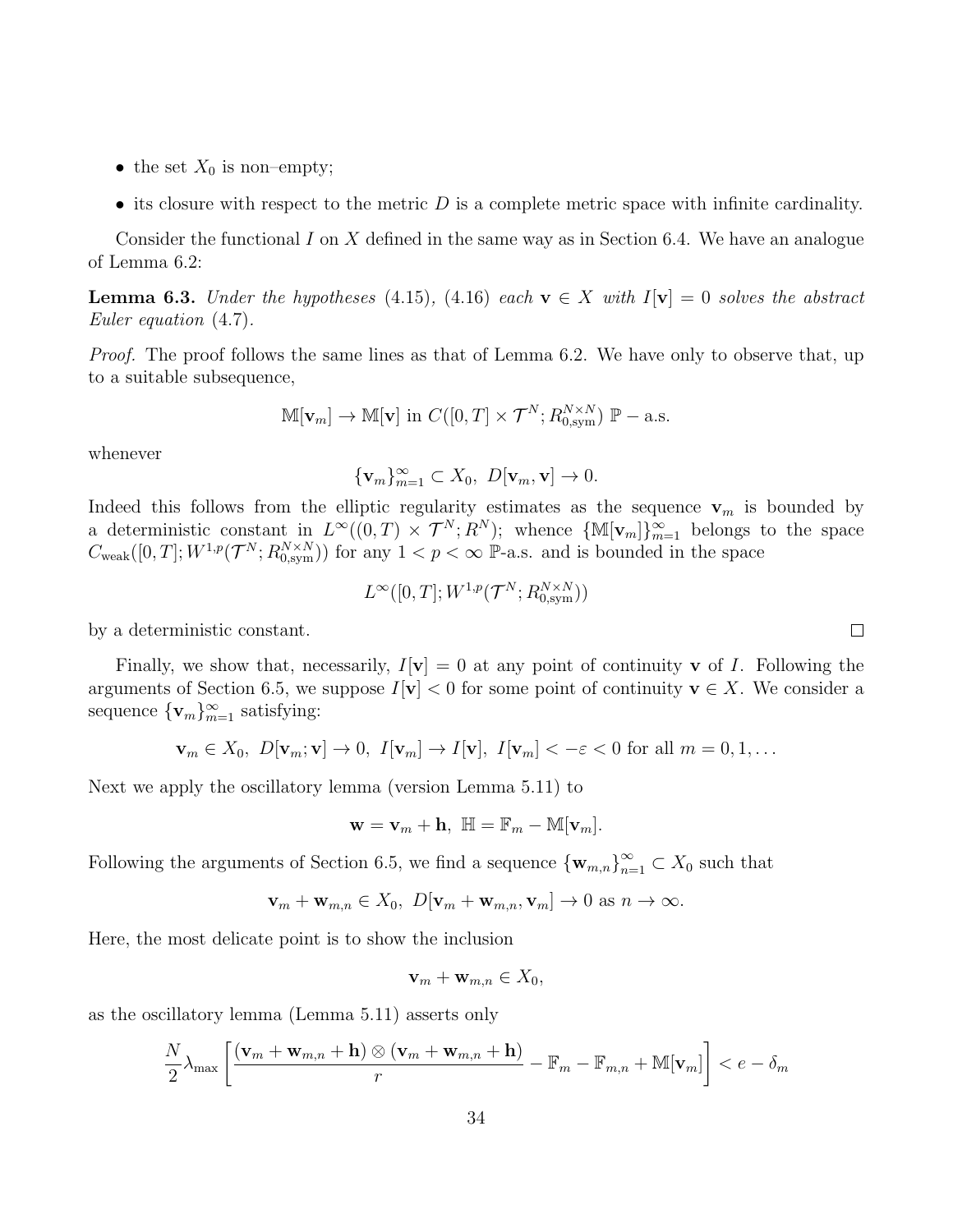instead of the desired

$$
\frac{N}{2}\lambda_{\max}\left[\frac{(\mathbf{v}_m + \mathbf{w}_{m,n} + \mathbf{h}) \otimes (\mathbf{v}_m + \mathbf{w}_{m,n} + \mathbf{h})}{r} - \mathbb{F}_m - \mathbb{F}_{m,n} + \mathbb{M}[\mathbf{v}_m + \mathbf{w}_{m,n}]\right] < e - \delta_m. \tag{6.8}
$$

Since we have

$$
\mathbb{M}[\mathbf{v}_m + \mathbf{w}_{m,n}] - \mathbb{M}[\mathbf{v}_m] = \nabla_x \mathbf{F}_{m,n} + \nabla_x^t \mathbf{F}_{m,n} - \frac{2}{N} \text{div}_x \mathbf{F}_{m,n} \mathbb{I},
$$

where the field  $\mathbf{F}_{m,n}$  is the unique solution of the elliptic system

$$
\operatorname{div}_x \left[ \nabla_x \mathbf{F}_{m,n} + \nabla_x^t \mathbf{F}_{m,n} - \frac{2}{N} \operatorname{div}_x \mathbf{F}_{m,n} \mathbb{I} \right] = \frac{1}{2} \mathbf{w}_{m,n} \text{ in } \mathcal{T}^N,
$$

relation (6.8) follows as soon as we show

$$
\underset{\omega \in \Omega}{\text{ess sup}} \underset{t \in [0,T], \ x \in \mathcal{T}^N}{\text{sup}} \left| \nabla_x \mathbf{F}_{m,n} + \nabla_x^t \mathbf{F}_{m,n} - \frac{2}{N} \text{div}_x \mathbf{F}_{m,n} \mathbb{I} \right| \to 0 \text{ as } n \to \infty. \tag{6.9}
$$

To see (6.9), we use the convergence statement (5.47), namely

$$
\underset{\omega \in \Omega}{\text{ess sup}} \left( \underset{t \in [0,T]}{\text{sup }} d[\mathbf{w}_{m,n}(t);0] \right) \to 0 \text{ as } n \to \infty. \tag{6.10}
$$

On one hand, as

$$
\|\mathbf{w}_{m,n}\|_{L^{\infty}((0,T)\times\mathcal{T}^N;R^N)} \le c(\overline{e}_M) \mathbb{P}-\text{a.s.},\tag{6.11}
$$

we may use the standard elliptic estimates to deduce

$$
\sup_{t\in[0,T]}\|\nabla_x\mathbf{F}_{m,n}\|_{W^{1,q}(\mathcal{T}^N;R^{N\times N})}\le c(q,\overline{e}_M)\ \mathbb{P}-\text{a.s.,}\ 1\le q<\infty.
$$
\n(6.12)

On the other hand, by virtue of (6.10), (6.11),

ess sup 
$$
\left(\sup_{t\in[0,T]}\|\mathbf{w}_{m,n}\|_{W^{-1,2}(\mathcal{T}^N;R^N)}\right)\to 0
$$
 as  $n\to\infty$ ;

whence, by the elliptic estimates,

$$
\underset{\omega \in \Omega}{\text{ess sup}} \left( \underset{t \in [0,T]}{\text{sup}} \left\| \nabla_x \mathbf{F}_{m,n} \right\|_{L^2(\mathcal{T}^N; R^{N \times N})} \right) \to 0 \text{ as } n \to \infty. \tag{6.13}
$$

Seeing that  $W^{1,q}(\mathcal{T}^N) \hookrightarrow \hookrightarrow C(\mathcal{T}^N)$  for  $q > N$  we may interpolate (6.12), (6.13) to obtain the desired convergence (6.9).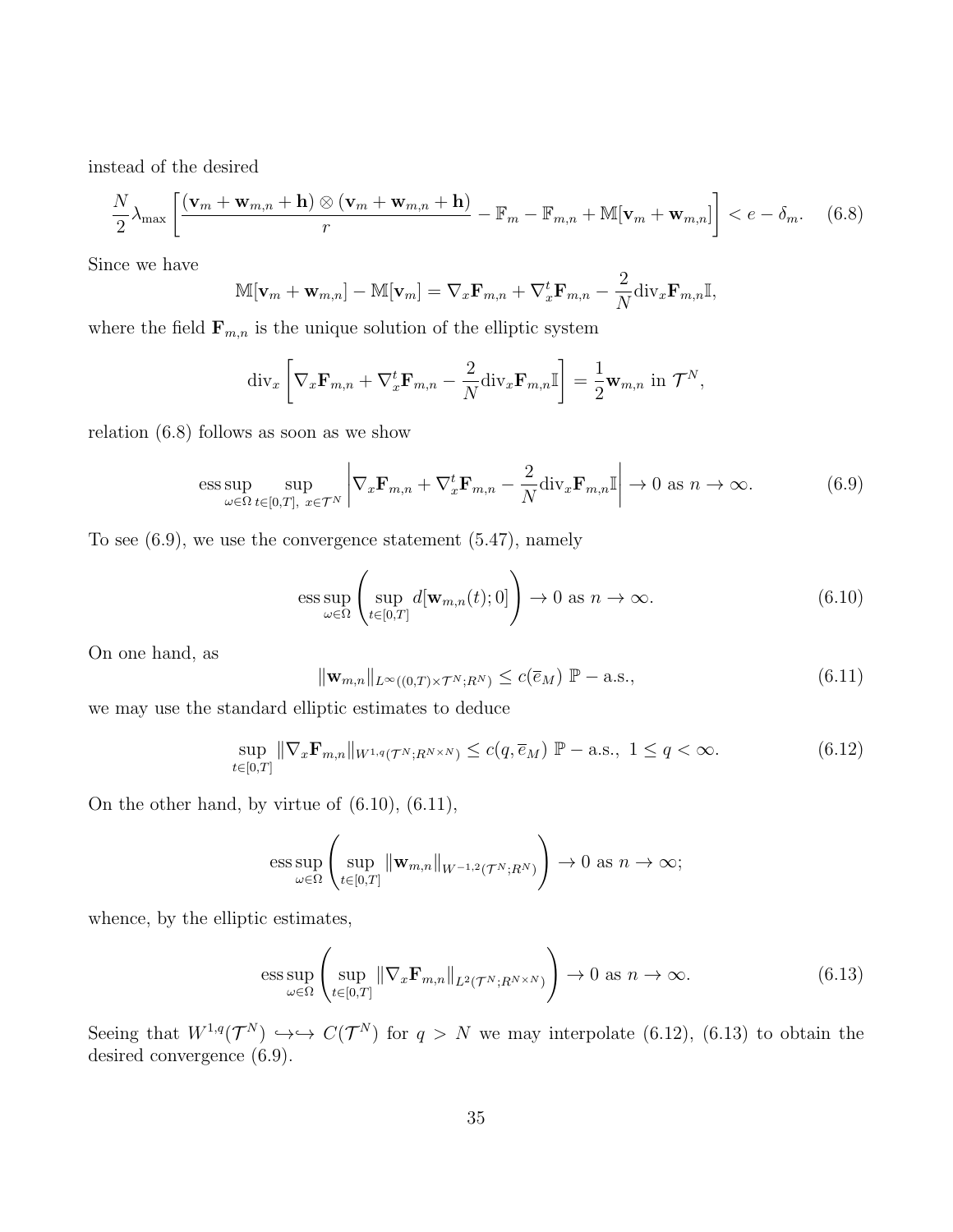The remaining arguments are the same as in Section 6.5. Due to Lemma 5.11 iii), we have

$$
\liminf_{n \to \infty} I[\mathbf{v}_m + \mathbf{w}_{m,n}] = I[\mathbf{v}_m] + \liminf_{n \to \infty} \frac{1}{2} \mathbb{E} \left[ \int_0^T \int_{\mathcal{T}^N} \frac{|\mathbf{w}_{m,n}|^2}{r} dx dt \right]
$$

$$
\geq I[\mathbf{v}_m] + \varepsilon^2 \frac{c(N,T)}{e}.
$$

Thus for  $\tilde{\mathbf{v}}_m = \mathbf{v}_m + \mathbf{w}_{m,n(m)}$  we get  $\tilde{\mathbf{v}}_m \in X_0$ ,  $D[\tilde{\mathbf{v}}_m, \mathbf{v}] \to 0$ , and

$$
\liminf_{m \to \infty} I[\tilde{\mathbf{v}}_m] > I[\mathbf{v}]. \tag{6.14}
$$

Relation (6.14) contradicts the assumption that  $\bf{v}$  is a point of continuity of I.

## References

- [1] A. Bensoussan and R. Temam. Equations stochastiques du type Navier-Stokes. *J. Functional* Analysis, 13:195–222, 1973.
- [2] F. Berthelin and J. Vovelle. Stochastic isentropic Euler equations. 2016. arxiv preprint No. 1310.8093.
- [3] D. Breit, E. Feireisl, and M. Hofmanová. Compressible Fluids Driven by Stochastic Forcing: The Relative Energy Inequality and Applications. Comm. Math. Phys., 350(2):443–473, 2017.
- [4] D. Breit, E. Feireisl, and M. Hofmanová. Local strong solutions to the stochastic compressible Navier–Stokes system. Comm. Partial Differential Equations, 43(2):313–345, 2018.
- [5] T. Buckmaster, M. Colombo, and V. Vicol. Wild solutions of the Navier–Stokes equations whose singular sets in time have Hausdorff dimension strictly less than 1. Arxive Preprint Series, arXiv 1809.00600, 2018.
- [6] T. Buckmaster, C. De Lellis, L. Székelyhidy, and V. Vicol. Onsager's conjecture for admissible weak solutions. Arxive Preprint Series,  $\arXiv$  1701.08679, 2018.
- [7] T. Buckmaster and V. Vicol. Nonuniqueness of weak solutions to the Navier–Stokes equation. Arxive Preprint Series,  $arXiv$  1109.10033, 2018.
- [8] E. Chiodaroli. A counterexample to well-posedness of entropy solutions to the compressible Euler system. J. Hyperbolic Differ. Equ., 11(3):493–519, 2014.
- [9] E. Chiodaroli, C. De Lellis, and O. Kreml. Global ill-posedness of the isentropic system of gas dynamics. Comm. Pure Appl. Math., 68(7):1157–1190, 2015.
- [10] E. Chiodaroli and O. Kreml. On the energy dissipation rate of solutions to the compressible isentropic Euler system. Arch. Ration. Mech. Anal., 214(3):1019–1049, 2014.